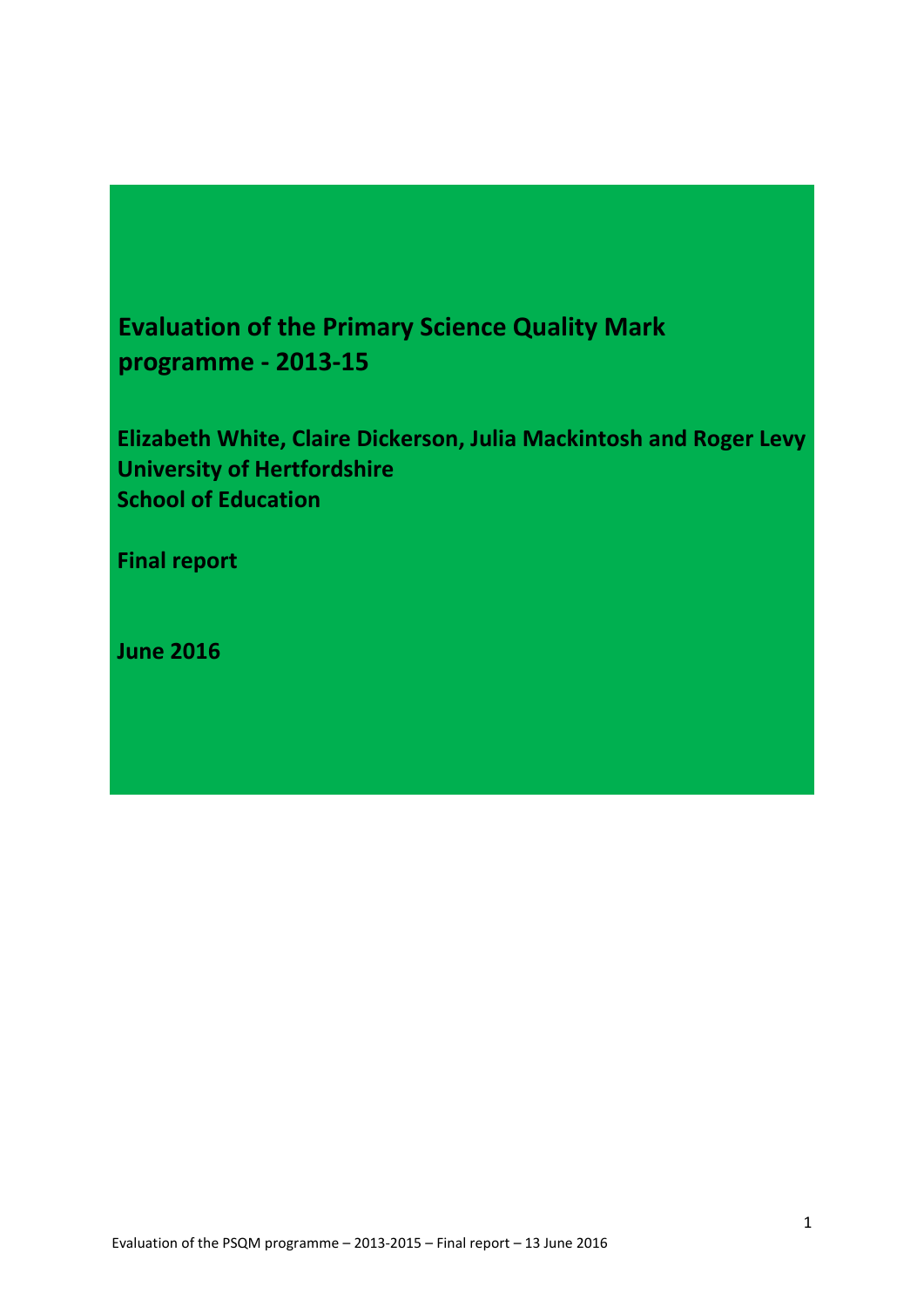This report should be cited as WHITE, E., DICKERSON, C., MACKINTOSH, J. & LEVY, R. 2016. Evaluation of the Primary Science Quality Mark programme 2013-15. University of Hertfordshire.

*Contact details:* 

Dr Elizabeth White, School of Education, University of Hertfordshire, Hatfield, AL10 9AB. UK Email: [e.j.white@herts.ac.uk](mailto:e.j.white@herts.ac.uk)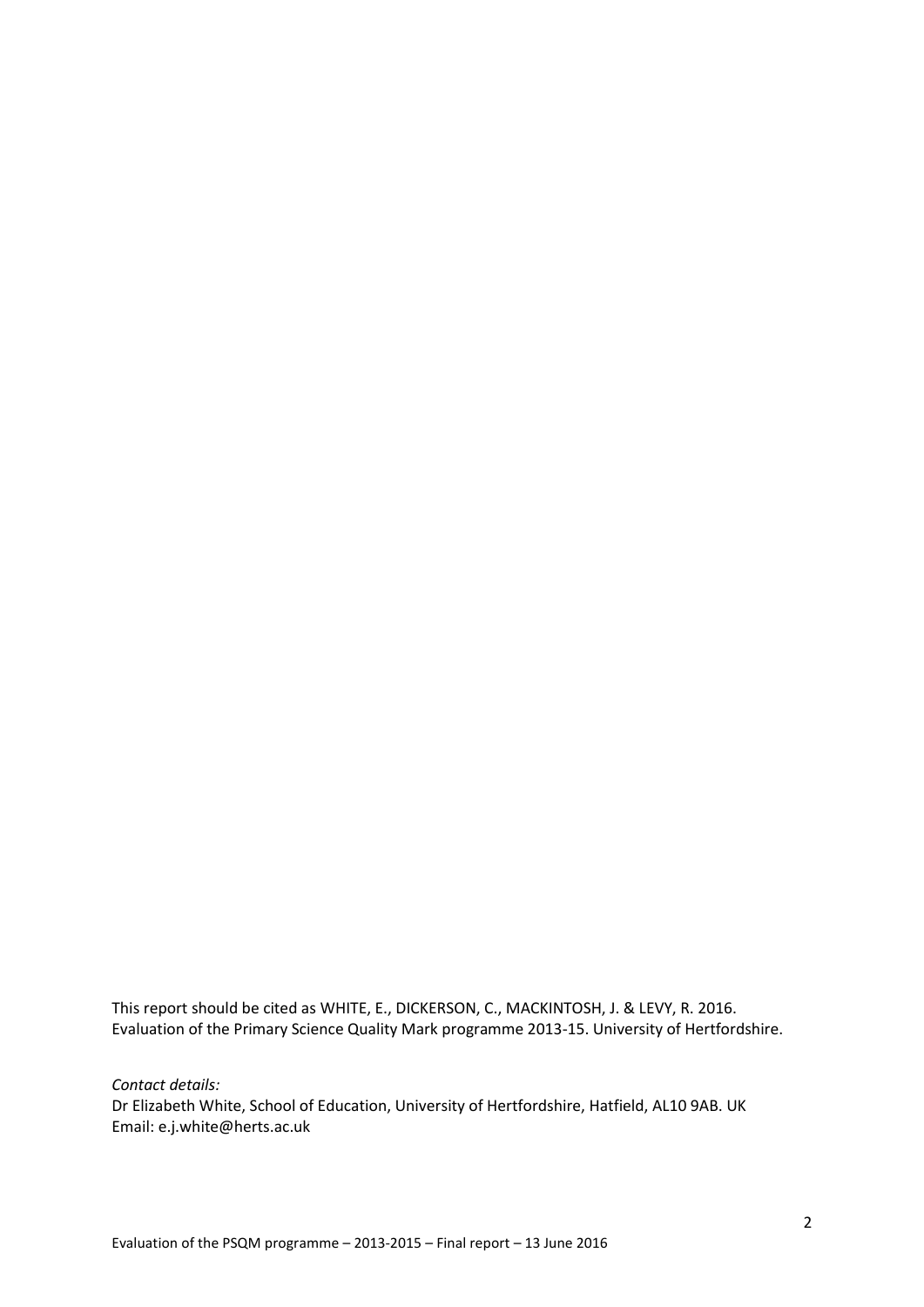# **Contents**

| $\mathbf{1}$   | <b>Executive Summary</b>                                                                                                                                                                 | 5              |
|----------------|------------------------------------------------------------------------------------------------------------------------------------------------------------------------------------------|----------------|
| 1.1            | Context and aims of the research                                                                                                                                                         | 5              |
| 1.2            | Methodology                                                                                                                                                                              | 5              |
| 1.3<br>1.4     | The contribution of the PSQM to raising the profile of science in primary schools<br>The contribution of the PSQM to providing schools with a framework and                              | 5              |
|                | professional support for developing science leadership, teaching and learning                                                                                                            | 5              |
| 1.5            | The contribution of the PSQM to celebrating excellence in primary science                                                                                                                | 6              |
| 1.6            | The contribution of the PSQM to using networks to provide local support for<br>science for schools                                                                                       | 7              |
| 1.7            | The contribution of the PSQM to assembling a rich database of current practice in<br>primary science and making it accessible to the wider science education community                   | 7              |
| 1.8            | Understanding the process of implementing the PSQM programme                                                                                                                             | $\overline{7}$ |
| 1.9            | The Way Forward                                                                                                                                                                          | 8              |
| $\overline{2}$ | Introduction                                                                                                                                                                             | 9              |
| 3              | <b>Research management</b>                                                                                                                                                               | 9              |
| 4              | <b>Research method</b>                                                                                                                                                                   | 10             |
| 4.1            | Overview                                                                                                                                                                                 | 10             |
| 4.2            | Documentary evidence                                                                                                                                                                     | 11             |
| 4.3            | PSQM stakeholders                                                                                                                                                                        | 12             |
| 4.4            | <b>PSQM Director</b>                                                                                                                                                                     | 13             |
| 4.5            | PSQM hub leaders                                                                                                                                                                         | 13             |
| 4.6            | Science leaders                                                                                                                                                                          | 13             |
| 4.7            | Management and presentation of the findings                                                                                                                                              | 14             |
|                |                                                                                                                                                                                          |                |
| 5              | <b>Research Findings</b>                                                                                                                                                                 | 14             |
| 5.1            | Evidence of outcomes and impact of the PSQM on raising the profile of science<br>in primary schools                                                                                      | 16             |
| 5.2            | Evidence of outcomes and impact of the PSQM on providing schools with a framework<br>and professional support for developing science leadership, teaching and learning                   | 21             |
| 5.3            | Evidence of outcomes and impact of the PSQM on celebrating excellence in                                                                                                                 |                |
|                | primary science                                                                                                                                                                          | 33             |
| 5.4            | Evidence of outcomes and impact of the PSQM on using networks to provide local<br>support for science for schools                                                                        | 36             |
| 5.5            | Evidence of outcomes and impact of the PSQM on assembling a rich database of<br>current practice in primary science and making it accessible to the wider science<br>education community | 44             |
| 5.6            | Understanding the process of implementing the programme                                                                                                                                  | 44             |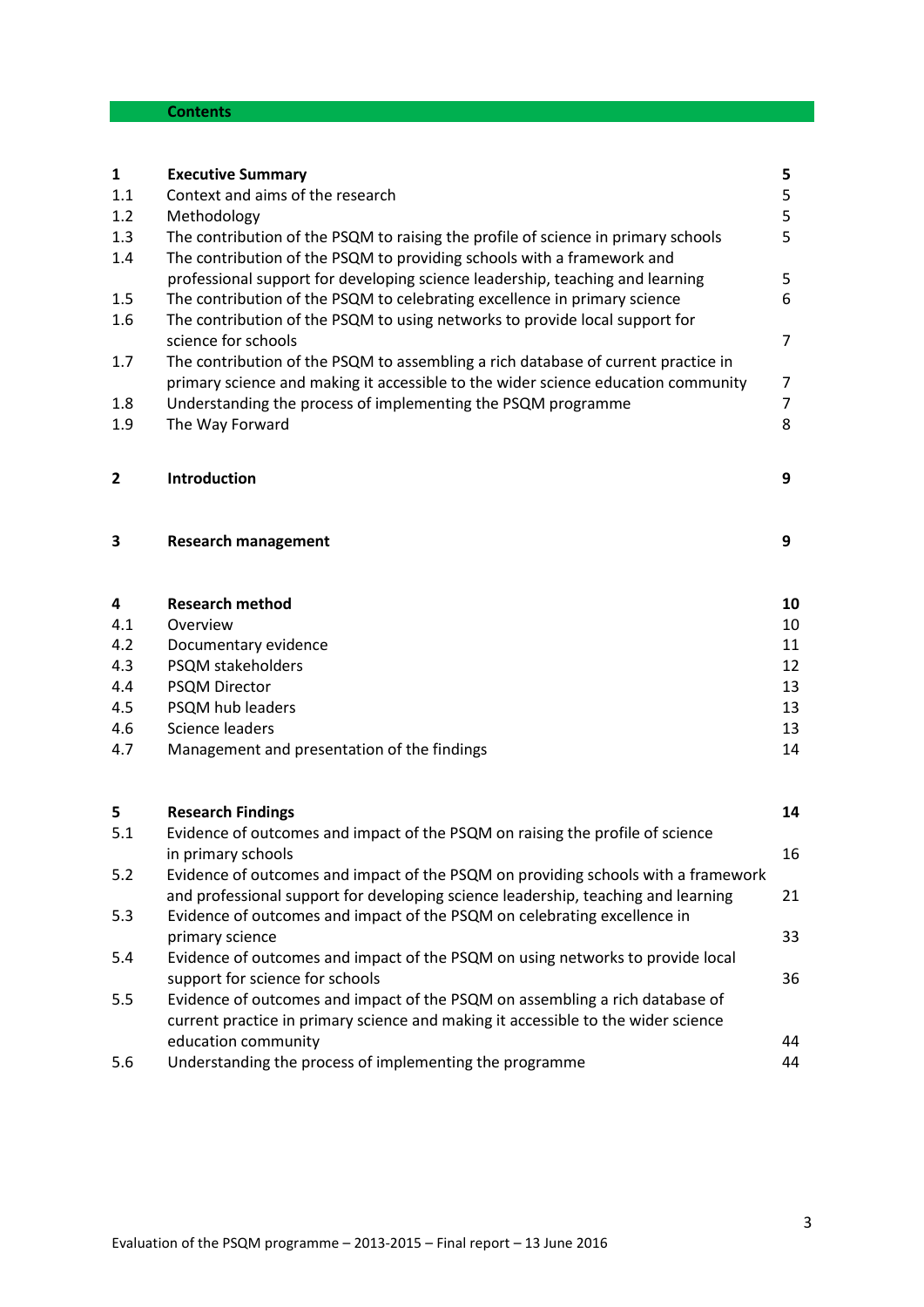| 6   | <b>Discussion of Key Findings</b>                                                 | 51 |
|-----|-----------------------------------------------------------------------------------|----|
| 6.1 | Contribution to raising the profile of science in primary schools                 | 51 |
| 6.2 | Contribution to providing schools with a framework and professional support       |    |
|     | for developing science leadership, teaching and learning                          | 51 |
| 6.3 | Contribution to celebrating excellence in primary science                         | 53 |
| 6.4 | Contribution to using networks to provide local support for science for schools   | 53 |
| 6.5 | Contribution to assembling a rich database of current practice in primary science |    |
|     | and making it accessible to the wider science education community                 | 54 |
| 6.6 | Learning to support the further development and improvement of the programme      | 54 |
| 7   | The Way Forward                                                                   | 56 |
| 7.1 | Summary of possible ways forward for the PSQM team to explore                     | 56 |
| 8   | <b>References</b>                                                                 | 57 |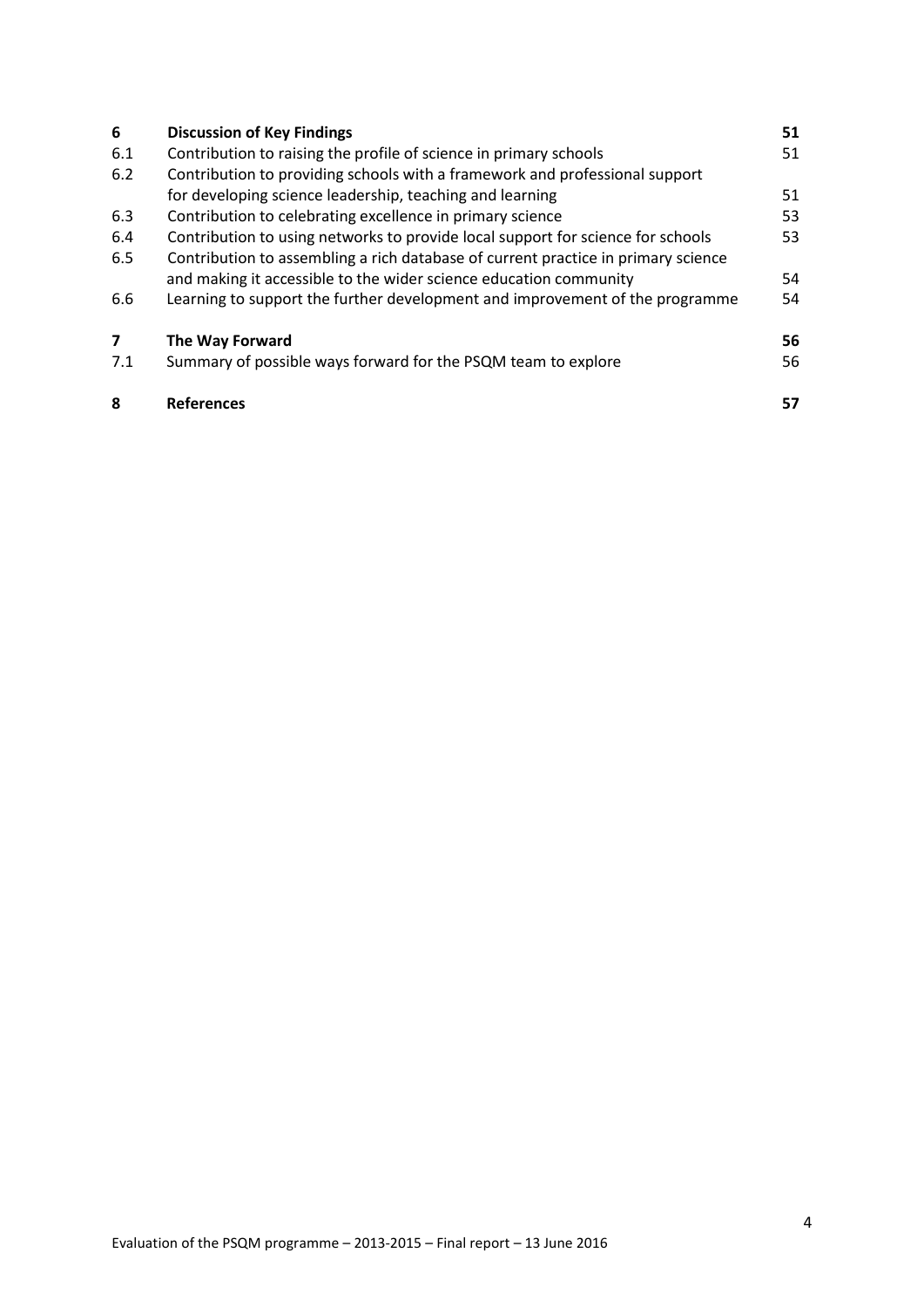#### **1 Executive Summary**

#### **1.1 Context and aims of the research**

This large-scale research project was designed to explore the overall impact of the Primary Science Quality Mark (PSQM) Programme from 2013-15 and wider issues relating to primary science teaching, learning and subject leadership, and to evaluate the PSQM programme against its five aims. These aims are: raising the profile of science in primary schools; providing schools with a framework and professional support for developing science leadership, teaching and learning; celebrating excellence in primary science; using networks to provide local support for science for schools; and assembling a rich database of current practice in primary science and making it accessible to the wider science education community.

#### **1.2 Methodology**

This practice-focussed research took an interpretive approach to understand the experiences of the participants. Data collection methods included: email questionnaires to the Director of the PSQM, PSQM hub leaders and science leaders; semi-structured telephone interviews with PSQM stakeholders and a hub leader; a focus group with science leaders; and a review of some of the submissions available on the PSQM portal. The Ofsted report (2013) and the Impact of Royal Society of Chemistry bursary-funded PSQM on primary science teaching report (White et al., 2015) were also drawn on to provide further evidence for the impact of the PSQM.

#### **1.3 The contribution of the PSQM to raising the profile of science in primary schools**

The findings suggest that the PSQM has been playing an important role in raising the profile of science in primary schools, in a context where there has been a perceived emphasis on literacy and numeracy to the detriment of the other curriculum areas. There were examples of ways in which a commitment to the value of science was developed at all levels: the senior leadership team, the staff, the pupils, the parents and the governors. Typically, the profile of the science leader was enhanced, giving them the recognition with which to lead change.

The teachers grew in confidence to teach science, there was an increase in science-related talk in the schools and increased visibility through displays. The profile of science was raised through special science events sparked by the PSQM process. Some of the changes have introduced an element of fun and excitement around engagement with science, helping to create positive attitudes towards science teaching and learning in pupils and teachers. The PSQM may be playing a significant part in increasing the science capital of pupils through the extended reach to parents leading in some cases to engagement with science in the home.

PSQM submissions showed that the profile of science in these primary schools was raised through engaging in the PSQM programme at bronze, silver and gold levels. The characteristics of the award meant that silver and gold submissions had an impact beyond the science leaders' classroom to the whole school, and gold submissions had substantial impact beyond the school. The gold PSQM award that requires teachers to work with other schools provides a good mechanism to promote inter-school collaborative work to raise the profile of primary science more widely.

## **1.4 The contribution of the PSQM to providing schools with a framework and professional support for developing science leadership, teaching and learning**

The PSQM was focussed on leadership development through providing a clear structure, developing understanding of the role and some of the key skills and creation of principles for a whole school approach. Reflecting on, and evaluating, practice was provoked by engagement with the framework and the science leaders were developing skills of modelling and team teaching to disseminate good practice through the school.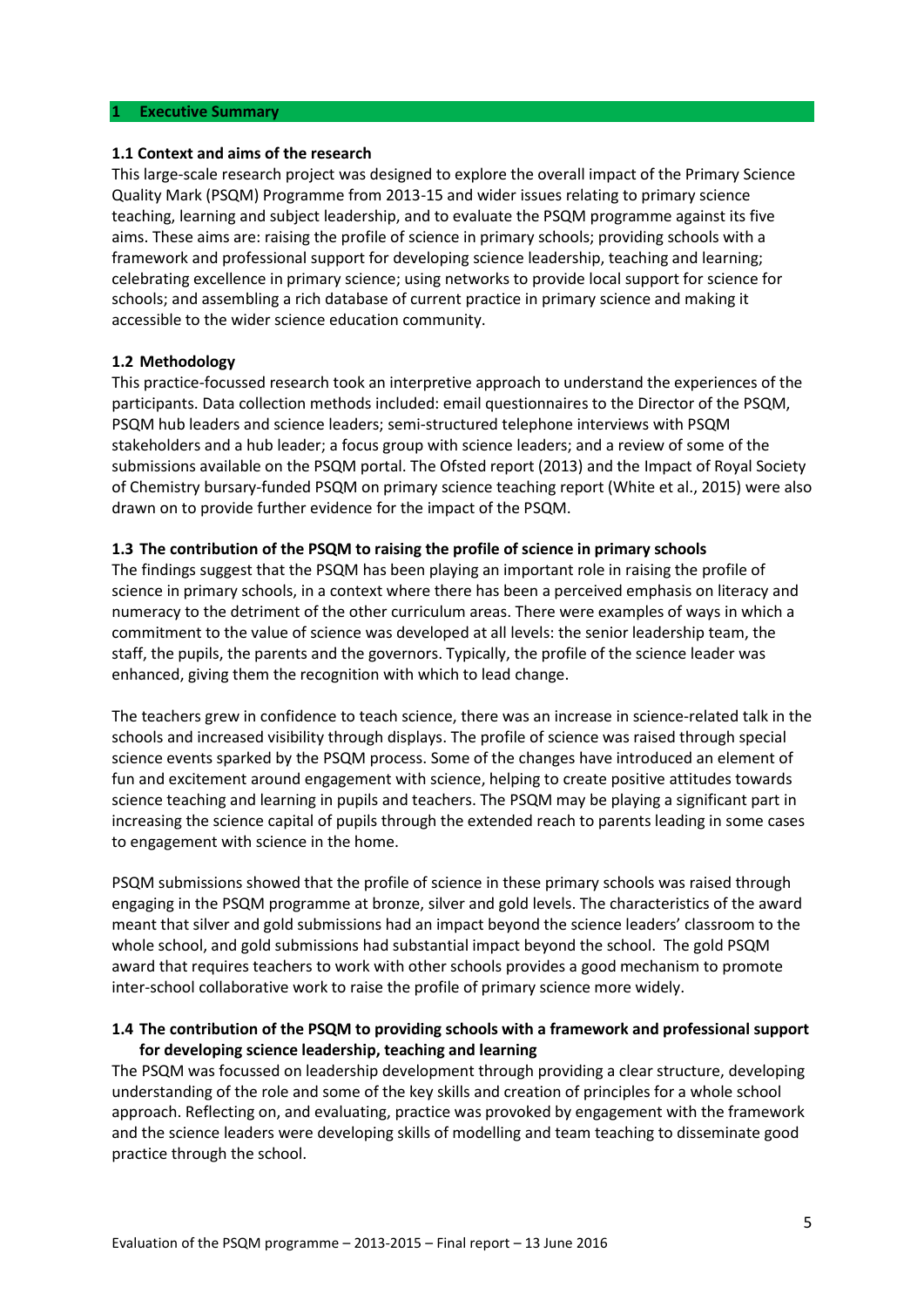Science leaders were better equipped for their own teaching because they had good signposting to professional development. The development of science subject knowledge and pedagogy was largely through networking, access to the knowledgeable hub leaders and through the signposting to appropriate CPD opportunities.

The key principles for science teaching were developed as part of the PSQM programme through listening to the teachers and pupils, which provided a common vision. Action planning provoked review and development of teaching and learning strategies and the framework deconstructed subject leadership into manageable steps. The PSQM provided a legitimate space for teachers to reflect on science in their school and the resources and support to help them to develop science learning. It also provided a supportive sharing network across schools and a mentoring relationship between the science leaders and the hub leader.

There was a wider range of learning strategies and learning opportunities for children as a result of participating in the PSQM programme. These strategies were being implemented in conjunction with a focus on child-led and hands-on learning. Pupils were asking their own questions and working scientifically to answer them in their own investigations. There was more consistency in the quality of teaching primary science across the school. Changing pedagogy was a challenge for many of the science leaders and teachers where this approach was new. Listening to pupil voice had a powerful impact on the science leaders.

The PSQM was having a wider impact on teaching and learning in primary science beyond their own schools partly through providing resources for the Teacher Assessment in Primary Science (TAPS) project and the Exemplar website.

The programme required the commitment of the senior leadership team to giving the science leader time and support in developing science during the PSQM year. Sustained impact was largely dependent on the science leader and the long term commitment of the school. Some hubs carried on as a local network post-PSQM, but most hub leaders encouraged schools to maintain the network independently or via existing regional primary science networks.

Where science leaders had become hub leaders, they had a wider impact as they worked with clusters of schools to raise the profile of science. Some science leaders built on their PSQM success in their own or another school. The science leaders gained from the leadership development and this impacted their career development, and provided skilled leaders to support further school improvement, though not always focussed on primary science.

The submissions to the PSQM portal revealed a high impact on the leadership of science and on the breadth of learning and teaching experiences within and beyond the classroom. There was also evidence of changes emerging that would ensure the impact of the PSQM would be sustained beyond the programme year through planning and wider networking.

## **1.5 The contribution of the PSQM to celebrating excellence in primary science**

The PSQM award ceremonies were greatly anticipated and publically recognised the work involved in achieving the award. They helped to raise the profile of primary science to a wider audience. Some science leaders who take their school through the PSQM go on to gain a Primary Science Teaching Trust PSTT award to recognise their individual contribution or win an ENTHUSE Celebration Award for their contribution to science education.

The Exemplar Material project is another way in which excellence in primary science is celebrated. Science leaders have not been well engaged in providing material for this site due to practicalities of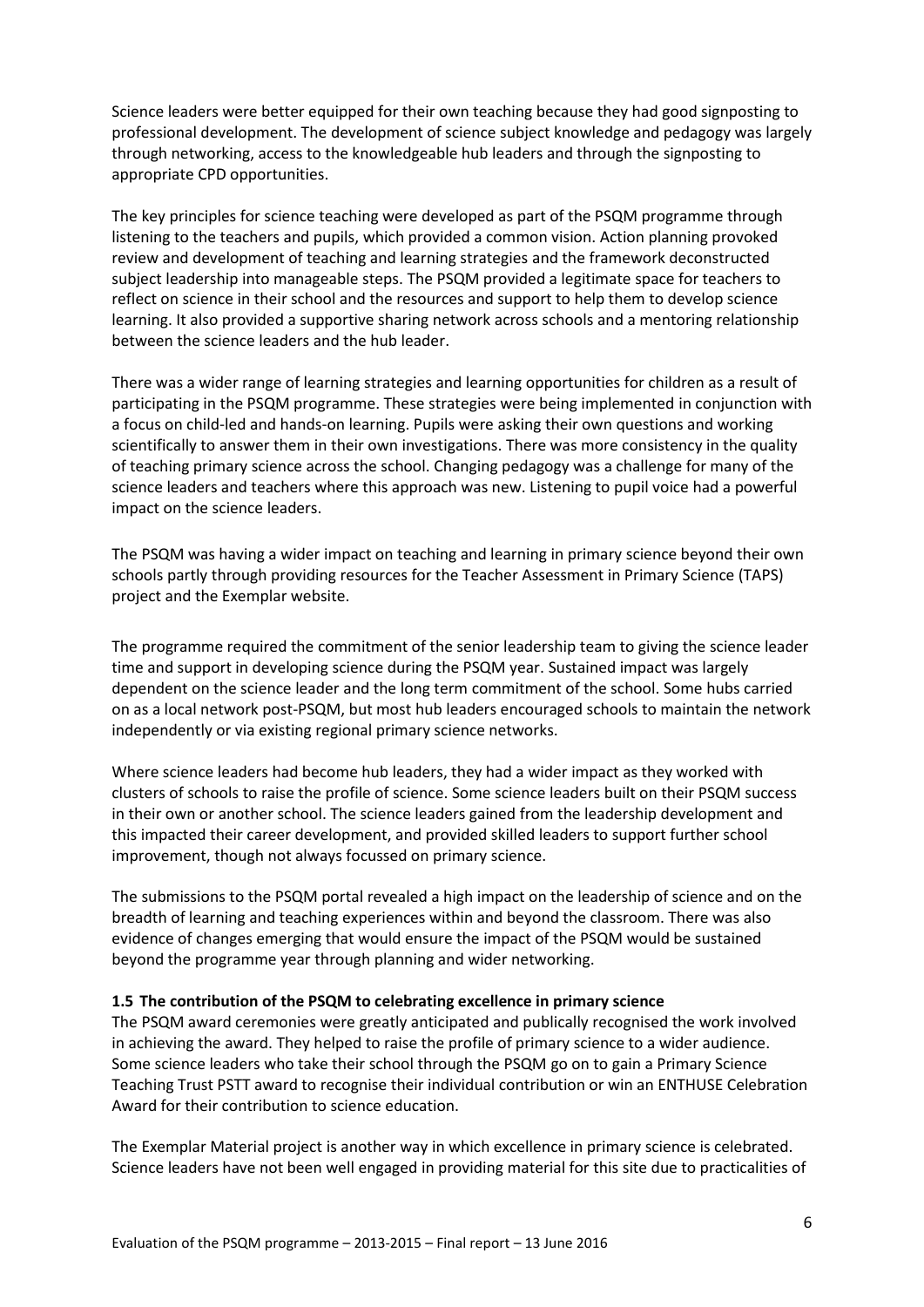the uploading process and a need for affirmation from their hub leaders that the work is of the required quality. The Exemplar Material is useful for those doing the PSQM for the first time.

In some schools, engagement in PSQM has been associated with science teaching and learning being highlighted as successful by Ofsted.

## **1.6 The contribution of the PSQM to using networks to provide local support for science for schools**

The PSQM is the only award available to recognise whole school achievement in primary science. The PSQM Director has close links with a number of organisations that promote primary science, and these organisations work together in the PSQM stakeholder group, seeking opportunities to further their common aims of developing primary science. This group has recognised expertise that gives it credibility in the world of science and education and was perceived as being very valuable to the members and their organisations. The PSQM stakeholder group has the potential to raise awareness at a governmental level and to bring about policy change, leading to science having recognition as a core subject.

A major benefit of this group for the PSQM is the 'critical friendship' that it provides to the PSQM leadership. The interactions are mutually beneficial for the organisations in terms of up-to-date awareness of developments in the field, marketing opportunities, building membership, and providing a rich interwoven network to enhance science teaching and learning through primary science leaders.

Recruitment to PSQM of new hubs may be through links with existing primary science networks or by new hub leaders being recruited by the PSQM Director from award winning schools and school improvement organisations. Schools are either recruited by hub leaders or come direct to PSQM having heard about the programme through word of mouth or publicity. Recruiting new schools can be challenging in the current climate of decreasing local authority networks.

# **1.7 The contribution of the PSQM to assembling a rich database of current practice in primary science and making it accessible to the wider science education community**

There has been limited use of the database for research, but it is possible as the data is used more, for example, in this report and by other researchers including doctoral studentship holders focussing on this area, others might see the potential that is available to them. Currently the data is not easy to access, and it would need to be organised effectively for more extensive use.

## **1.8 Understanding the process of implementing the PSQM programme**

A number of areas were identified in which the PSQM could develop to become more effective including financial support for the cost of doing the PSQM and for science CPD as needed, and protected time for the science leader to mentor and coach colleagues, do developmental work and complete the process.

The silver award was seen as very valuable because it requires whole school commitment to high quality science and a subject leader who is having impact on the science learning of all the pupils in the school. Progression to gold was seen as unrealistic for many schools and not essential for all schools as long as there are some excellent schools doing outreach. There was an identified need to monitor how the school is getting on after the award, if the science leader is still in place, and to offer further support as required. In future 'gold light' might be usefully introduced where the science leader has not changed, involving collecting evidence to show sustained impact in and beyond the school over the intervening years. The value of doing a complete resubmission was appreciated in some cases, especially where there had been a change of subject leader, staff or curriculum. A platinum award may be a future development for gold schools that would like to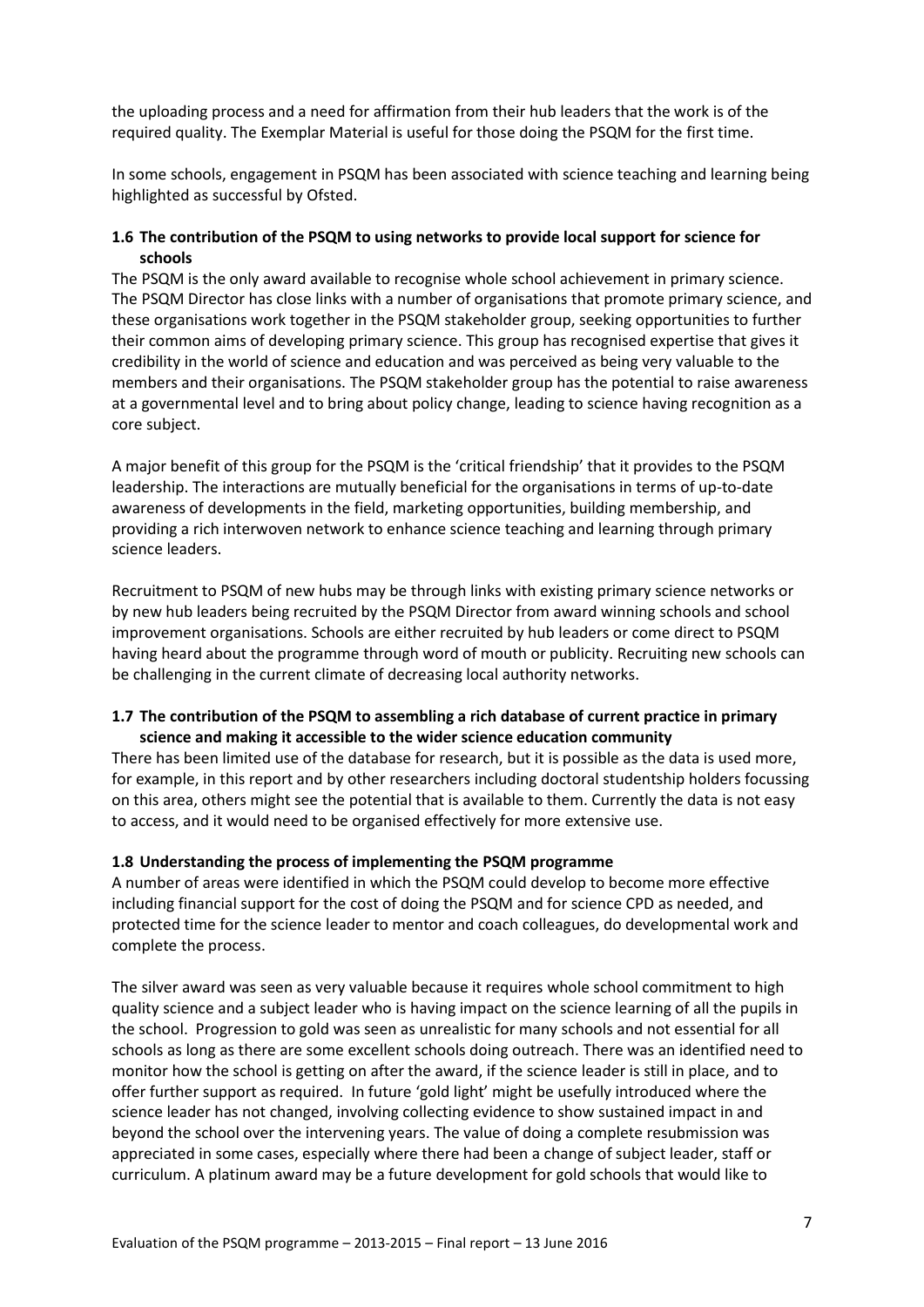develop primary science further. This could include practitioner enquiry to develop science teaching and learning further within the school or beyond. Where science leaders move on some of the rich experience and learning goes with them into a new setting. This is good for the school system as a whole, but may constrain the sustainability of the PSQM within the original school, unless there are opportunities for renewal, for upskilling the new science leader, or for a teacher to shadow the science leader to be able to transfer skills smoothly.

The need to monitor the quality of hub leaders and to support their on-going professional development was seen as vital if the PSQM is to expand further, as more hub leaders will be needed. Identifying key hub leaders to move the work forward in areas which are identified as needing targeted support would lead to strategically planned growth of the PSQM into areas where the impact will be very significant. Time in hub meetings was usually focussed on procedural aspects of the PSQM programme; a third day could provide more time to focus on primary science knowledge and pedagogy.

Further growth of the PSQM programme could be constrained by the capacity of the core leadership team and a review of the working of the central team may reveal a need for more investment in staff.

New networks will need to be explored in order to continue recruiting new schools, such as Teaching Schools Network and Multi-Academy Trusts. This could be in the remit of the PSQM Director and the hub leaders.

The PSQM framework was widely accepted as appropriate. A number of suggestions were shared by the hub leaders and the science leaders for developing the framework and documentation further. The science leaders felt that there should be more inclusion of pupil voice and pupil impact rather than focussing on the science leader and the teachers. It is also notable that there is nothing in the framework explicitly regarding pupil progress in science.

The PSQM stakeholder group might want to consider providing a shared primary science website as a starting point for all things to do with primary science as a resource for primary teachers and hub leaders who are finding the information fragmented.

The PSQM programme may be a good model for other subject areas and consideration could be made as to whether the framework and resources could be repackaged as a franchise for other subject areas for school improvement.

## **1.9 The Way Forward**

A summary of possible ways forward that had been suggested on the basis of the findings, is provided at the end of the report, for the PSQM team to explore. A number of ideas for future research were also identified.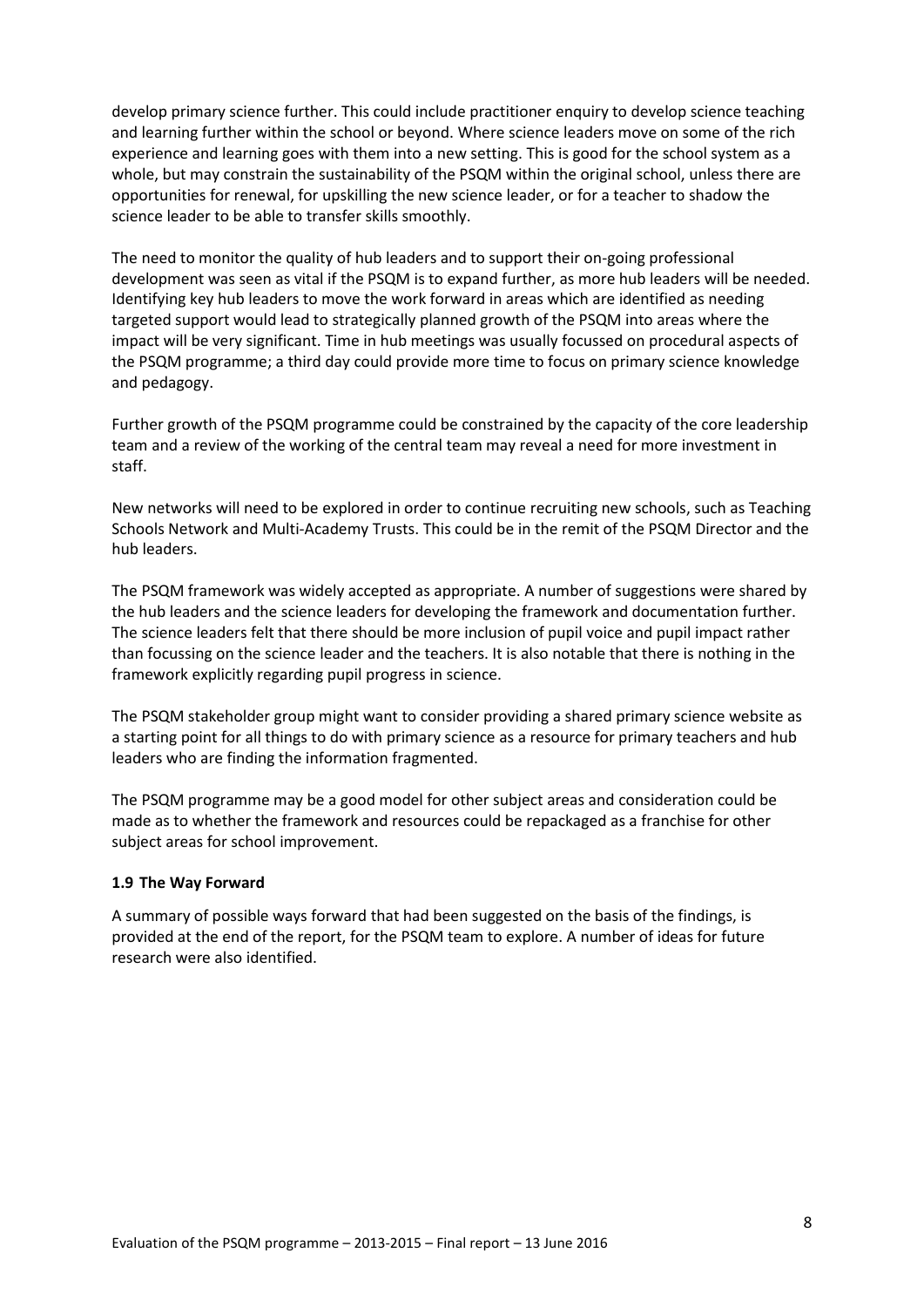#### **2 Introduction**

This large-scale research project was designed to explore the overall impact of the Primary Science Quality Mark (PSQM) programme from 2013-15 and wider issues relating to primary science teaching, learning and subject leadership, and to evaluate the PSQM programme against its five aims. The findings will be used to support further programme development and improvement. The PSQM award recognises excellence in primary science. The PSQM programme promotes the learning and teaching of science and contributes to public engagement in science. It is a national programme across the United Kingdom. It is funded by the income from schools and by the Primary Science Teaching Trust.

Primary school science leaders apply to take part in the PSQM programme and are appointed to local PSQM hubs. These are led by PSQM-trained experts in primary science who support the subject leaders through the year-long programme of professional development, school-based evaluation, action planning and implementation to develop all aspects of science teaching, learning and subject leadership. This culminates in subject leaders submitting a set of reflections and supporting evidence on practice in primary science in their school into a portal, for hub leaders to assess against the framework. Since the launch in 2010 more than 1500 schools have been awarded Primary Science Quality Marks. There are three levels of award: gold, silver and bronze. Rounds 6 and 7 were completed in 2014; rounds 8 and 9 were completed in 2015. A condition of schools taking part in the PSQM programme is a commitment to the evaluation process.

The PSQM programme was set up to achieve the following five aims:

- 1. to raise the profile of science in primary schools
- 2. to provide schools with a framework and professional support for developing science leadership, teaching and learning
- 3. to celebrate excellence in primary science
- 4. to use networks to provide local support for science for schools
- 5. to assemble a rich database of current practice in primary science and make it accessible to the wider science education community.

#### **3 Research management**

The research was carried out by the following members of the research team at the School of Education, University of Hertfordshire (UH): Dr Liz White, Research Lead in Initial Teacher Education (Project Lead); Dr Roger Levy, Associate Dean, Research; Dr Claire Dickerson, Research Fellow; and Julia Mackintosh, Primary Science Tutor.

Ethical approval for the study was obtained through the University of Hertfordshire Social Sciences, Arts and Humanities Ethics Committee with Delegated Authority. Protocol numbers: EDU/SF/UH/00067 and aEDU/SF/UH/00067(1).

The research was funded by the Primary Science Teaching Trust.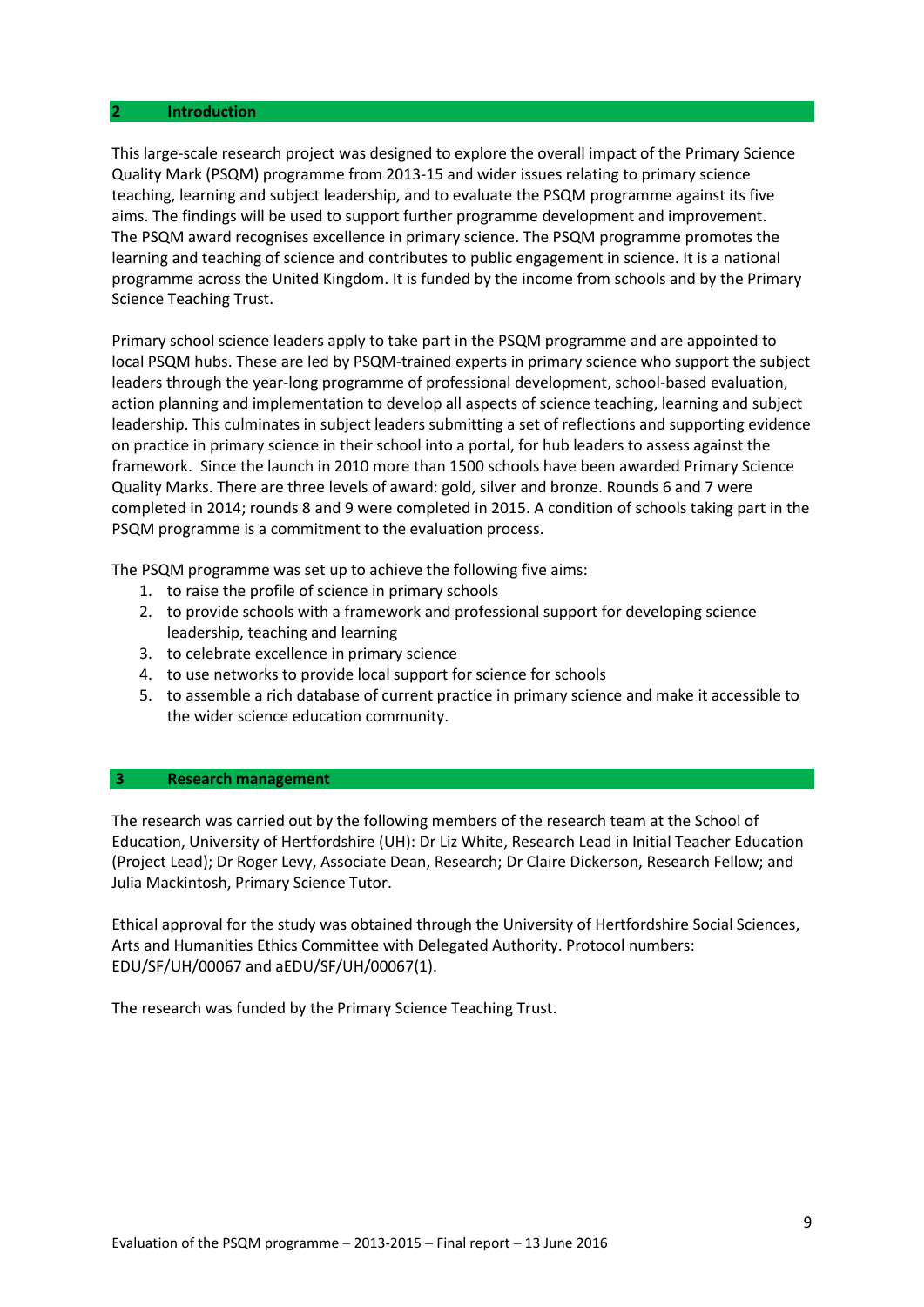# **4 Research method**

# **4.1 Overview**

An overview of the research method is provided in Table 1.

# **Table 1 Research method overview**

| Evidence base/<br>data source                | Data type/collection approach/<br>activity/sample                                                                                                                                                                                   | Sample size/<br>number of<br>respondents | <b>Other</b>                                                                                                                                                            |  |  |
|----------------------------------------------|-------------------------------------------------------------------------------------------------------------------------------------------------------------------------------------------------------------------------------------|------------------------------------------|-------------------------------------------------------------------------------------------------------------------------------------------------------------------------|--|--|
| <b>Documentary evidence</b>                  |                                                                                                                                                                                                                                     |                                          |                                                                                                                                                                         |  |  |
|                                              | PSQM portal, reports, research and published literature                                                                                                                                                                             |                                          |                                                                                                                                                                         |  |  |
| PSQM portal                                  | Submissions section $E$ – rounds 6<br>and 7                                                                                                                                                                                         | 20 random                                |                                                                                                                                                                         |  |  |
| Ofsted report<br>2013                        | OFSTED, 2013. Maintaining<br>Curiosity: A survey into science<br>education in schools. Report No.<br>130135. London: Ofsted.                                                                                                        |                                          | Available from:<br>https://www.gov.uk/governme<br>nt/publications/maintaining-<br>curiosity-a-survey-into-science-<br>education-in-schools                              |  |  |
| Research report  <br>(White et al.,<br>2015) | WHITE, E., DICKERSON, C. and<br>MACKINTOSH, J., 2015. Impact of<br>Royal Society of Chemistry<br>bursary-funded Primary Science<br><b>Quality Mark on primary science</b><br>teaching: final report. University<br>of Hertfordshire |                                          | Available from:<br>http://vuh-la-<br>risprt.herts.ac.uk/portal/en/proj<br>ects/evaluation-of-rsc-bursary-<br>funded-psqm(cdd1fbd0-0609-<br>48f8-a554-c6f910a543c8).html |  |  |
| <b>Survey methods</b>                        |                                                                                                                                                                                                                                     |                                          |                                                                                                                                                                         |  |  |
| <b>PSQM stakeholders</b>                     |                                                                                                                                                                                                                                     |                                          |                                                                                                                                                                         |  |  |
| Key informants                               | Interviews                                                                                                                                                                                                                          | 4                                        |                                                                                                                                                                         |  |  |
| <b>Director PSQM</b>                         |                                                                                                                                                                                                                                     |                                          |                                                                                                                                                                         |  |  |
| Director PSQM                                | Questionnaire                                                                                                                                                                                                                       | $\mathbf{1}$                             |                                                                                                                                                                         |  |  |
| <b>PSQM hub leaders</b>                      |                                                                                                                                                                                                                                     |                                          |                                                                                                                                                                         |  |  |
| <b>Hub leaders</b>                           | Questionnaire to hub leaders<br>from rounds 6 and 7<br>Interview                                                                                                                                                                    | 6<br>1                                   |                                                                                                                                                                         |  |  |
| <b>Science leaders</b>                       |                                                                                                                                                                                                                                     |                                          |                                                                                                                                                                         |  |  |
| Science leaders                              | Focus group with science leaders<br>from rounds 8 and 9                                                                                                                                                                             | 3                                        |                                                                                                                                                                         |  |  |
| Renewal<br>schools                           | Questionnaire to science leaders<br>from rounds 6, 7, 8 and 9                                                                                                                                                                       | $\overline{2}$                           |                                                                                                                                                                         |  |  |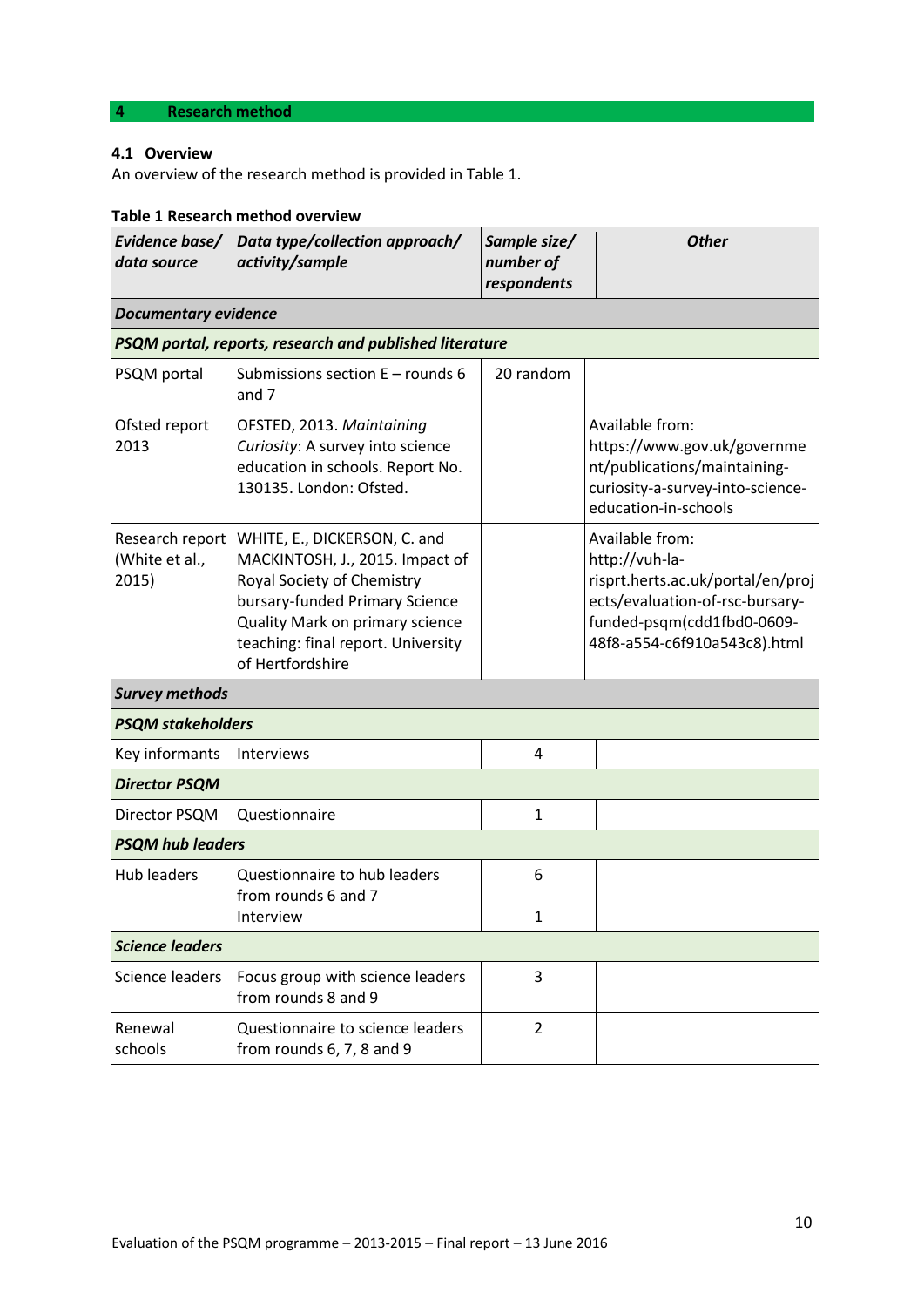# **4.2 Documentary evidence**

## *4.2.1 Documentary evidence from submissions to the PSQM portal*

Sections of the final submission documentation (Criteria E, questions 8-10) provided by twenty schools that registered for rounds 6 and 7 were identified from a list of 373 schools using random sampling [\(https://www.randomizer.org/\)](https://www.randomizer.org/). These twenty schools, six from round 6 and fourteen from round 7, represented approximately 5% of the total sample of schools (round 6 = 111; 30% and round 7 = 262; 70%). Each of the twenty schools has been assigned a code A-V (excluding I and O). Some extracts of the submissions that were thought to relate to PSQM aims 1 and 2 (to raise the profile of science in primary schools; and to provide schools with a framework and professional support for developing science leadership, teaching and learning) are presented in this report. Some identifiers have been deleted, including any extracts from Ofsted reports. Tables 3-6 include some direct extracts and some paraphrased text. Some of the direct extracts are shown in quotation marks.

The random sample included schools that were submitting at bronze, silver and gold levels: four at bronze level; thirteen at silver and three at gold. Table 2 shows Criteria E, questions 8-10. A table showing the complete set of PSQM criteria for bronze, silver and gold levels is available from: http://www.psqm.org.uk/about-psqm.

## **Table 2 Criteria E, questions 8-10**

| <b>Criteria and questions</b> |  |
|-------------------------------|--|
|                               |  |

## **Criteria Plan: E**

You are invited to submit an illustrated short account (of no more than 1000 words) of how Science as a subject has developed and prospered during the lead up to your work on this award as relevant, and most especially during the time spent working towards this award. (It will be recognised that you may be a new subject leader in undertaking this.) We would also be interested in hearing of any challenges you have overcome and any successes you have enjoyed.

## **E (questions 8-10 all levels)**

(Criteria E questions 1-10 relate to 'Science at your school')

Please answer the following questions about your school:

8) Have there been any particular developments/circumstances in the last three years that you feel you would like to alert the reviewer to?

9) Looking back through this PSQM year, are there any specific science highlights you would look to headline?

10) What do you feel the school's and your involvement in PSQM this year has done for science at your school

Evidence was drawn from the submissions to the PSQM portal in response to section E of the PSQM award criteria. In all cases the submissions were completed by the science leader except for school E, where it was completed by the head teacher. When analysing this data it is important to remember that:

'The subject leaders are self-reporting to achieve a PSQM award. Professional and honest selfevaluation is expected, but the requirement to demonstrate that certain criteria were met might have influenced the content. Furthermore, the structure of the framework and the questions that the subject leaders responded to will have influenced their reflections' (Turner et al. 2013, p. 7).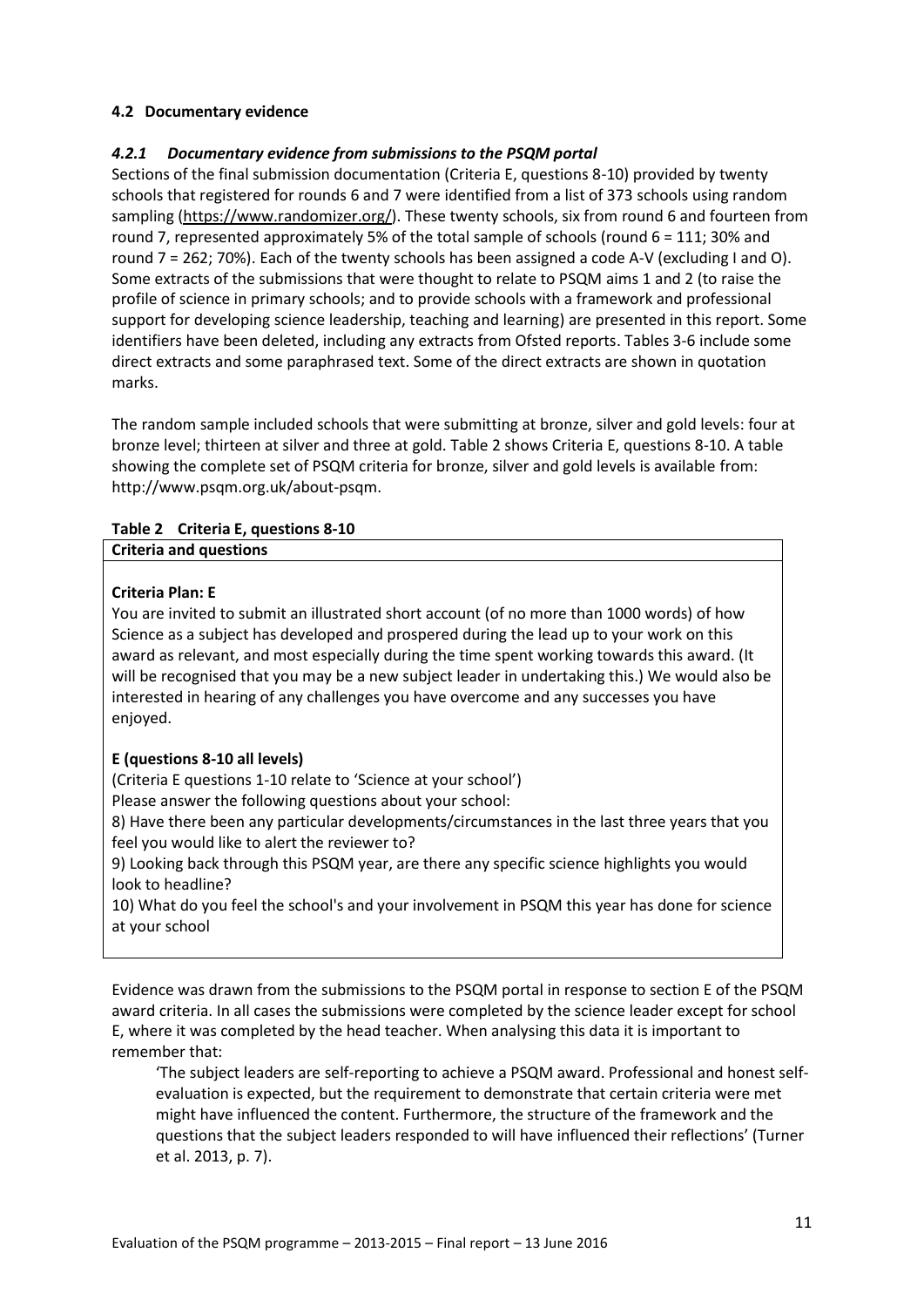This evidence was collected through book and planning scrutinies, lesson observations, learning walks and by identification of new activities and ways of working. In some cases these were observations from the head of the school or from Ofsted that have been reported by the science leader. All of the schools in this sample provided evidence that involvement in the PSQM programme had raised the profile of science in the school except for school B. In this case there was evidence that an approach to monitoring the profile of science had been employed by the science leader, but there was no explication of the evidence found.

The submissions were reviewed by two of the researchers, highlighting where there was evidence of the profile of science being raised in the school. These sections were extracted along with a little text before and after the evidence. The extracts were reviewed and organised into themes:

- Evidence of impact on how science is led (Table 4)
- Evidence of impact on how science is planned (Table 5)
- Evidence of impact on science learning and teaching (Table 6)
- Other evidence of impact (Table 3)

Where the evidence was linked to comments on the perceived benefit of this impact, these were also included in Tables 3-6, to give a broader picture of how the PSQM is having an impact on primary science. The contributions of science leaders participating directly in the research through a focus group and through completing questionnaires, were used alongside the submission data to provide a more complete perspective.

# *4.2.2 Documentary evidence from reports*

Data relevant to the research was identified from the following reports:

1. Ofsted (2013) Maintaining curiosity. A survey into science education in schools. Manchester: The Office for Standards in Education, Children's Services and Skills (Ofsted) (Age group: 4 to 19. Reference no: 130135)

'The report sets out the findings of a new survey of science in 91 primary and 89 secondary schools, which was carried out between 2010 and 2013. This report will support schools in implementing the new National Curriculum.' (p. 1)

2. White, E, Dickerson, C & Mackintosh, J (2015) Impact of Royal Society of Chemistry bursaryfunded Primary Science Quality Mark on primary science teaching: final report. University of Hertfordshire.

'This small-scale research project was carried out to evaluate the impact of Royal Society of Chemistry (RSC) bursary-funded Primary Science Quality Mark (PSQM) on the teaching of science, and especially chemistry, in the primary schools involved in the PSQM scheme for the first time. Of particular interest were any changes in the attitudes of primary teachers and pupils towards science and chemistry as a result of this focus.' (p. 4)

# **4.3 PSQM stakeholders**

Telephone interviews were carried out between June and September 2015 with four key informants. The interview questions were tailored to each individual's area of interest and expertise. The interviews were recorded digitally and partially transcribed and the interviewees were sent the relevant transcription so that they could add, remove or amend any of the text. Interviewees were also invited to indicate any aspects of their responses that they wanted to remain confidential when the findings are disseminated.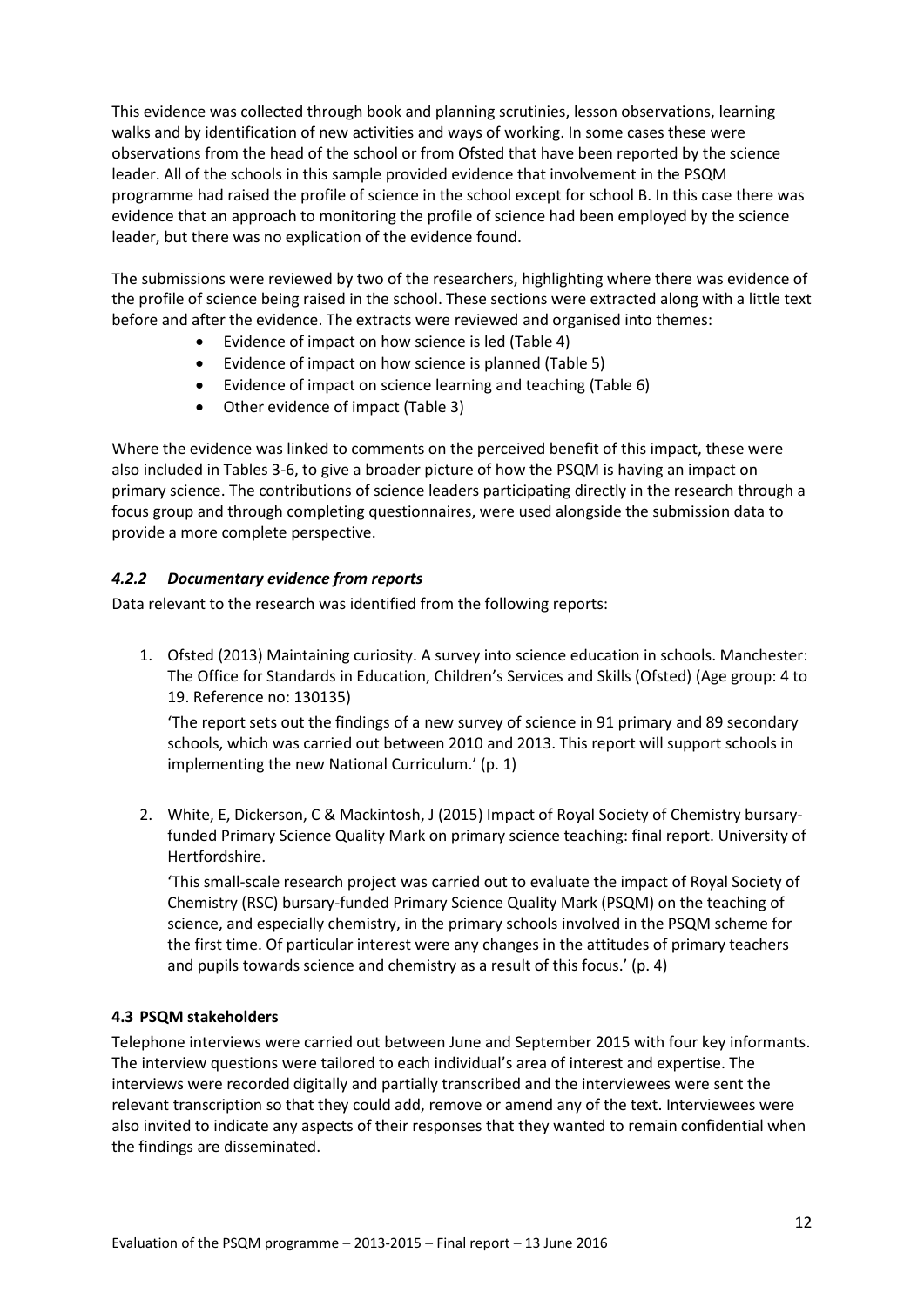## **4.4 PSQM Director**

In December 2015, the Director of the PSQM programme completed a questionnaire sent via email.

## **4.5 PSQM hub leaders**

PSQM hub leaders who had taken part in rounds 6 and/or 7 of the programme were invited to take part in the evaluation by completing an email questionnaire. The questionnaire was finalised in the light of feedback from pilot testing and comments arising from a telephone interview with a hub leader. The revised questionnaire was further pilot tested with four hub leaders known to the research lead; one of whom responded. The questionnaire was revised again and sent out to the remaining hub leaders in phases between November 2015 and February 2016. In total, six hub leaders responded to the questionnaire.

One further hub leader took part in a telephone interview in August 2015. The interview questions were designed to focus on particular areas of interest and expertise. The interview was recorded digitally and partially transcribed and the interviewee was sent a set of 'key points' so that they could add, remove or amend any of the text and indicate any confidential aspects of their responses. The key points included some text as paraphrase/note form as well as verbatim quotations.

In total, eight hub leaders (coded HL1 – HL8 in the research findings section) contributed in different ways to the research: six responded to the questionnaire sent via email; one took part in a telephone interview and one of the science leaders (section 4.6.2) was also a hub leader. One of these eight contributors also took part in the focus group with science leaders.

#### **4.6 Science leaders**

## *4.6.1 Focus group*

A PSQM hub leader and the science coordinators from the primary schools within their hub that took part in the PSQM in rounds 8 and 9 were invited to take part in a focus group to share their experiences. The hub leader and a science coordinator from each of three schools attended the group.

## *4.6.2 Email questions*

Science coordinators from schools that had previously completed the PSQM and returned in rounds 6, 7, 8 or 9 to renew the award were invited to respond to three questions sent via email between July and December 2015. Potential contributors in other ways to the research, for example, focus group participants were excluded from this sample.

In total, five science leaders (coded SL1 – SL5) contributed in different ways to the research: three took part in the focus group and two responded to the three questions sent via email, one of whom was also a hub leader.

Where data has been collected from science leaders (focus group and questionnaire), the voice of those who have been unsuccessful or who are not enthusiastic enough to participate in the research has not been directly listened to. However the hub leaders were able to express indirectly some of the feedback that they had received from those who had struggled with the PSQM.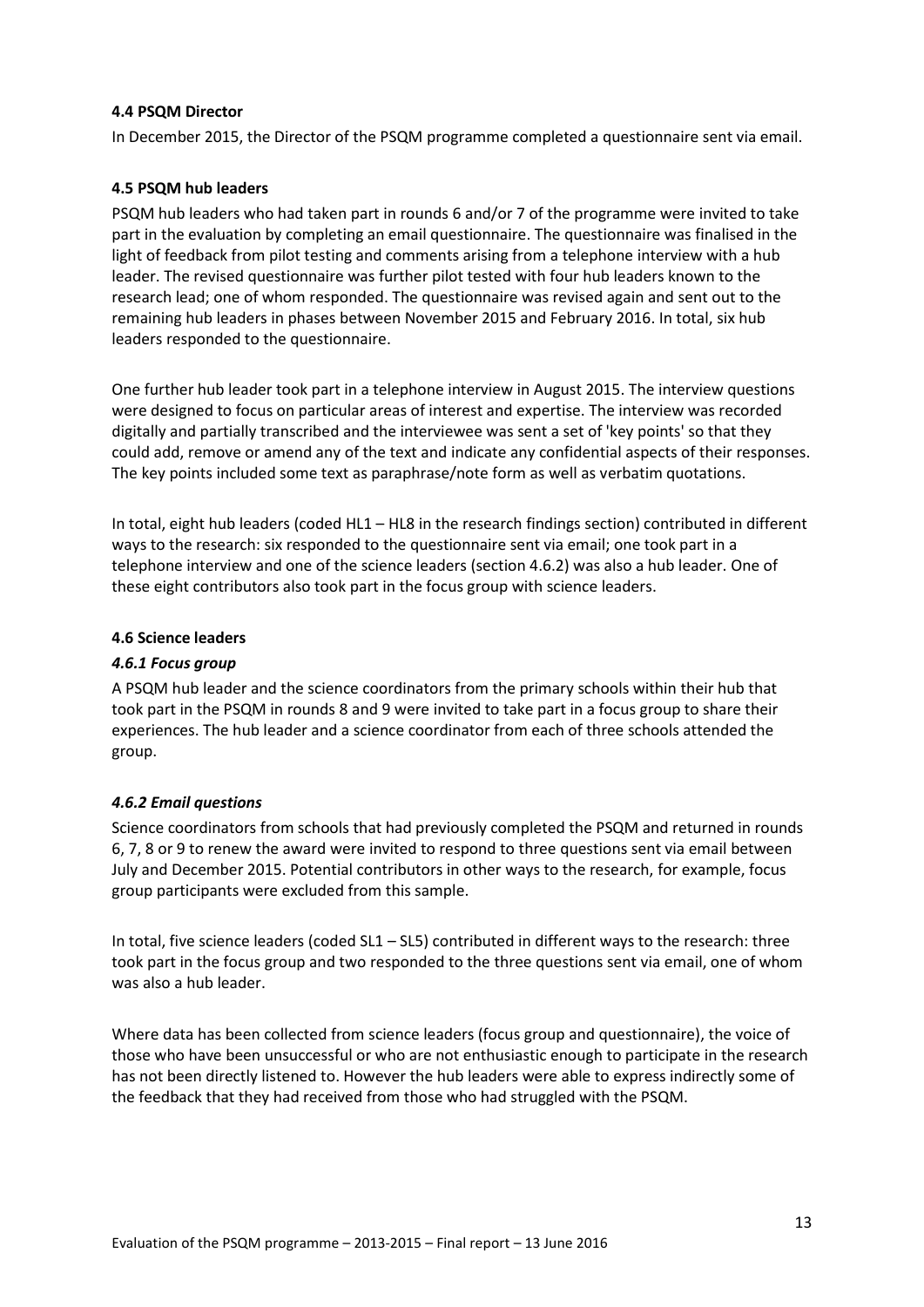#### **4.7 Management and presentation of the findings**

Some identifiers have been deleted from the findings presented in the next section of the report and minimal editing has been carried out. Most of the data (interview transcriptions and key points, questionnaire responses and portal submissions) are shown as quotations.

#### **5 Research Findings**

The research findings are organised in relation to the five aims of the PSQM programme, identifying the outcomes and impact of the programme; with a further section on understanding the process of implementing the programme, identifying learning to support the further development and improvement of the programme.

The PSQM Director's vision is that the best teaching of primary science is underpinned by the following principles:

- 'Working scientifically, asking questions and testing ideas against evidence, is the most effective and appropriate way for children to develop an understanding of the nature and processes of science and the key scientific knowledge and concepts.
- A curriculum should embody a clear progression of conceptual 'big ideas' to ensure that children are continually building on their prior learning as they systematically develop their understanding of key ideas and their scientific skills. This requires teachers to be confident in the subject understanding.
- Children's curiosity should be sustained and they should be actively involved in a range of authentic, purposeful science investigations that lead to greater understanding of the world around them. There must be opportunity to reflect on what has been learned from the observations made or evidence collected.
- Children should engage in a wide range of practical activity both indoors and outside, using a variety of observation and measuring equipment including data loggers and digital microscopes, everyday items and materials, natural and living things and electrical components.
- Assessment is an integral part of science teaching that enables children to understand the purpose of their activities and to improve the quality of their work.'

These principles are developed from the 'wealth of academic research evidence and inspection and accountability data that informs current practice. This, combined with empirical data from PSQM schools and the learned experience of hub leaders has shaped the vision for good teaching and learning in primary schools that PSQM promotes.'

One member of the PSQM stakeholder group had the following vision of good science teaching and learning in primary school:

'Good teaching and learning goes beyond just the bones of the curriculum and ticking boxes, it's about inspiring young people to be great at noticing, to understand the role of science in their lives and how their curiosity can be kindled and explored further. So what I would see as evidence of good teaching and learning in science is girls and boys thinking it is for them, that science matters, understanding that you can be curious and there are ways to find out things about the world around them, wanting to do that, and the skills to ask questions to come up with ways of testing their ideas and investigating their ideas, to be able to have the confidence to use appropriate equipment and vocabulary …'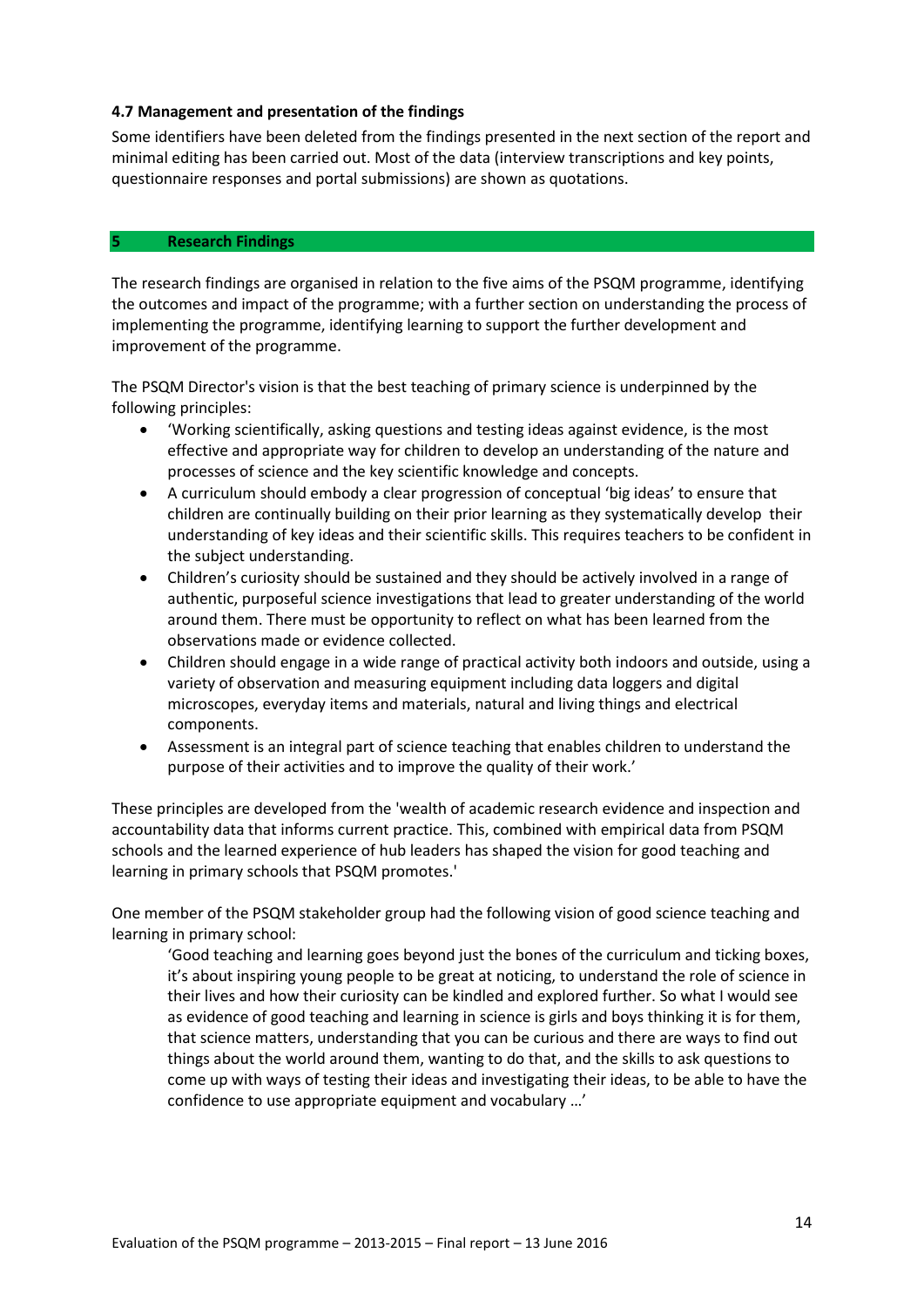When asked 'What, in your opinion, is good science teaching and learning in primary school?' a hub leader explained, it is:

'Hard to say in a sentence. But to me, good science learning is about equipping children to explore and find out about their universe. Children need to be able to ask their own questions and have the scientific skills to be able to independently go and investigate. Good science is full of awe and wonder ... good science pushes boundaries and nurtures thinking minds and a joy of discovery'. (HL5)

In relation to developing teaching and learning in primary science the Director of the PSQM felt that the PSQM programme could be improved by:

'A stronger emphasis on articulating purpose of science and subsequent analysis of practice. There is a danger of schools demonstrating plenty of activity which without thorough evaluation could have superficial impact.'

#### *The value and perceived success of the PSQM programme*

A member of the PSQM stakeholder group commented that the PSQM's:

'… reputation is making some schools wonder "what's this all about, perhaps we ought to do it then"'.

The value of the PSQM is further indicated by the same member of the PSQM stakeholder group: '… PSQM isn't the only way of doing it [developing good science provision]. It is just the, by far the easiest way for a school to get serious about science because it is straight forward in terms of what you do, there are very stringent but easily followable criteria. And the school has to put its money where its mouth is as well. That helps, I think, having to pay for it … It's another indicator that primary school leadership is important …'

This participant went on to emphasise the difference between the PSQM and other quality marks: 'There are [quality] marks out there that don't require evidence-based portfolios, a change in practice, or sharing of that practice, which is really one of the strengths of PSQM, the notion that practitioners share, the collegiate approach with local schools, the dissemination of good practice to other schools, that's unusual, and that's why we think it's … worthwhile, because we've all seen the benefit in terms of improvement.'

'Again so far as I understand it, most bronze award winners will have a go at silver the next year, and gold so it does seem to further improve the [development] of science, particularly silver [and gold] … it's got that 'sharing of your practice with other schools' element. So that's becoming a school improvement tool and as far as I know, it's the only quality mark that has that element in its design. You can't be a gold PSQM school unless you're working with another school and their science improves as well. And that's enormously good as a sort of model.'

In terms of the way the PSQM programme helps to develop teaching and learning in science the same stakeholder noted:

'The standards required to get it [PSQM award] are high … vetting the submission and working with schools to ensure the submissions meet the criteria of the various gold, silver and bronze levels. That level of rigour is a key strength of the programme. Unique in my experience of the quality marks. These tend to be about the quantity of stuff the school is doing. The PSQM seems to be linked more to the quality of the science work. And that's one of its strengths.'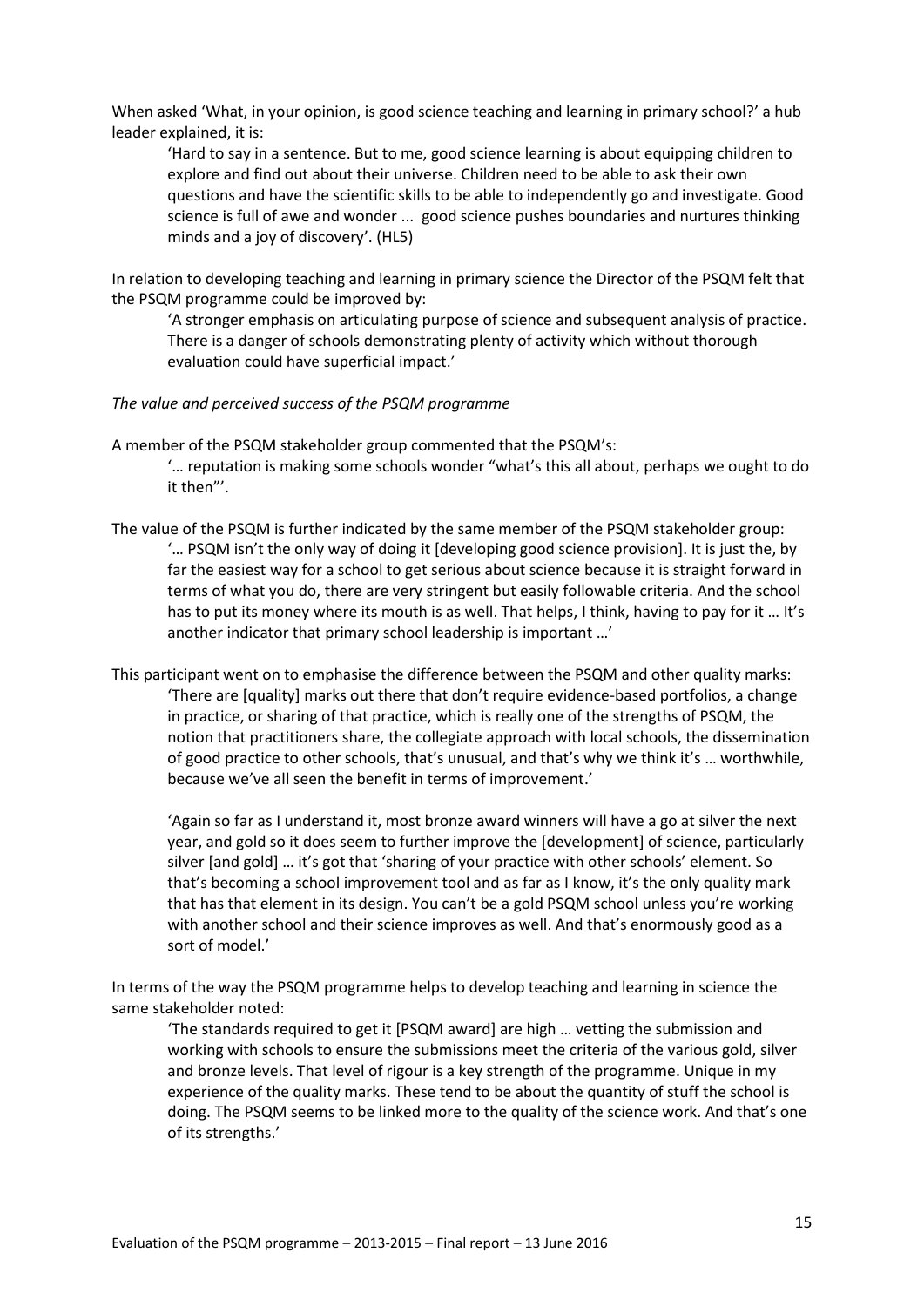Within sections 5.1, 5.2, 5.3 and 5.5 the findings are presented in the following sequence where relevant data is available: documentary evidence from Ofsted (2013) and the findings from the RSC bursary-funded PSQM evaluation (White et al. 2015); PSQM stakeholders and the Director of the PSQM; PSQM hub leaders (HL); science leaders (SL) in schools engaging with the PSQM award and submissions to the PSQM portal (see Table 1).

# **5.1 Evidence of outcomes and impact of the PSQM on raising the profile of science in primary schools**

This aim links closely with aim 3 (to celebrate excellence in primary science) and some of the data reported here supports both aims.

# *5.1.1 Documentary evidence from reports*

Ofsted (2013) reported that the profile of science is declining in primary schools, and that some schools choose to do PSQM in order to address this issue:

'School leaders who recognised the likelihood of a declining profile for science were able to mitigate the risk by, for example, seeking accreditation through the primary science quality mark (PSQM). The process of gaining the award brings benefits beyond the certificate, because it requires school leaders to evaluate their provision and justify their science curriculum as being fit for promoting good learning. It also connects school science leaders to other primary school leaders who have successfully raised the subject's profile in their schools' (p. 21).

The Ofsted report went on to comment that in some schools the

'Science development plans varied in quality, depending on the accuracy of the underlying monitoring and evaluation. Too often, they were not ambitious enough to drive up standards. However, some school leaders found that the process of gaining the PSQM helped to raise the profile of science' (p. 21).

This was supported by the findings in the RSC bursary-funded PSQM evaluation (White et al., 2015) where the science leaders revealed a number of reasons for choosing to do the PSQM including raising the profile of science in their school. White et al. (2015, p. 10) reported from interviews and questionnaires with science leaders, that the PSQM provided:

'an opportunity to celebrate all the things we were already doing well but it gave us an extra incentive to make science teaching and learning in the school even better.'

'We just felt that science had got a low profile since we've been so heavy on numeracy and literacy … no-one really spoke about it. All we really spoke about and had staff meetings about were maths and literacy.'

'… introducing PSQM at the same time as the national curriculum [for science, new in 2013] meant that everyone had to start something new, so why not start with a bang!'

## *5.1.2 PSQM stakeholders*

One member of the PSQM stakeholder group:

'… felt it [PSQM] was a great way to get recognition for what you are doing: to demonstrate to parents; to demonstrate to your governors how important science is; and to also ensure that it becomes an integral part of your curriculum. There is a danger I think that science will become an 'also ran' unless you give it a particular focus. And the advantage of doing PSQM is that it communicates to the entire staff how important it is to the school rather than just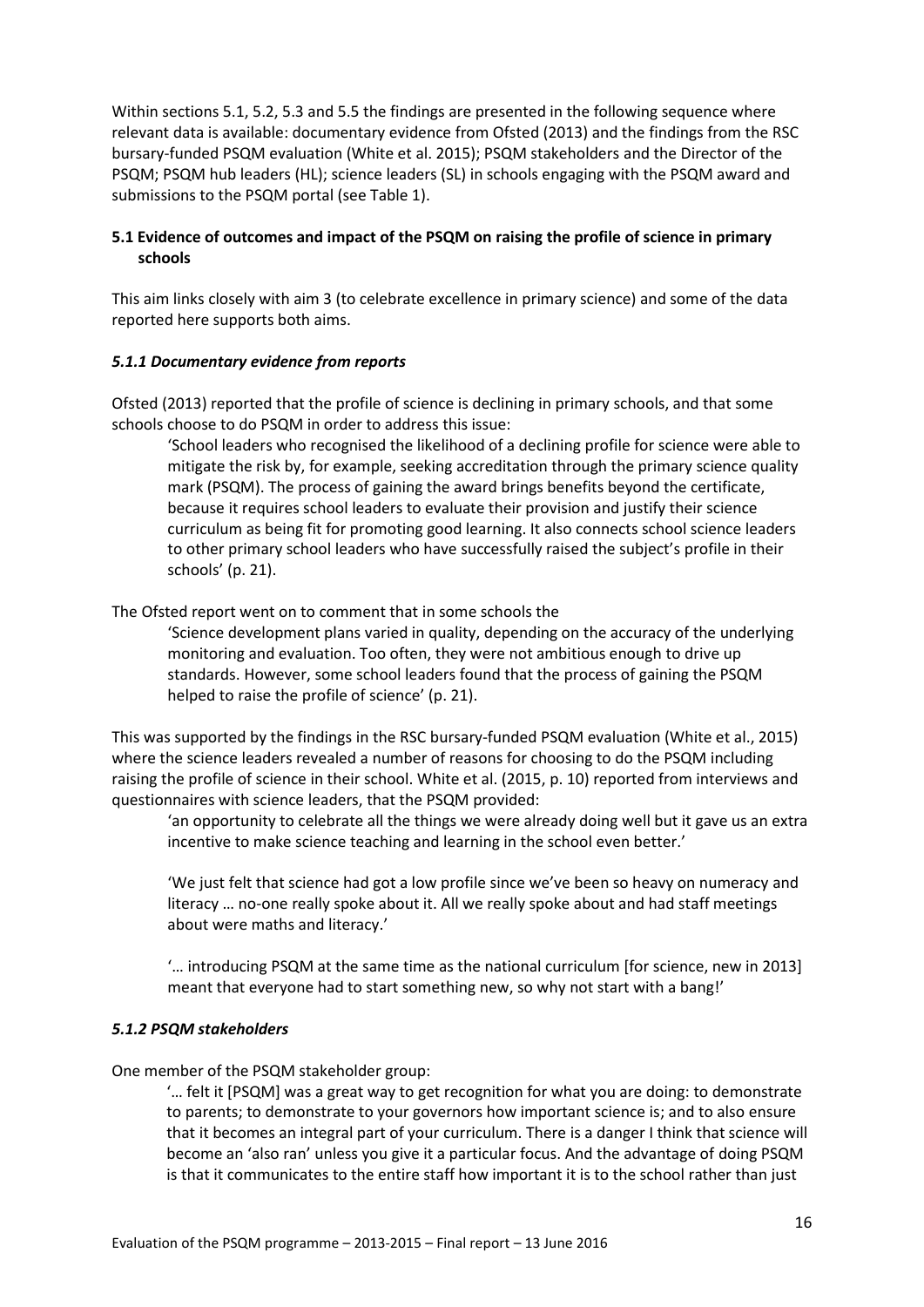you personally. So I think it's a fantastic opportunity for schools that really want to demonstrate their commitment to science and are able to do so and I also think if you're … a teacher who is really passionate about science, and had a school leadership team who might be less convinced that it's a good way to get some buy-in from your school leadership team to develop science as well'.

## *5.1.3 PSQM hub leaders*

One hub leader shared the following personal reflection relating to the wider impact of the PSQM on raising the profile of science in primary schools in their region:

'PSQM has been hugely valuable both to me personally and to science teaching, learning and leadership in this area. I have professionally developed a great deal by meeting with other hub leaders, seeing other schools submissions in reviews, and building close relationships with my hub schools and seeing their exciting initiatives. Due to PSQM the profile of science has been significantly raised in [X] and [Y] at a time when the profile of science has been flailing nationally. Teaching, learning and leadership has benefited at nearly every school. It has not been sustainable at a few schools which is due to the science lead leaving the school. If they had stayed at the school the improvements would have definitely continued. The benefits have also been seen at non PSQM schools due to extra training, initiatives and higher profile'. (HL6)

A hub leader commented, in response to a question about whether they thought the PSQM programme produces sustainable school improvement in teaching and learning science, that: 'Through completing a PSQM the profile of science is always raised. Schools value science and want to teach it well. Many heads attending the [PSQM award] ceremony state this as making the biggest long term impact'. (HL3)

A further comment from a hub leader was:

'The PSQM process encapsulates good practice in science leadership and helps to raise the subject's profile. This is especially important when science is struggling to maintain its position as a core subject alongside English and mathematics'. (HL 4)

## *5.1.4 Science leaders in schools engaging with the PSQM award through the focus group*

#### *Particular school issues that led to them doing the PSQM*

All three science leaders who took part in the focus group identified issues relating to raising the profile of science in their schools in response to a question about whether there were some particular issues and attitudes in their school that they wanted to change when they started the PSQM programme. One participant explained the role of the PSQM in the amalgamation of an infants' school with the junior school in which s/he worked; one school with a PSQM award and one without so:

'… it was a case of pulling one up and maintaining one so that's what it's been about, so the amalgamation has helped join us all and doing the PSQM helped to join us a bit more ... it's not that we've cracked it but we know that we are on an upward trend and we need to maintain that.' (SL2)

#### When asked how they were going to do that s/he responded:

'By bringing some of the practice from key stage 2 down to key stage 1 … and the staff realising that it's not that this isn't okay for key stage 1 to do, they *can* do this. … Also, the science coordinator in key stage 1 has, I think, got more empowered and has more knowledge and she feels more developed and able to lead things down there as well.' (SL2)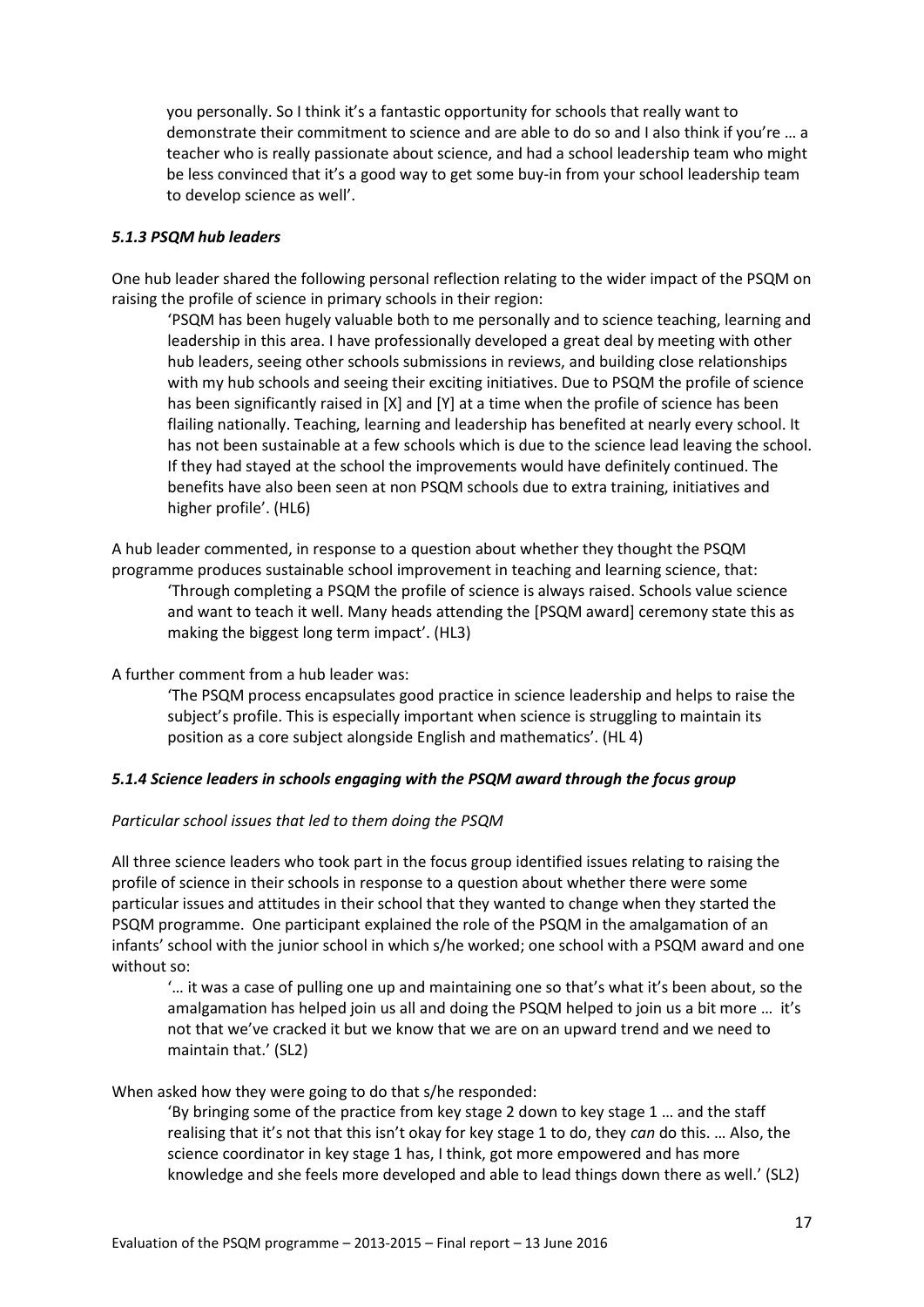A second science leader reported that they had wanted to make changes in implementing lessons: '… People realise they bring back the love for science in how to teach the lessons and it is fun and we made a lot of connections with other schools, with secondary schools and the teachers now feel a lot more comfortable with us having visitors in; we share a lot of practice … The teachers are more happy now for people to come in where before they didn't want to … now they are really happy to get involved and to feed back to me and let me know …' (SL1)

The third science leader identified the profile of science in the school as a concern when they started the PSQM:

'Our issue really was science had a really low profile ... We changed from IPC (the International Primary Curriculum where everything is taught on a topic basis). We had a year where we didn't do IPC but we hadn't switched to the new curriculum ... so we had a year where everyone floundered and did their own thing ... So when the new curriculum came in, it was we've got to do it; nobody was really feeling the love; some people weren't doing any and some people were doing it once a month; it was really, really inconsistent. So it was really just raising the profile and making sure everybody was doing what they should be doing, was the first hurdle anyway ...' (SL3)

#### *Impact of doing the PSQM on staff in school*

When invited to think about the staff in their school and consider whether the PSQM had changed the profile of science, the three science leaders all agreed that it had and provided examples:

'I had a visitor come to the school and I was showing them around the school and I went down to the ground floor, which is the infants' floor … and every display down there was a science one and I thought 'wow' this is good … And there is a lot of demand for resources now … so I know that they are looking in a bit more depth at their planning and they're stretching a little bit further and asking for things that they maybe didn't want to try or didn't think that they were going be using ...' (SL2)

'… the teachers are more confident to teach and they do talk about it and they like to share too, so we do homework projects; so every half-term we might set one small unit, which will be based on a science topic that they are teaching, and teachers are always happy to put them on display and share them with the children … they are more than happy to share now, their knowledge and have people in; so it's a very big positive change.' (SL1)

#### The third science leader saw the change with the staff in the school as:

'… really having the raised expectation that science wasn't just something you can do when you feel like it, everyone's now on board – English, maths and science; you have to do all of them it's not optional. There's that expectation from senior leadership as well, that it's not just oh, if you haven't got time for science don't worry about it'. (SL3)

#### *Impact of doing the PSQM on pupils in school*

When asked whether the pupils felt differently about science; whether the profile for them had changed s/he gave some practical examples to illustrate what the change in profile meant for both staff and pupils:

'… we did a big science week thing this year, which we haven't done before, science week before has just been and gone. We've had people in and we all taught each other's classes and just the excitement; the fun of it has come back it's not just writing in the book ... I think the staff as well have got away from: you do the practical and then next week you have your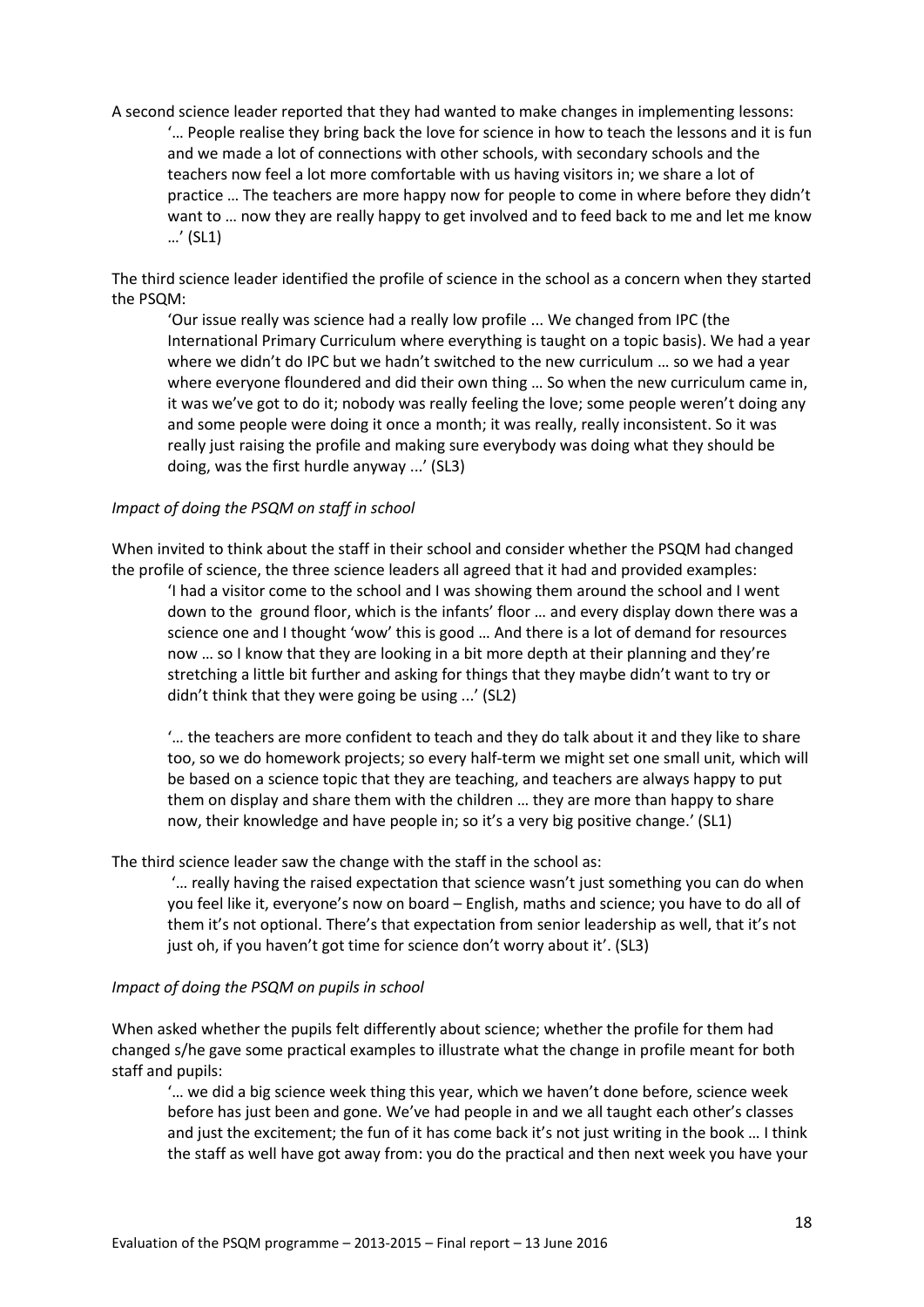book and write about it. They are a little bit more creative about how you record things...' (SL3)

This creativity meant that now the pupils:

'… never know what's coming' whereas previously, they had two books, one for the practical work and then the following week one for writing and the pupils would ask '… is it the good week or the writing week?' (SL3)

#### *Wider Impact*

Later in the session, the same science leader commented on the wider impact of the PSQM programme on the school:

'… it was focusing on looking out a little bit more. We ended up with a link with the community garden so we started using that for plant sessions and a gardening club. It made you look outside the classroom a little bit more … Even then going further afield and linking it to trips and also linking the cross-curricular side of it as well, because we always seem to be so pushed for time to cover everything, so it is a bit of a focus to see what you could link it to …' (SL3)

A second science leader also reported that staff were using more creative pedagogical approaches in the classroom and had established more extracurricular activities relating to science:

'… We had a problem with writing in books where some teachers liked to give out worksheets and take them in and the children hated that but then using the scientific enquiry and the teachers then being creative with the lessons and saying this is what we want to get to – how will you create a question, how are you going to solve it, these are the resources you can pick from; the children have all that ownership and they loved it because it was their project and they didn't mind to write it down because it was all their own doing … We have a lot more after-school clubs running … now we have three different types of science clubs running at the moment and the waiting list is two pages long … At the moment we are doing rollercoasters and looking at all the forces behind them … I do that with year 3 and 4 and then year 5 and 6 and then there's also a computer science club for girls which is run by the assistant head and they look at scientific inquiry but through data-basing and investigations; and then there's an eco-club run by another teacher so there's a lot of other teachers now starting to get involved with it'. (SL1)

The third participant drew attention to the pupils' views of science and the impact on pupils of the teachers' attitude to science:

'… I'll have teachers telling me the kids say that their favourite lesson is science. In key stage 1 it's the teaching staff are saying I'm enjoying the science now, which is nice because if the teachers are enjoying it the pupils will get more out of it too'. (SL2)

#### *Impact on parents*

Two of the science leaders were able to identify ways in which they thought completing the PSQM had had an impact on the parents:

'… we invite them to come in at the end of the science club … the parents get involved with the kids, so the kids are the teachers then. So they go through the steps, everything that they had to do and the parents have fed back to say that they really enjoyed to see what the children are doing in after school club … the parents came in and they really enjoyed it and they were doing some of the stuff at home, and I got letters from parents saying we've been doing this at home, which was really nice.' (SL1)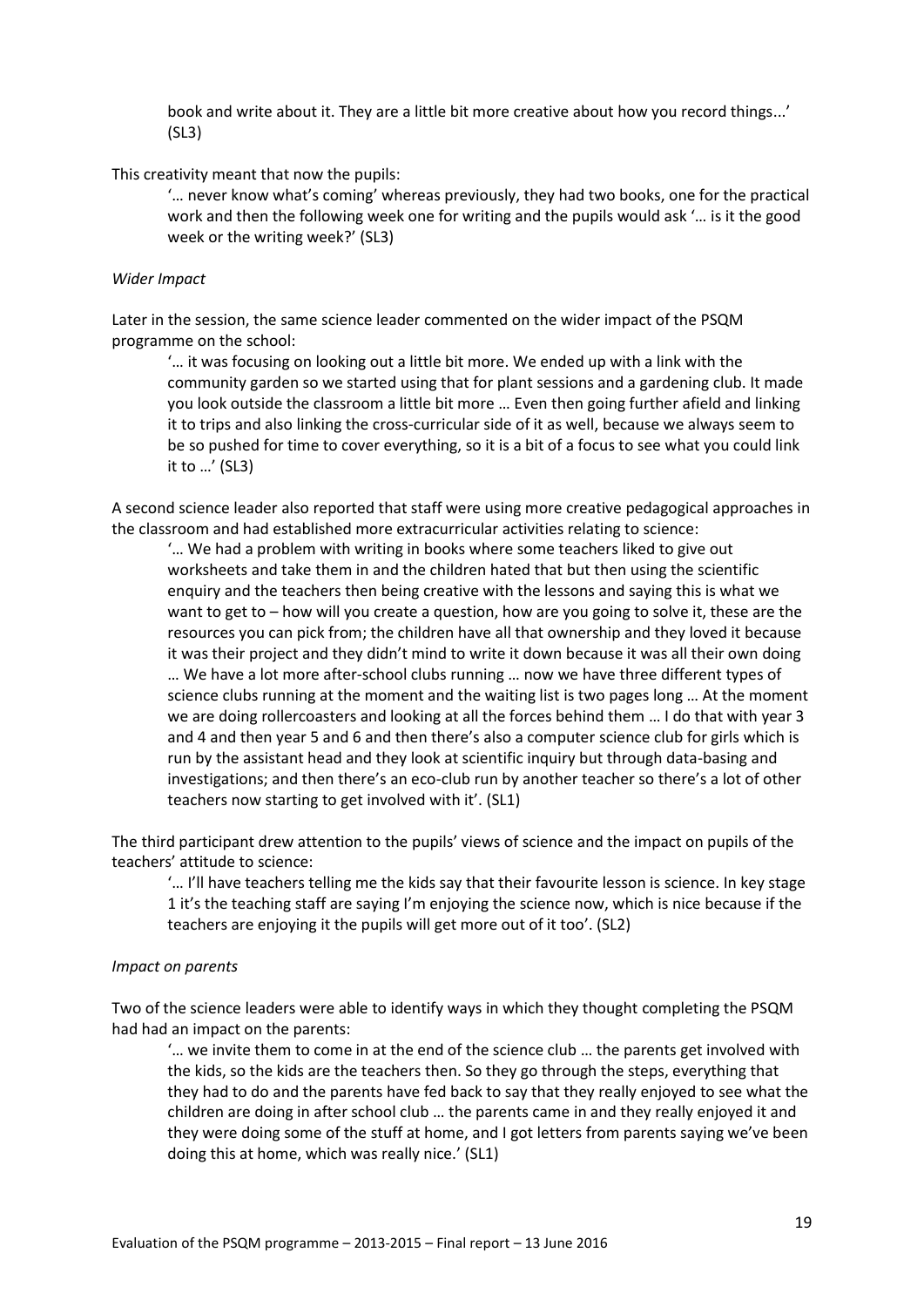'As part of our science week we did a presentation at the end of it to parents … which the parents they've never experienced that before, and also we've now got a science club up and running ...' (SL3)

## *How the PSQM was raising the profile of science*

The PSQM framework criteria and the role of the framework in stimulating reflection were thought to have contributed toward raising the profile of science with teachers across the school and with the senior leaders. For example, one science leader reported that the greater engagement of the senior leadership team facilitated connections with other schools:

'… I was making a lot of connections from my management team when they were going into other schools.' (SL1)

In terms of reflecting on the teaching of science, they acknowledged:

'… we had a staff meeting and all the teachers … knew what we were aiming to get to, so they would bring a range of evidence together and it was really good because … everyone sat in different year groups so people were able to see the different evidence, so we were able to reflect on our teaching practice and on the learning of the children at the same time…' (SL1)

## The award itself was also seen as important:

'The history and geography teachers now want to get awards … they say no-one cares about our subject like they care about science… They feel that the teachers care more about the subject when we are doing something like this, the process. (SL1)

The ongoing impact of the PSQM programme in terms of future planning of events was noted: 'It's good practice anyway for us. Even the calendar of events is great to keep up from now on; it triggers you to think we did this last year or do we want that?' (SL2)

# **5.1.5** *Science leaders in schools engaging with the PSQM award through submissions to the PSQM portal*

The overwhelming evidence from submissions is exemplified by the following two quotations: 'Science is in a good place' (School A)

'Staff feel that the greatest achievement associated with our work towards PSQM status is that we have raised the profile of science right across the school. Children are now much more positive about science using words like 'awesome' to describe their feelings.' (School T)

In the PSQM submissions there is evidence of impact on science leadership, planning, teaching and learning, which will contribute towards raising the profile of science. This evidence is shown in Tables 4-6 included under aim 2.

There was evidence that the PSQM programme was making an impact on primary science, through external reports and the development of new links within and beyond the school (Table 3).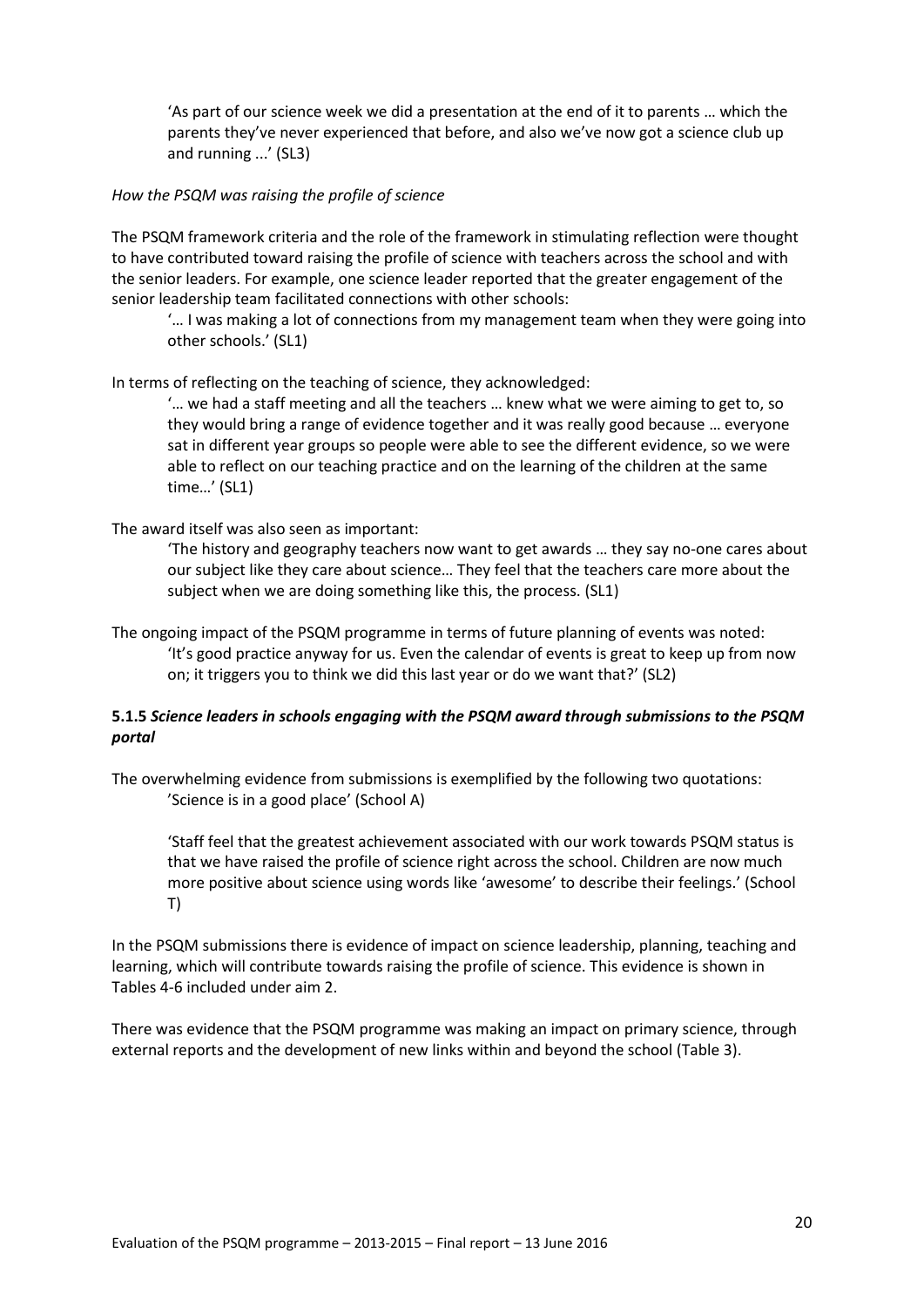| <b>Code</b>  | <b>Evidence of other impact:</b>                  | How this has helped:                       |  |
|--------------|---------------------------------------------------|--------------------------------------------|--|
|              | Developing new links within and beyond the school |                                            |  |
| $\mathsf{S}$ | 'Science now has a high profile throughout        |                                            |  |
|              | the school and we have created strong links       |                                            |  |
|              | with the local community and other schools,       |                                            |  |
|              | which has strengthened our ability to             |                                            |  |
|              | proceed with the new curriculum in a              |                                            |  |
|              | confident and effective way.'                     |                                            |  |
|              | Contact with school governor who works at         | Voice for science on the governing body.   |  |
|              | local university conducting scientific            | Contact with the university's outreach     |  |
|              | research.                                         | service.                                   |  |
| K            | Strong long term links with organisations         | Guarantee the sustainability of science    |  |
|              | such as BP, Shell, Forest Schools and Friends     | projects for the future.                   |  |
|              | of [School K].                                    |                                            |  |
|              | List of 'Science Experts' including people        | Increased experience of real world science |  |
|              | from a wide range of industries (parents of       | enhanced the teaching of science in the    |  |
|              | children currently in school, members of the      | classroom.                                 |  |
|              | school community, higher education                |                                            |  |
|              | establishments, organisations and                 |                                            |  |
|              | industries).                                      |                                            |  |

**Table 3 Evidence of impact leading to raised profile of science across the school** 

# **5.2 Evidence of outcomes and impact of the PSQM on providing schools with a framework and professional support for developing science leadership, teaching and learning**

#### *5.2.1 Documentary evidence from reports*

The RSC bursary-funded PSQM report (White et al., 2015) noted that:

'Science leaders were better equipped for their own teaching, as well as for leading others. The science leaders were aware of changes in how they were carrying out this role since starting the PSQM. They were more secure in their role and were working from key principles for science teaching in their school that had been developed through listening to the pupils.

'The science leaders had developed a wider range of learning opportunities including learning outside, having science visitors and going on science-based trips. These strategies to engage pupils were being implemented in conjunction with a focus on child-led and handson learning across the school. Pupils were being given more opportunity to ask their own questions and to work scientifically to answer their own questions and lead their own investigations. This had not been an easy transition for many of the science leaders or the teachers in their schools because the pupils were not used to working independently and some pupils did not do well at first. The teachers found it difficult letting go of controlling the investigative work.

'There was substantial evidence of enrichment in teaching, learning and assessment, and also of more consistency in the quality of teaching primary science across the school.' (p. 4-5 Executive Summary)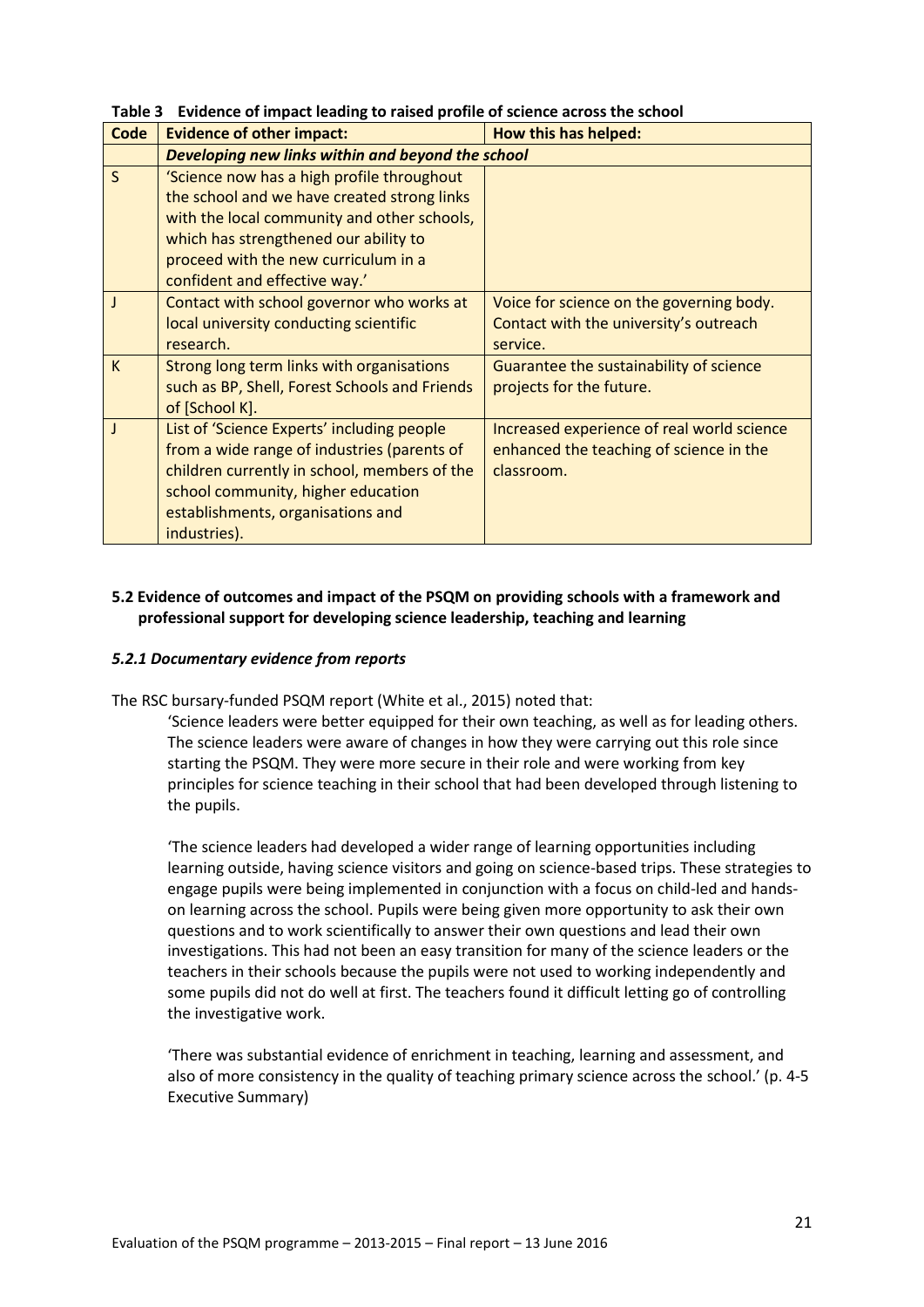## *5.2.2 PSQM stakeholders*

The impact of the PSQM on providing schools with professional support for developing science leadership was shown through the following comments by members of the PSQM stakeholder group. For example, the PSQM:

'… gives good access to professional development.'

'… one of the benefits of the PSQM; it turns a coordinator into a leader … but science is *one* of the things they are coordinating very often to start with, it's not the reason for their existence in terms of their professional development. *But* it becomes that through the PSQM approach, so they shift from being 'have we got some filter paper in the cupboard?' to 'now we are going to share our practice with the school down the road'. That is another leadership development strategy that the PSQM brings to the school.'

Another stakeholder said the PSQM:

'… supports teachers in understanding what they're doing and why they're doing it in a way that actually helps them do it better. Because by forcing yourself to ask better questions and because you have to submit to an external framework, you generally come up with better answers…'

Going on to identify the supportive nature of the PSQM for developing leaders:

'But to me, it is the process I think that is of real value, it does not make explicit content judgements, it's not like you have to run a science week, or do a thing where the parents are in, or you have to do this, now. You have to do good science within your school and beyond depending upon the level and we're going to support you in looking at what you do and why, and whether or not that works. And I don't see many things like that in education. Most of the judgements that are made operate in a sort of Ofsted performance management type domain which however nice leadership people are, is a judgment and a judgment that relates to your pay and those kind of other stuff that gets in the way of positive professional reflection in schools.'

One shared a good rationale for why the PSQM is needed for developing primary science leadership: '… most primary teachers are not science graduates, so they're not naturally into the scientific way of thinking, they're not naturally used to challenging evidence, doing experiments, refining and all of that scientific method approach. So they have to learn how to do that. Very often that comes through science leadership, professional development. It doesn't come through generic school management stuff. So specialist leadership training is critical.'

However, it was noted that although 'a science coordinator can usually make a difference' in a primary school 'they can't unilaterally improve science if the leadership won't let them.'

Another area of concern raised was that:

'… in a subtle way you're supporting teachers to be *leaders* … I suspect that may well be a problem because of the way primary schools work, in that PSQM does a brilliant CPD job for science subject leadership and then they all go off and become literacy and numeracy leaders and make more money in schools for that.'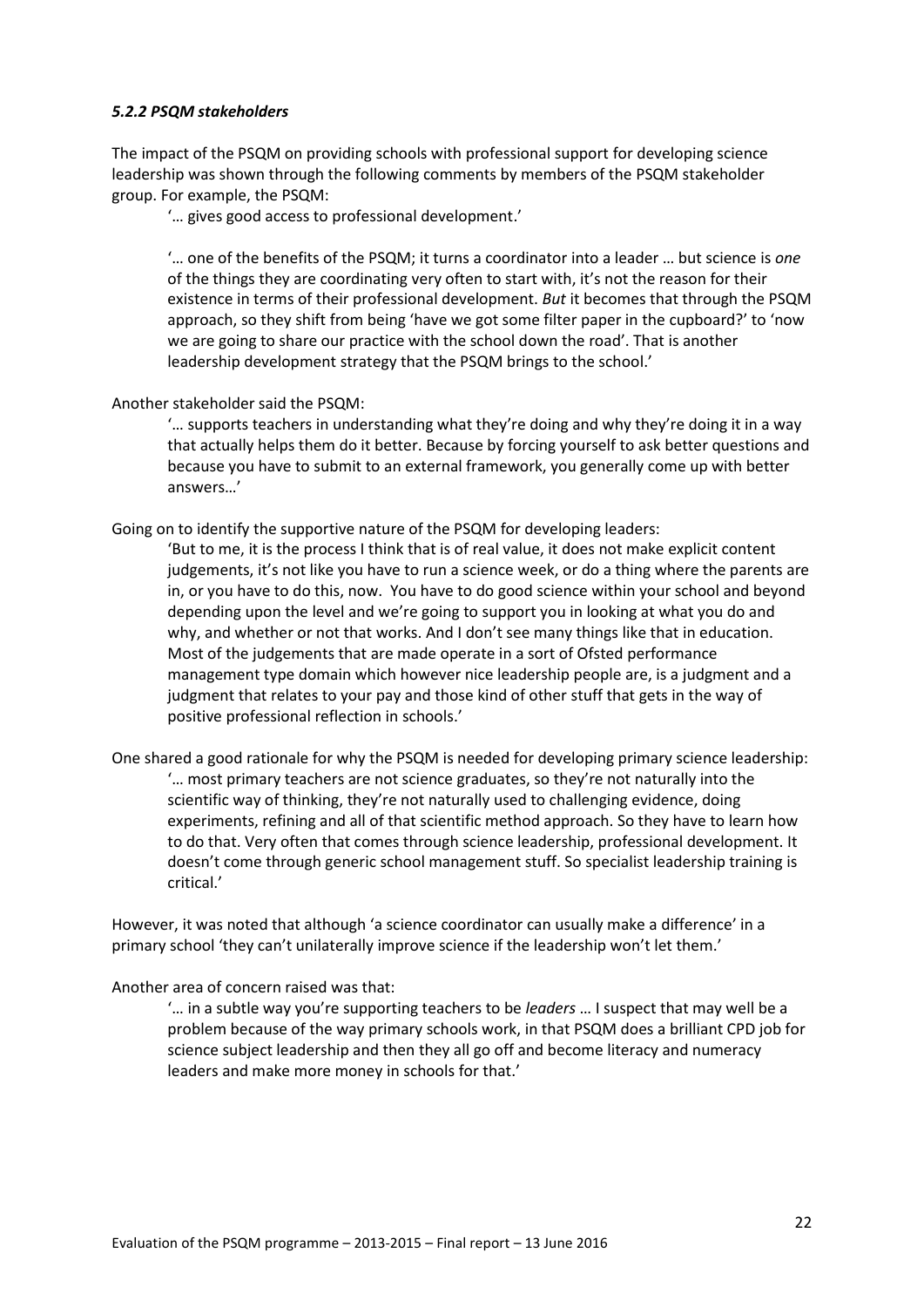# *5.2.3 Director of PSQM*

Leading a school through the PSQM award has become a significant part of the development of individuals as leaders of primary science. This is shown by the number of hub leaders who were science leaders for schools gaining the PSQM award (22 out of 81 i.e. 27% in April 2015).

## *5.2.4 PSQM hub leaders*

Further evidence of the impact that the PSQM is having on teaching and learning in primary science came from Sarah Earle from Bath Spa University who commented that: 'more than two-thirds of the schools providing resources for the Teacher Assessment in Primary Science (TAPS) project were PSQM schools' (see https://pstt.org.uk/resources/curriculum-materials/assessment). As with the Exemplar website (see aim 3 below), this is a way in which schools involved with the PSQM are sharing their expertise with a wider audience.

# *Providing schools with a framework and professional support for developing teaching and learning*

- One hub leader felt that the PSQM programme helps to develop teaching and learning in science: 'By supporting schools with a focus on science and a process through which to develop it. By including criteria which focus on enquiry, approaches to teaching and learning and assessment. By each school starting with principles. By requiring science leaders and teachers to continue to develop through different types of CPD. By bringing science leaders together with each other and a knowledgeable hub leader so they can share good practice and find out about more about science teaching and learning'. (HL1)
- Another recognised that it helped by developing the principles at the start of the process, as this: '… provides a common understanding of what science in the school should look like. In many schools this is the first time that science has been discussed with the whole staff. This brings everyone together with a common agreed purpose and vision'. (HL3)

They went on to appreciate the continued focus on teaching and learning in science facilitated by the structure and expectations of the programme:

'Subject leaders are encouraged at different stages of the process (action planning and submission) to think about teaching and learning strategies that are already present in the school or could be developed … Subject leaders are also expected to monitor teaching and learning'. (HL3)

Other aspects of the PSQM programme that hub leaders identified as enabling for developing primary science teaching and learning were through providing:

'… a space in time for teachers to stop and to look at the science in their school. It provides a nurturing place where teachers ask themselves some hard questions about the effectiveness of their practice. PSQM provides resources, ideas, support to help teachers to then move science learning on in their school'. (HL5)

The opportunity for schools to be involved with more national initiatives through engaging in the PSQM programme was thought to benefit science teaching and learning too.

## *Sustainable school improvement in teaching and learning science*

Evidence was given for the PSQM programme producing sustainable school improvement in teaching and learning science. In each case the impact seems to be focussed predominantly on the science leader rather than the whole school. This is illustrated by the following comments: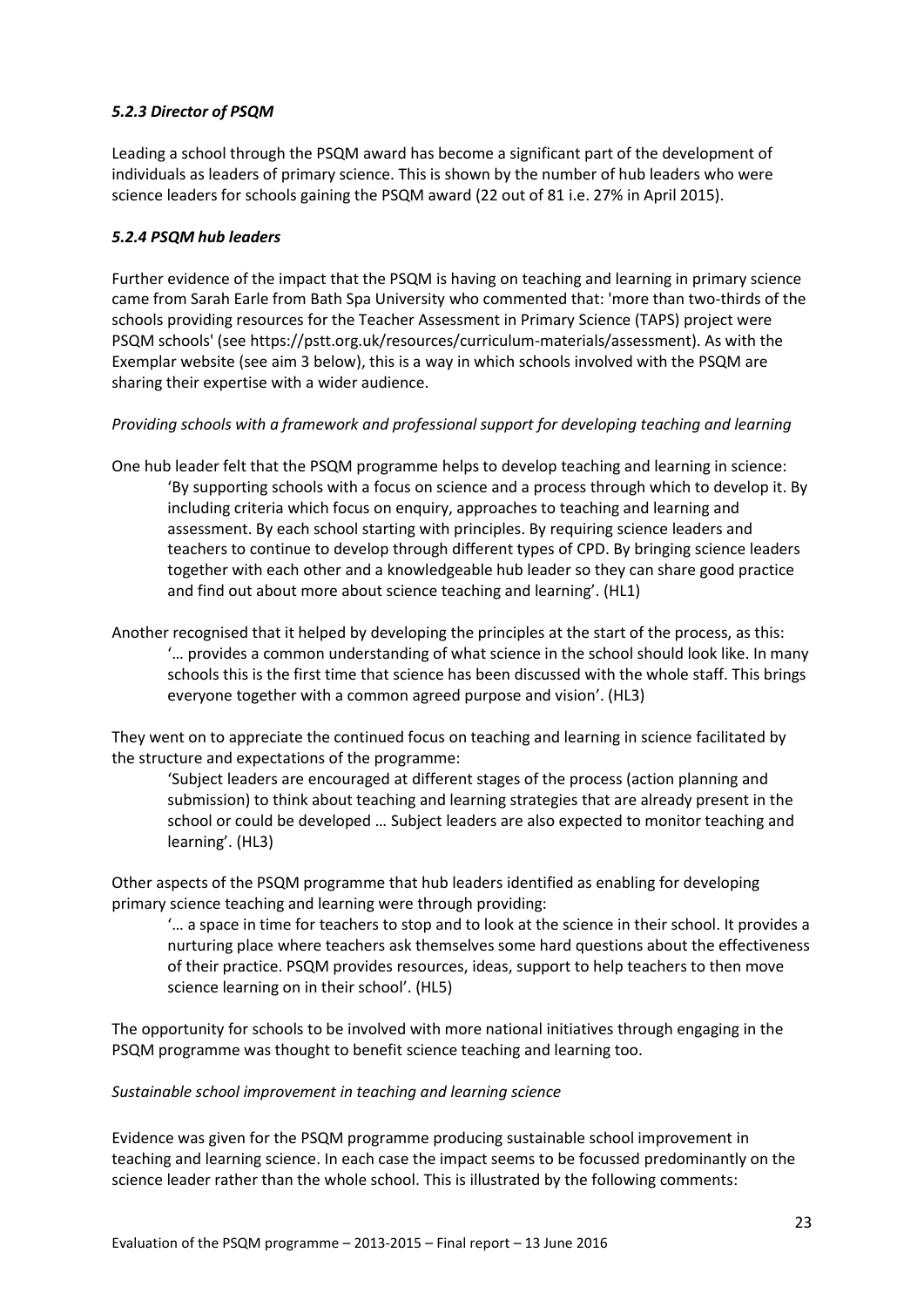'By developing the principles and putting these into action the ethos of the school often shifts. Asking the children what they think and seeing how acting on this makes an impact is also very powerful in changing the attitudes of teachers. Having an action plan for the year means that it is a longer term process and allows for new strategies etc. to become embedded. An award is not gained from a snapshot but by gathering evidence over a period of time. At the end of the process the subject leaders have grown in confidence and feel much more comfortable with offering guidance and support to others.' (HL3)

'... so much of the longer term success of PSQM rests on the wider school agenda and wider data within the school. Schools are fragile worlds!!! Where I think you can see long term improvements in teaching and learning is in those people who write the submission ... so many have gone on to lead science in other schools ... I have two people in my hub that have done it before and are continuing their journey ... In my own world PSQM entirely changed my career ... I did GOLD and now I lead a hub/lead ITT & CPD for primary science and many other things ... all triggered by PSQM.' (HL5)

'In many schools I have seen this, especially those that go on to do gold after silver or renew a silver or gold PSQM. New processes and practices become embedded in the school and the subject leader finds it easier to maintain standards or develop further. However there are others where this is not the case and there are several reasons:

• Tick box culture in the school – we have got the award so now all attention is switched to something else and science slowly slips back (this will take time if changes have been embedded over the PSQM year but things will slide if everyone takes their eye off them)

• … Staff changes, especially if there is also a new science leader so a lot of experience is lost or a new head teacher with very different priorities and approaches.' (HL1)

## *Providing schools with a framework and professional support for developing science leadership*

Some of the ways that hub leaders identified that the PSQM programme helps to develop leaders in science include*:*

- Providing a clear structure, including creation of principles that provide a focus for whole school development
- Raising awareness 'of the nature of science leadership, the importance of science and their role in moving teaching and learning forward'
- Developing some key skills in the science leaders 'such as action planning, vision, reflection and evaluation'
- Directing towards relevant CPD
- Requiring commitment by the senior leadership team to giving the science leader time and support in developing science
- Supporting science leaders to 'look closely, evaluate different changes they could make, consider impact and present what they are doing for external scrutiny'
- Developing confidence in science leaders to lead meetings and act through an understanding of the purpose of what they are doing
- Providing a supportive sharing network across schools
- Providing a contact point for science leaders to ask where they are unsure
- Providing a mentor for the science leader, in the form of a hub leader who can support them with tasks such as action planning, reflecting on impact, advice on assessment etc.

This last point was reinforced by the following comment from a hub leader:

'The close mentoring relationship is vital ... a person that you respect, investing in you, listening to you and guiding you ... this is powerful stuff ... where else offers this?' (HL5)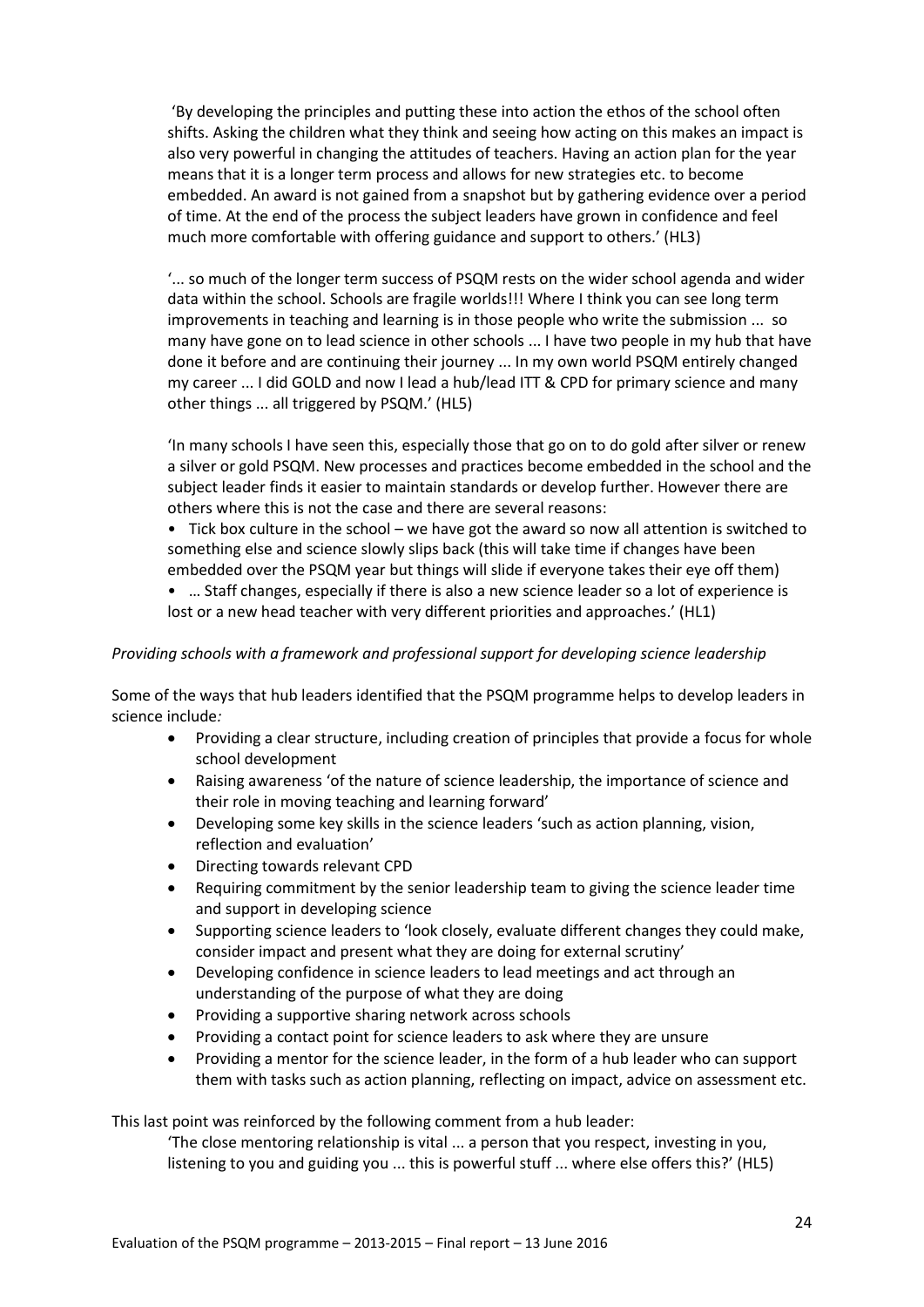The PSQM programme develops leaders, but they may need some additional tailored CPD opportunities for understanding of subject knowledge and assessment beyond what can be included as part of the PSQM. The PSQM was viewed as being:

'… often very successful when new science leaders are involved'. (HL2)

#### One hub leader claimed:

'I am promoting PSQM … especially to struggling schools, as I feel the process really helps the science leads understand what is expected of a science leader and how to promote and encourage science.' (SL5/HL8)

#### *Sustainable school improvement in leadership*

The hub leaders identified that the PSQM programme can produce sustainable school improvement in leadership in science and beyond:

'In some schools … [the] science profile remains high and events and initiatives that started in the PSQM year continue. In some schools science leads remain on the senior leadership team when they hadn't been before and activities directly related to teaching and learning such as team teaching and monitoring activities continue post the PSQM year when they hadn't happened before. Relationships between schools started in the PSQM year continue post it in some cases.' (HL6)

**'**I have worked with strong science leaders who have built on their PSQM success in their own or another school – it provided structures, skills and confidence. One is now an SLE [specialist leader in education], another is a hub leader; others have taken on more senior roles where the skills have been used in different contexts. Schools which have done PSQM often say that they will try to use similar processes to help other subject leaders improve their area.' (HL1)

But this depends on the stability within the school:

'There is a great deal of change in leadership posts in some schools and when the science coordinator changes sometimes some of this improvement in leadership can be hard to sustain.' (HL6)

There was further evidence that the science leaders themselves gained from the leadership development and that this impacted their career development, and provided skilled leaders to support further school improvement. One hub leader explained that one of the science leaders in their hub had become involved with supporting a Learning Trust, lectured at a local university and been awarded a Primary Science Teacher of the Year award from the Primary Science Teaching Trust. Other illustrative comments include:

'The science subject leaders often become very successful and go on to be deputies or assistant heads.' (HL3)

'… many science leaders use their PSQM review comments as evidence to support job applications/promotion in their career development.' (HL4)

The value of the PSQM programme was underlined by one hub leader:

'I strongly believe that working towards a PSQM is the best way of improving science teaching and learning. This is why I promote it so strongly and have so many schools in my hubs. I do not promote things that I do not believe in and I wouldn't get the satisfaction that I do if it didn't make such a difference. It is hard work for a hub leader and I would[n't] do it if I didn't feel it was worth it.' (HL3)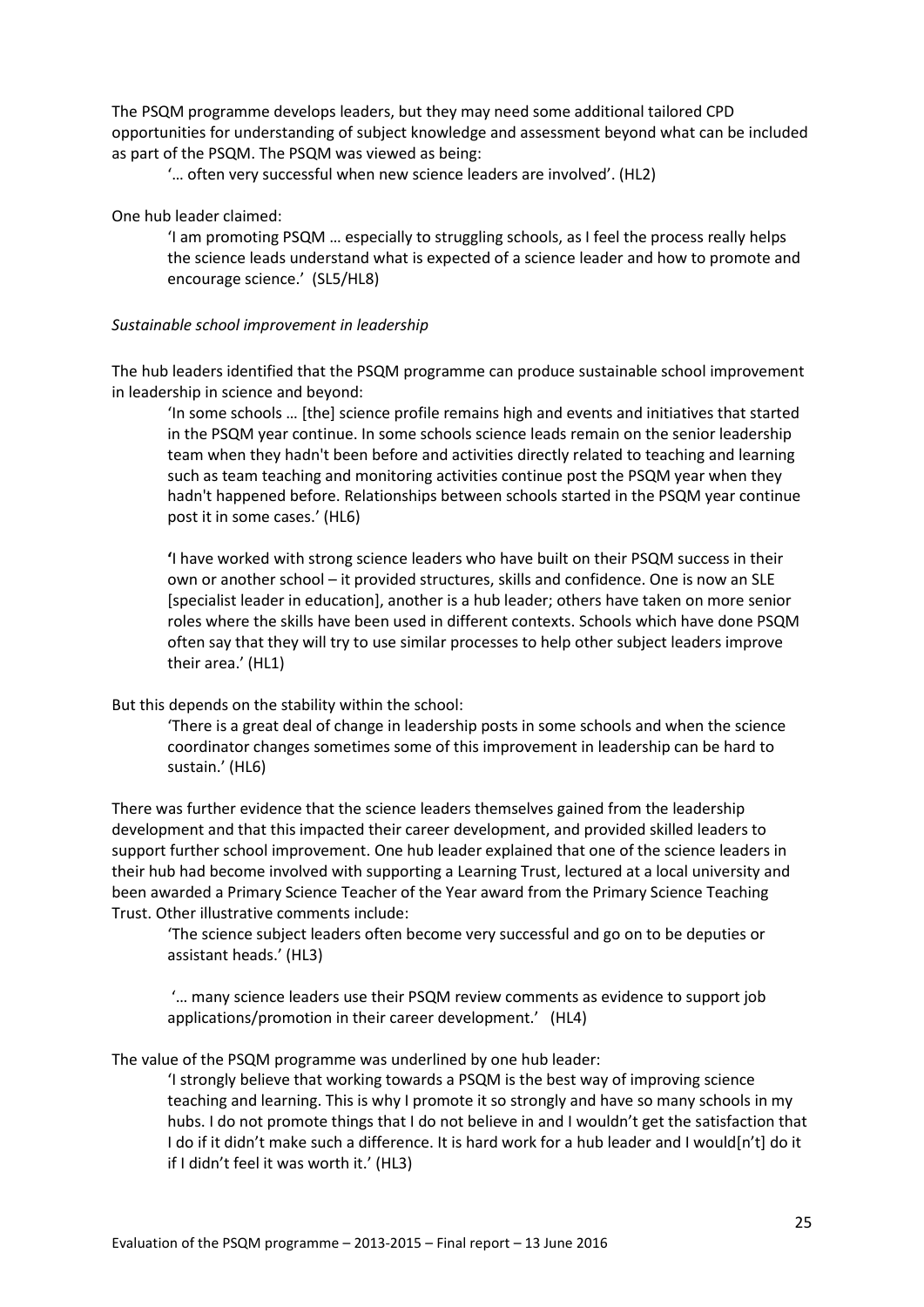# *5.2.5 Science leaders in schools engaging with the PSQM award through a focus group and submissions to the PSQM portal*

## *Providing schools with a framework and professional support for developing teaching and learning*

One of the science leaders believed that her own teaching was developing, and this was having an impact on her colleagues through her modelling and team teaching:

'In terms of my own teaching it was building up my confidence to show the others we can do practical work; we can get water out and we can get candles out and we can get equipment out, and every child can have these in front of them, and it's doable and it's safe. When they saw me doing that they thought, she did that lesson on Monday and there wasn't a fire, so we can have a go and she's resourced it. I teach science on a Monday so I have everything ready so they know she has organised it and she's supporting us in the sense that I will pass it to my colleague, and she will do the lesson next as there is a line of colleagues; there's four of us in a team. So that was building up my confidence and then they're seeing me doing it, knowing it's doable and that was helping raise them in their confidence. Then also the team teaching and they were observing me teach and so they could see how I am managing thirty children with these things because that was a worry for them, the behaviour and have we got equipment, and controlling the children in terms of what they are and are not allowed to do. So that has helped me and made me confident and also made me realise I can team teach, I can go in and model lessons and that's been helpful for the staff.' (SL2)

Not all science leaders had the flexibility within their school to be able to team teach due to the size of the school or other initiatives taking precedence. However, some expressed a willingness to be observed teaching science, to support the development of science teaching and learning. This was another stimulus to focus the science leaders on raising the quality of teaching and learning in their own classroom, as illustrated by the following comment:

'… if I'm expecting everyone else to be doing this then I've got to be doing it even better … It was a bit of a wake-up call really.' (SL3)

Another aspect of the PSQM that the science leaders identified as having an impact on the teaching and learning of science was giving more opportunities for pupil voice to develop and be heard across the school:

'I liked doing the pupil voice, the questionnaire, I liked doing that and I did it twice … I responded to what they were saying because I wanted to support them; this is what the children were wanting and I can directly get that working in their classroom or tell them 'you can't have that now in year 3'; the children wanted Bunsen burners so I could explain 'not yet but you may have that opportunity in year 6' for instance. I found that really useful because it gave me targets for what the children want, that's important to me, to know what are the children thinking about their science and what were the pitfalls for them, so the writing. They didn't mind the writing so much but it was certain lessons and certain things. They didn't like the PowerPoints … so it was good for me to tell the teacher and raise that with teachers, which I thought that was powerful and important, which I wouldn't have been able to do without the PSQM.' (SL2)

One science leader felt that the PSQM had helped in developing his/her understanding of what happened in the different key stages and of progression across the science curriculum within their school. This was partly through introduction of different strategies, case studies and scenarios that had been shared in the hub. For example, one science leader used **K, W, L**:

'What the children **K**now, then what they **W**ant to know, then what they have **L**earnt and then I have mine on the wall … and when the children learn something new they can take a post-it note and stick it up, so it's a good way of reflection; so we have a class one and they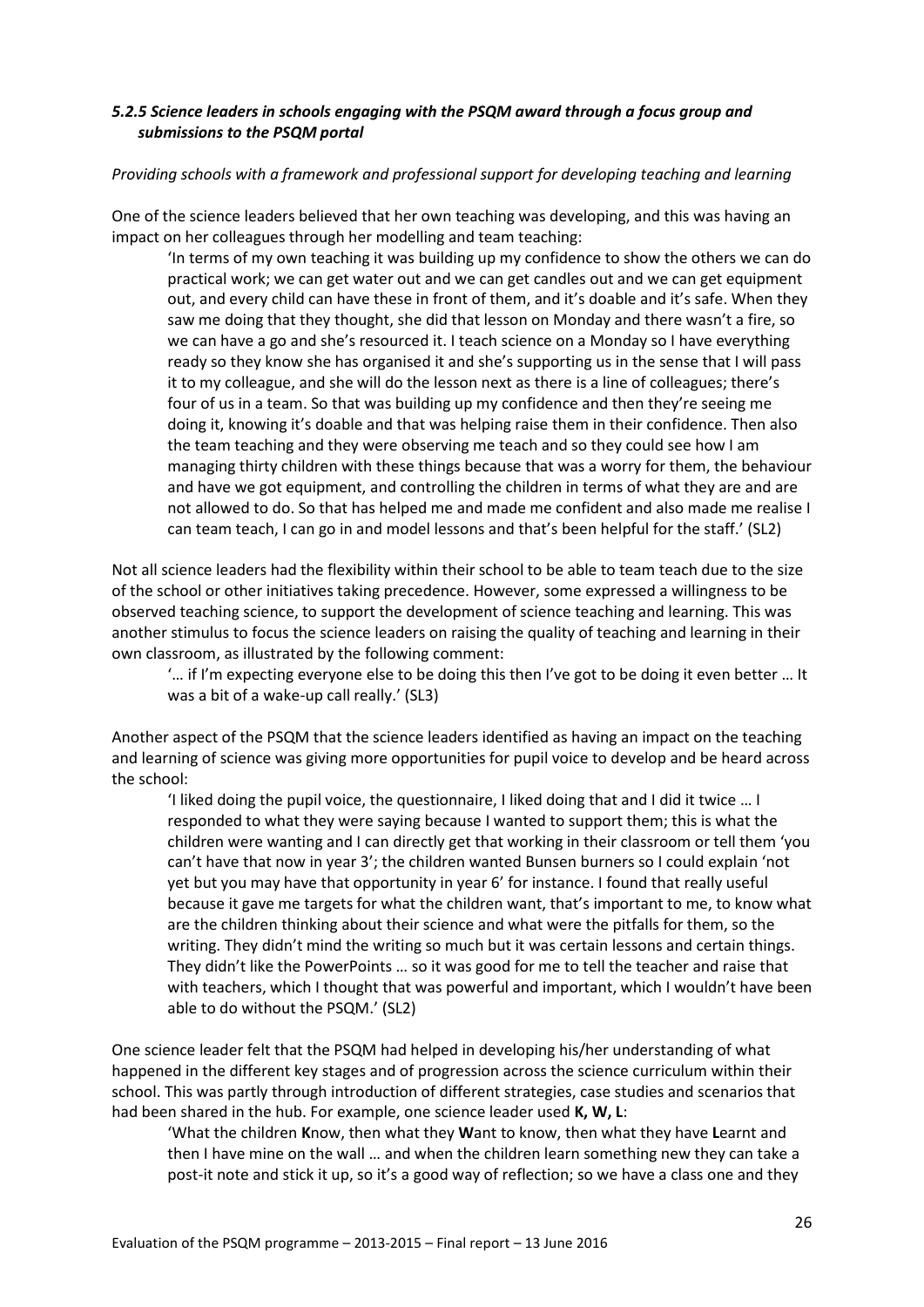have their own one as well. So it gives me a good idea that they have done that before...' (SL1)

# *Providing schools with a framework and professional support for developing science leadership*

For a new science leader the PSQM helped in developing their identity as a science leader, as other staff recognised his/her position and were able to work together. The following comment illustrates how the science leaders were developing their leadership skills and identity:

'For me it was the leadership, communicating with the other staff especially because I am quite young ... I found it quite intimidating to approach people who have a lot more experience than me and I know their knowledge is a lot greater, so I was quite intimidated to talk to them about things but once I did … I realised they are just like me and want to share their knowledge too ... I had more of a reason to get out and have my voice heard … it gave me the power to do that when before I would just email and sit behind.' (SL1)

# *Evidence of impact on how science is led*

In 14 out of 20 (70%) of the sampled school submissions, there is explicit evidence of impact on how science is led (Table 4). There is evidence of the leadership of science being developed through engaging with the PSQM programme. In some schools science teams have been established, staff are sharing good practice and accessing more professional development to improve the learning and teaching of science. There is evidence of enhanced confidence in leading science by the science leaders and in teaching science by the science leaders and the other members of staff in their schools. In submissions that are not explicit about impact on science leadership, there is reported impact on science planning and on teaching and learning, which provides indirect evidence that implies that there has been development of science leadership as a result of the PSQM.

| Code         | Evidence of impact on how science is led:    | How this is helping:                         |
|--------------|----------------------------------------------|----------------------------------------------|
|              | <b>Developing science leadership</b>         |                                              |
| E            | New science leader supported by CPD          | Subject leader has grown in confidence,      |
|              | through course attendance, extended visits   | leading the changes needed to improve        |
|              | to a science mentor in a neighbouring        | pupil experience.                            |
|              | school and regular one-to-one support from   |                                              |
|              | a science consultant.                        |                                              |
| L            | Subject leader has developed a better        |                                              |
|              | understanding of their role and has          |                                              |
|              | enhanced knowledge of the approaches to      |                                              |
|              | the teaching and learning of science.        |                                              |
| $\mathsf{R}$ | Subject leader more confident.               |                                              |
|              | Teachers' and pupils' passion and            |                                              |
|              | enthusiasm for the subject reignited.        |                                              |
| $\vee$       | Improved science leadership. Positive        | 'She gives clear guidelines for expectations |
|              | comments were made about the leadership      | on coverage and objectives. Signposts        |
|              | of the subject in survey of staff by subject | appropriate CPD for staff. Easy to discuss   |
|              | leader.                                      | matters, non-judgmental and always striving  |
|              |                                              | to help, great leadership on the new         |
|              |                                              | curriculum.'                                 |
| Q            | 'The head teacher has taken over the         |                                              |
|              | science leadership which has increased its   |                                              |
|              | profile.'                                    |                                              |
| B            | The science leader completed a book          | 'This was actually an excellent indicator as |

## **Table 4 Evidence of impact on how science is led**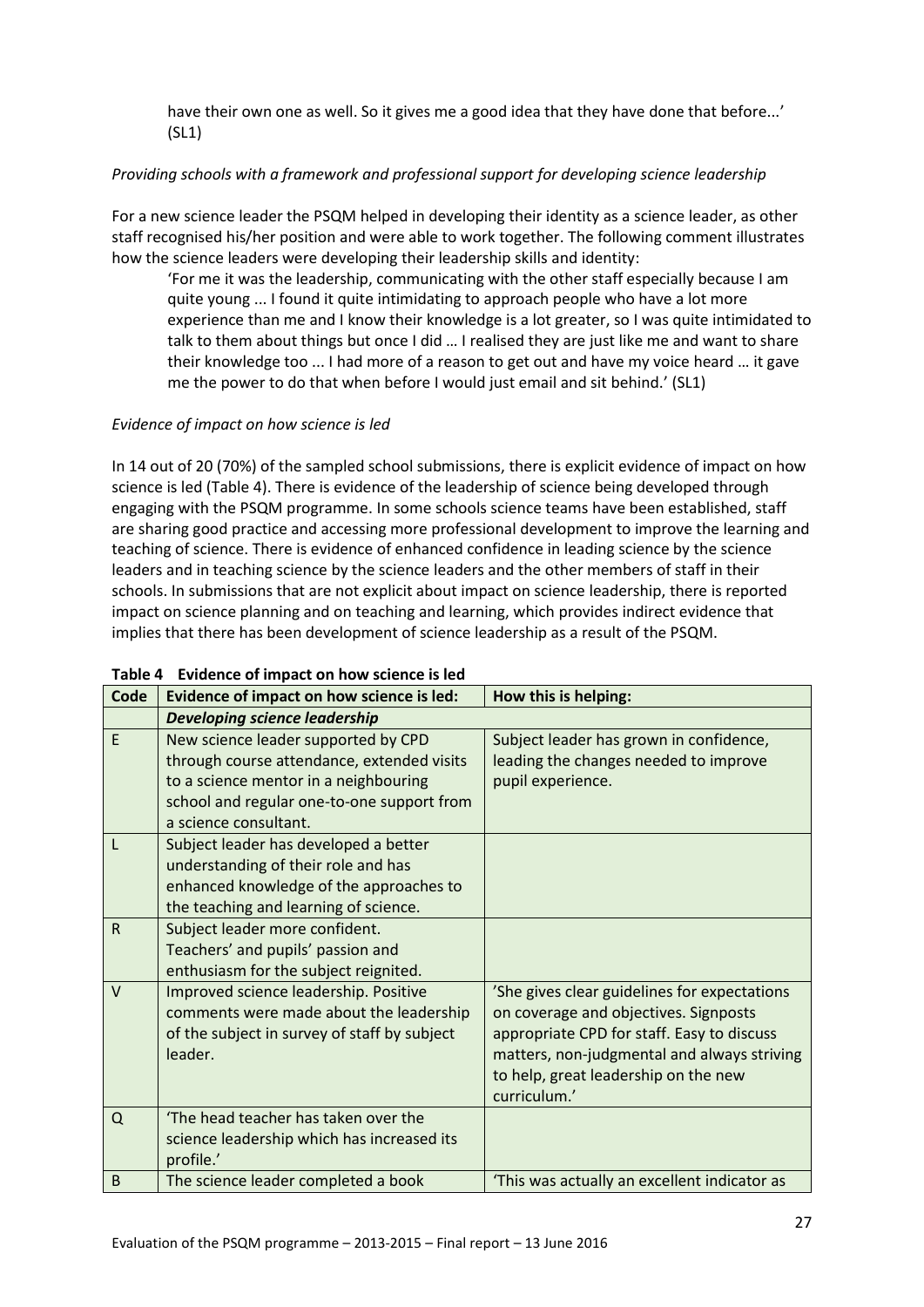|              | scrutiny and began to use learning walks.                                                            | to whether the subject is valued across the<br>school.'                                                                                                                                                                                           |
|--------------|------------------------------------------------------------------------------------------------------|---------------------------------------------------------------------------------------------------------------------------------------------------------------------------------------------------------------------------------------------------|
|              | <b>Implementing science teams</b>                                                                    |                                                                                                                                                                                                                                                   |
| H            | Creation of a science team.                                                                          | Greater awareness of the need to teach and<br>learn science.<br>Created a good momentum in changing the<br>way that staff and pupils think about<br>science.                                                                                      |
| G            | Creation of a science team and multiple                                                              | Increased teacher talk about science.                                                                                                                                                                                                             |
|              | science-based staff meetings.                                                                        | Constant presence in school life.                                                                                                                                                                                                                 |
|              | Sharing good practice and accessing more professional development                                    |                                                                                                                                                                                                                                                   |
| A            | Increase in number of science staff                                                                  | Enabled staff to be involved in the decision                                                                                                                                                                                                      |
|              | meetings.                                                                                            | making process, planning science and<br>engaging with the new national curriculum.<br>The children benefit from ' creative and<br>motivated staff who plan and implement a<br>cross-curricular, experiential and hands-on<br>science curriculum'. |
| $\mathsf{C}$ | Staff INSET.                                                                                         | Provided teaching strategies to support the<br>teaching and learning of AT1 (new national<br>curriculum: working scientifically) across the<br>school.                                                                                            |
| C            | Regular program of sharing good practice.                                                            | 'Staff are sharing their science ideas and                                                                                                                                                                                                        |
|              | Monthly display by staff of annotated                                                                | learning with each other.'                                                                                                                                                                                                                        |
|              | examples of AT1 (new national curriculum:                                                            |                                                                                                                                                                                                                                                   |
|              | working scientifically) in the staff room.                                                           |                                                                                                                                                                                                                                                   |
| M            | Staff are sharing methods and evaluating<br>together.                                                | Increased teacher confidence                                                                                                                                                                                                                      |
| $\mathsf R$  | 'staff are now volunteering to share their<br>ideas and work, wanting it to be included in<br>PSQM.' |                                                                                                                                                                                                                                                   |
| ${\sf R}$    | 'Previously people very much worked in                                                               | 'a greater sense of teamwork within those                                                                                                                                                                                                         |
|              | isolation with regards to their planning and                                                         | members of staff taking science and their                                                                                                                                                                                                         |
|              | teaching of science. However PSQM has                                                                | own interests in this subject have been                                                                                                                                                                                                           |
|              | instigated a regular timetable of meetings                                                           | renewed.' It has also meant that ideas are                                                                                                                                                                                                        |
|              | where ideas are discussed analysed and                                                               | pooled and new resources that have worked                                                                                                                                                                                                         |
|              | reflected together, as well as creating a                                                            | well are discussed.                                                                                                                                                                                                                               |
|              | supportive environment. '                                                                            |                                                                                                                                                                                                                                                   |
| $\mathsf T$  | Use of team teaching, challenge questions                                                            | 'Staff very quickly felt as curious as the                                                                                                                                                                                                        |
|              | and 'techniques for promoting investigative<br>learning. Six minute science activities               | children about some of the possible<br>outcomes. Children looked forward to these                                                                                                                                                                 |
|              | Year three and four shared the same                                                                  | short tasks and they would often come and                                                                                                                                                                                                         |
|              | activities and this provided greater                                                                 | talk to staff members about their ideas.'                                                                                                                                                                                                         |
|              | opportunities for group discussion and                                                               | This played a significant part in developing                                                                                                                                                                                                      |
|              | development of ideas.'                                                                               | staff subject knowledge and confidence.                                                                                                                                                                                                           |
| J            | Involvement of staff in all aspects of                                                               | Increased positivity and confidence in                                                                                                                                                                                                            |
|              | working towards PSQM, including the                                                                  | teaching science. Staff other than the                                                                                                                                                                                                            |
|              | Primary Engineer Project.                                                                            | science leader have opted to further                                                                                                                                                                                                              |
|              |                                                                                                      | develop their expertise by attending CPD                                                                                                                                                                                                          |
|              |                                                                                                      | and leading STEM projects.                                                                                                                                                                                                                        |
| К            | Parallel projects of PSQM and SSERC                                                                  | Buzz created during conversations in the                                                                                                                                                                                                          |
|              | Mentoring project and Education Scotland                                                             | staff room. 'People are talking about science                                                                                                                                                                                                     |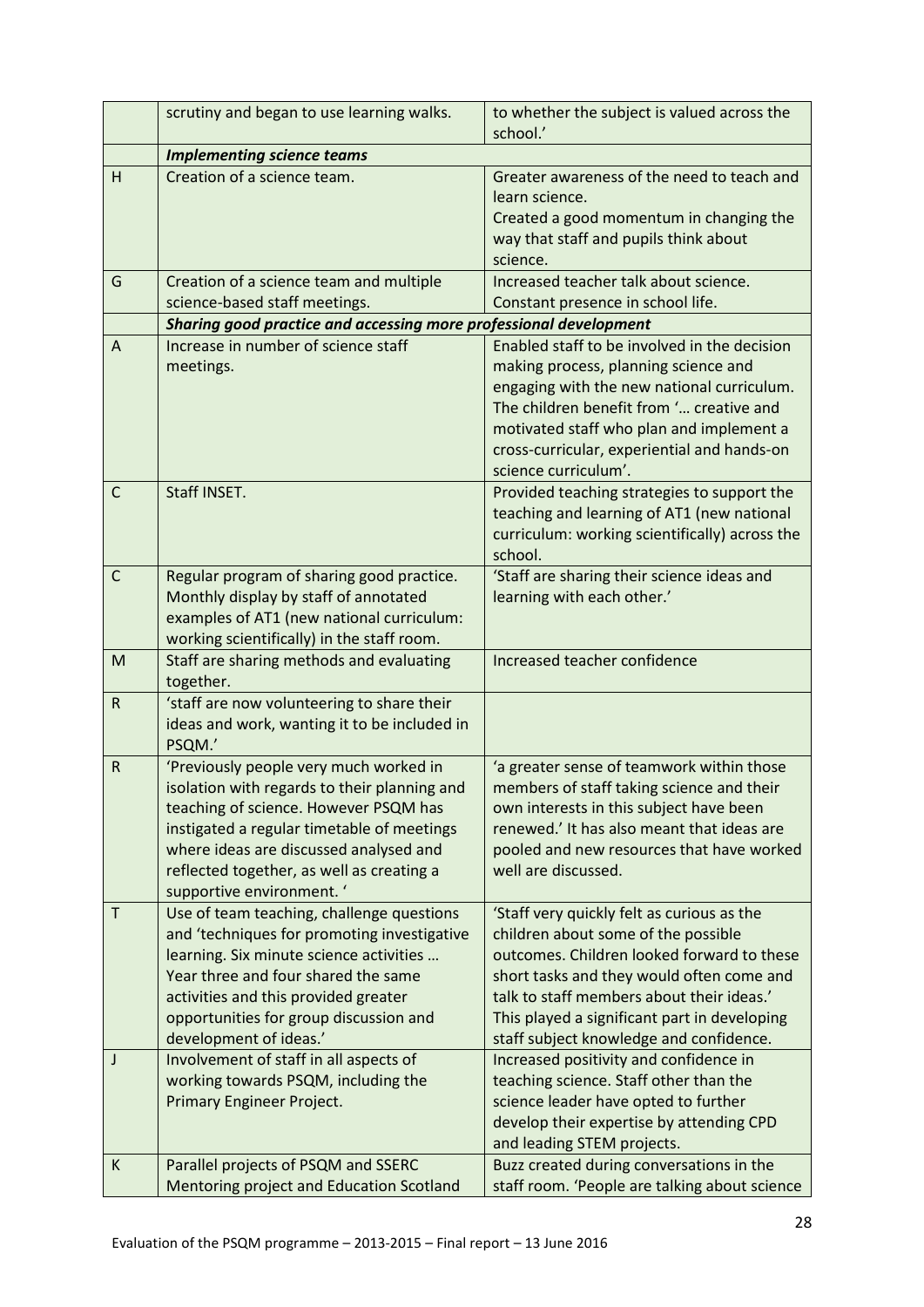|     | <b>Moderation Projects.</b>                 | and bouncing ideas off each other'.           |
|-----|---------------------------------------------|-----------------------------------------------|
| ΙK  | All staff have had CPD and effectively      | More meaningful learning and teaching. 'I     |
|     | implemented it.                             | can honestly say that science is probably our |
|     |                                             | strongest curricular area now with regards    |
|     |                                             | to assessment'.                               |
| l G | Links with PSQM hub to share best practice. | Improved teaching and learning in science.    |

## *Evidence of impact on how science is planned*

The submissions demonstrate that the PSQM programme has had an impact on the vision and future planning for science in nearly half (9/20) of the sampled schools (Table 5).

| <b>Code</b>    | <b>Evidence of impact on how science is</b>   | How this is helping:                        |
|----------------|-----------------------------------------------|---------------------------------------------|
|                | planned:                                      |                                             |
|                | <b>Formal planning</b>                        |                                             |
| A              | 'a clear vision for the future.'              | 'plenty of ideas in the pipeline'.          |
| $\overline{c}$ | Main areas for science development are        | Science leader has clear picture of where   |
|                | identified.                                   | science is and next steps for further       |
|                |                                               | development.                                |
| D              | Features on the School Development Plan       | More focus on science, taught as rigorously |
|                | to a greater extent than before.              | as literacy and maths.                      |
| G              | PSQM action plan is alongside the School      | 'ensured constant small steps in improving  |
|                | Development Plan for science.                 | science provision.'                         |
| H              | Ambitious plans for science in the School     | Continued momentum for further              |
|                | Development Plan.                             | development.                                |
|                | <b>Informal planning</b>                      |                                             |
| $\overline{N}$ | 'It has highlighted areas of good practice    |                                             |
|                | and prompted discussions about areas for      |                                             |
|                | future development.'                          |                                             |
| $\mathsf{P}$   | Staff members eager to participate in         | Will sustain the development of science in  |
|                | science CPD next year                         | the school                                  |
| $\mathsf J$    | The assessment for learning system used in    | Increased value and importance of science   |
|                | English and maths will be used in science.    | in school.                                  |
| $\mathsf{P}$   | Agreement to fund resources for next year     |                                             |
|                | (data loggers).                               |                                             |
| U              | 'The profile of the subject has been raised   |                                             |
|                | not only with the teachers but also the       |                                             |
|                | pupils and the parents. This is something we  |                                             |
|                | want to expand on in the coming year          |                                             |
|                | getting parents more involved in clubs and    |                                             |
|                | during lessons. We have parents who are in    |                                             |
|                | the science field for work and are willing to |                                             |
|                | come in and talk about their jobs and how     |                                             |
|                | to pursue a career in science.'               |                                             |

# **Table 5 Evidence of impact on how science is planned**

## *Evidence of impact on science learning and teaching*

There is evidence of a broad range of science-related activities that have extended the curriculum and provided extra-curricular opportunities. Together these changes are leading to a science-rich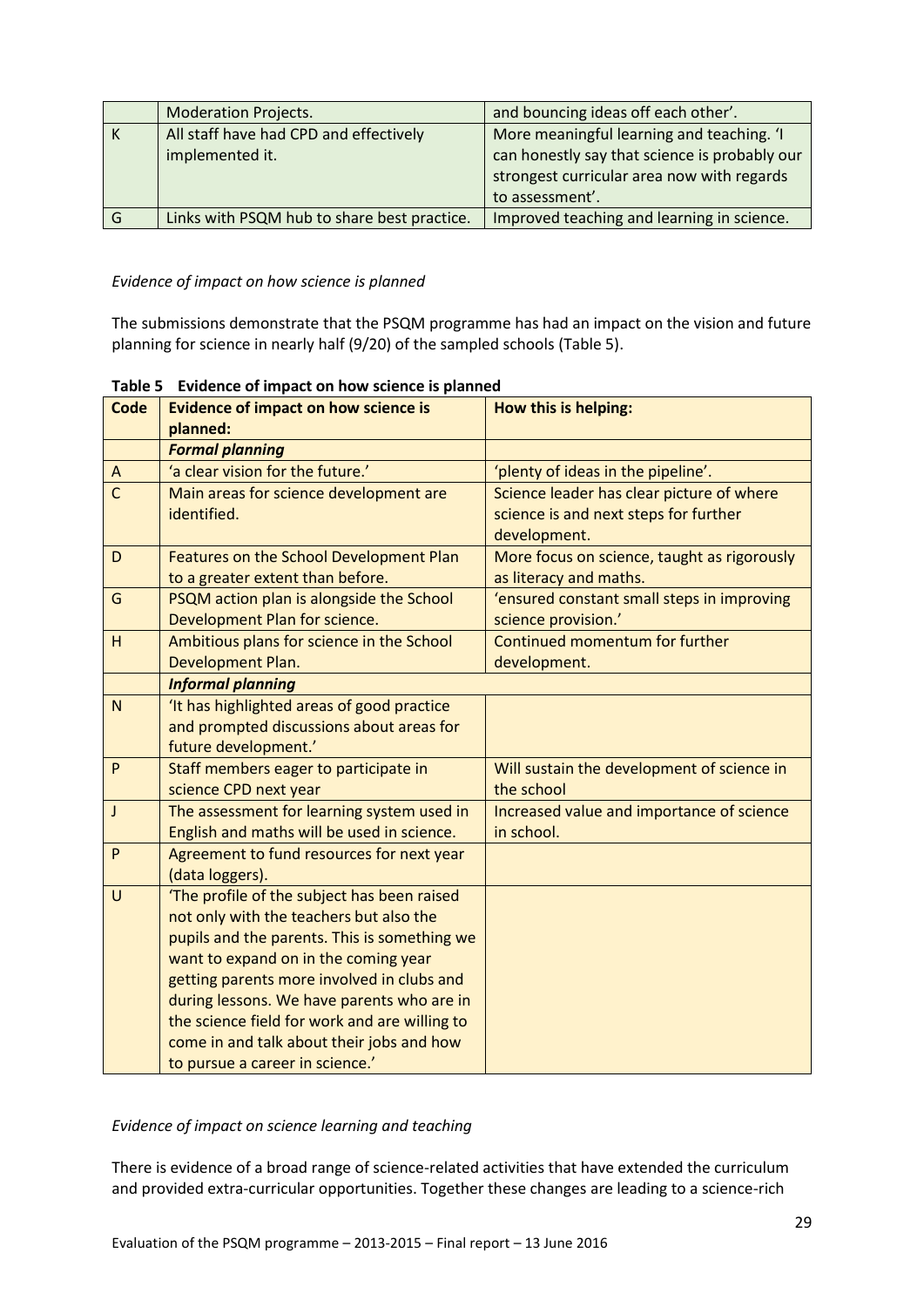environment, where science is valued by staff and children and there is an impact beyond the school into the wider school community. Table 6 shows evidence from the submissions of impact on science learning and teaching.

| Code         | Evidence of impact on science learning and                                                     | How this is helping:                                 |
|--------------|------------------------------------------------------------------------------------------------|------------------------------------------------------|
|              | teaching:                                                                                      |                                                      |
|              | <b>Classroom</b>                                                                               |                                                      |
| S            | Quality and enjoyment of learning and                                                          |                                                      |
|              | teaching of science has improved                                                               |                                                      |
|              | throughout the school. We have moved                                                           |                                                      |
|              | 'from a school that simply followed a                                                          |                                                      |
|              | prescribed science scheme to a setting                                                         |                                                      |
|              | where both the staff and children value                                                        |                                                      |
|              | science, especially the practical aspects'.                                                    |                                                      |
| R            | 'there is now a real buzz about science, and                                                   |                                                      |
|              | this is evident in the type of work and                                                        |                                                      |
|              | investigations the children are undertaking,                                                   |                                                      |
|              | such as the robot challenge (Year 4),                                                          |                                                      |
|              | cracking contraptions (Year 3) waterproof                                                      |                                                      |
|              | hats (Year 1) and a large queue of children                                                    |                                                      |
|              | wanting to be chosen to take part in science                                                   |                                                      |
|              | challenges, to name just a few'.                                                               |                                                      |
| R            | 'all pupils actively take part in science; they                                                | Passion and enthusiasm for the subject.              |
|              | ask more questions to develop their                                                            |                                                      |
|              | knowledge, often go and research things for                                                    |                                                      |
|              | themselves and are excited when it is time                                                     |                                                      |
|              | for science!'                                                                                  |                                                      |
| M            | Science is taught creatively with more                                                         |                                                      |
|              | enriching opportunities.                                                                       |                                                      |
| $\vee$       | 'teachers put investigative and practical                                                      | "the children can follow them and self-              |
|              | science at the heart of their lessons through                                                  | assess, this helps with the planning of the          |
|              | the development of the Science Principles                                                      | next lesson" "allows the children ownership          |
|              | Poster  Science Principles are embedded                                                        | over the subject" "they ensure science is            |
|              | within each class.'                                                                            | more interactive"                                    |
| $\mathsf T$  | Children with special educational needs                                                        |                                                      |
|              | 'access the science curriculum and actually                                                    |                                                      |
|              | feel inspired to carry out experiments at                                                      |                                                      |
|              | home and share their findings with the                                                         |                                                      |
|              | class.'                                                                                        |                                                      |
| $\mathsf{T}$ | 'more engagement of children through                                                           | 'Science holds a bigger presence in their<br>lives.' |
|              | cross-curricular work and they have learnt                                                     |                                                      |
|              | that science permeates all aspects of<br>everyday life. They are increasingly curious          |                                                      |
|              | about how different things work and impact                                                     |                                                      |
|              | on them and others.'                                                                           |                                                      |
| F            | More cross-curricular teaching and learning;                                                   | Children getting 'the best science teaching          |
|              |                                                                                                | that we can offer.'                                  |
| L            | stimulating and exciting science curriculum.<br>Cross-curricular links are developing, as well |                                                      |
|              | as collaborative and outdoor learning                                                          |                                                      |
|              | opportunities.                                                                                 |                                                      |
| $\vee$       |                                                                                                |                                                      |
|              | 'Pupil voice - listening and acting upon their                                                 |                                                      |

**Table 6 Evidence of impact on science learning and teaching**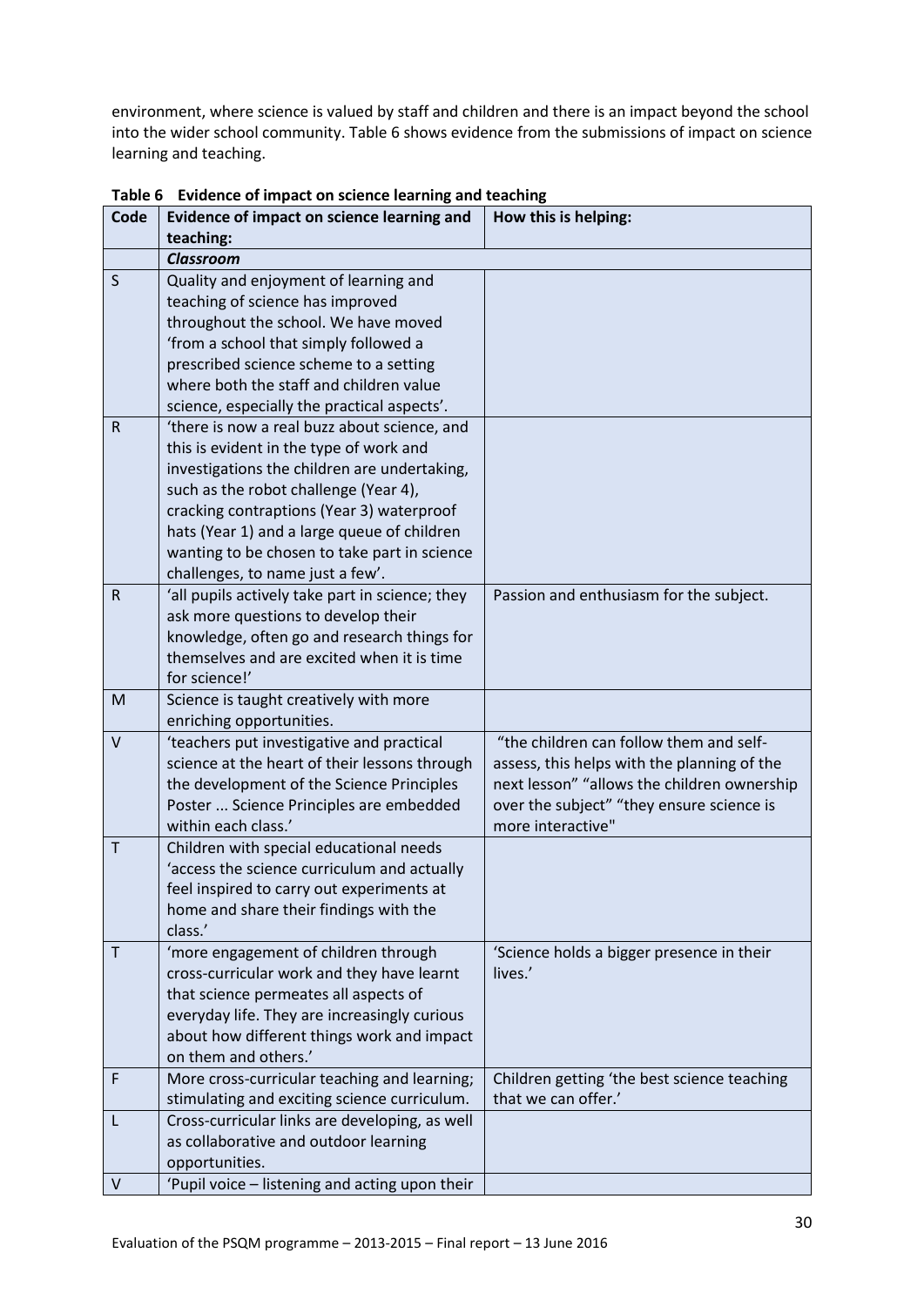|             | requests - more investigations & outside<br>learning.'                               |                                                                                           |
|-------------|--------------------------------------------------------------------------------------|-------------------------------------------------------------------------------------------|
| K           | A learning community has developed, by                                               | Science has progressed, and science                                                       |
|             | involving all the pupils and staff.                                                  | outreach has surpassed expectations.                                                      |
| К           | Science is probably the strongest curricular                                         |                                                                                           |
|             | area now with regards to assessment.                                                 |                                                                                           |
| J           | 'Science displays in every classroom,                                                | Science more evident throughout the                                                       |
|             | corridor as well as shared areas of school.'                                         | school. The children are positive and                                                     |
|             |                                                                                      | enthusiastic about science.                                                               |
|             | Enrichment through visits, visitors, special events and technology                   |                                                                                           |
| $\Omega$    | A timetable of enrichment to support                                                 | 'A considerable rise in standards is evident                                              |
|             | teaching and learning has been established.                                          | and pupil engagement is high.'                                                            |
| $\mathsf R$ | 'The children particularly enjoy having                                              | Memorable experiences have been created                                                   |
|             | regular visitors to the school and                                                   | for the children and the school's ideas about                                             |
|             | participating in science based school trips                                          | science have been spread to others.                                                       |
|             | and residentials.' The annual science week                                           |                                                                                           |
|             | 'is always a massive hit!' This year parents                                         |                                                                                           |
|             | were 'involved in their children's learning of                                       |                                                                                           |
|             | science and this all came to fruition during                                         |                                                                                           |
|             | science week when parents were invited to                                            |                                                                                           |
|             | various workshops, to work and learn                                                 |                                                                                           |
|             | alongside their children. The feedback from                                          |                                                                                           |
|             | parents was amazing, and they were                                                   |                                                                                           |
|             | pleased they were able to share these                                                |                                                                                           |
|             | moments with their children.' Science                                                |                                                                                           |
|             | beyond the school is developing by working                                           |                                                                                           |
|             | with visitors and with link schools.                                                 |                                                                                           |
| $\mathsf T$ | 'Highlights include science-based outings,                                           | Science-based outings were developed 'with                                                |
|             | science-themed cross-curricular work,<br>external visitors, year group science days, | staff meetings exploring possible science<br>venues. This in itself was a very productive |
|             | science week and much more positive                                                  | exercise because staff became enthusiastic                                                |
|             | feedback from children. '                                                            | about the wide range of possibilities.'                                                   |
| Q           | Achievements are publicised. 'The children                                           |                                                                                           |
|             | are taking a more leadership role in their                                           |                                                                                           |
|             | learning, which was very evident in the                                              |                                                                                           |
|             | Science Fair initiated by our Year 4 children.'                                      |                                                                                           |
|             | The school grounds had previously been                                               |                                                                                           |
|             | under-utilised and through CPD they are                                              |                                                                                           |
|             | now a rich and valuable resource.                                                    |                                                                                           |
| H           | Celebrations in National Science and                                                 | Enhanced the subject in the curriculum.                                                   |
|             | Engineering week.                                                                    |                                                                                           |
| V           | 'Organising science week.                                                            |                                                                                           |
|             | Leading a workshop at a local primary                                                |                                                                                           |
|             | science conference. Positive feedback from                                           |                                                                                           |
|             | both staff and pupil questionnaires.'                                                |                                                                                           |
| D           | More science-focussed activities: science                                            | More enjoyment and enthusiasm around                                                      |
|             | day, visit from Einstein, science fair, science                                      | learning science.                                                                         |
|             | quiz, trip to science festival, Forest schools.                                      |                                                                                           |
| E           | Whole school science event for National                                              | Head observed 'significant improvement in                                                 |
|             | Science and Engineering week.                                                        | science enquiry skills progression and                                                    |
|             |                                                                                      | teacher subject knowledge (and                                                            |
|             |                                                                                      | confidence)' compared to previous year.                                                   |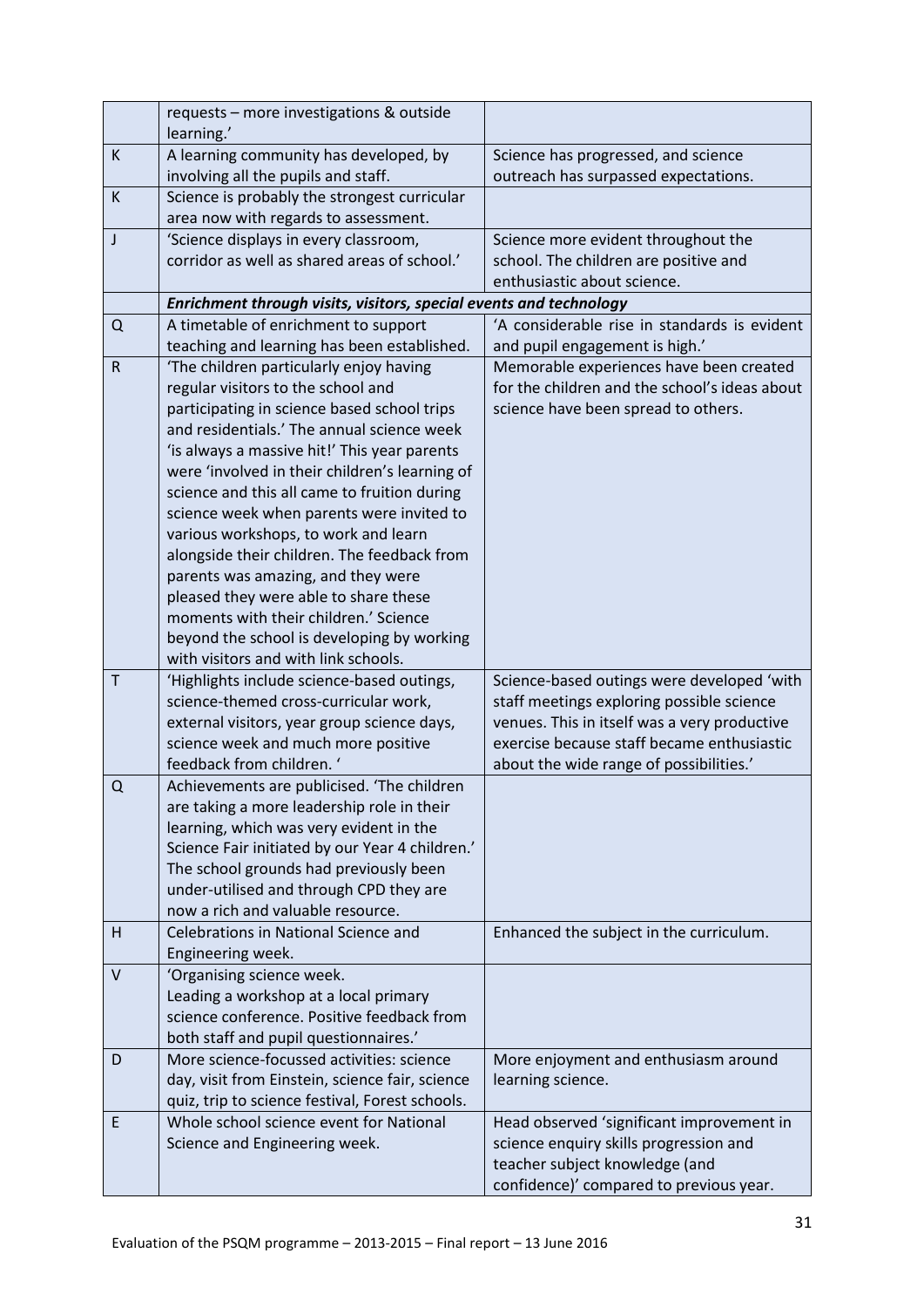| $\mathsf{J}$ | Introduction of STEM week.                                                       | Raised profile of science.                                |
|--------------|----------------------------------------------------------------------------------|-----------------------------------------------------------|
| G            | Rocket Day.                                                                      | Teachers and students talking about science               |
|              |                                                                                  | teaching and learning.                                    |
| $\mathsf{C}$ | Science fair.                                                                    | Last year only a handful of parents, this year            |
|              |                                                                                  | over 30 parents attended.                                 |
| $\mathsf{T}$ | 'using the Learning Dome in school. The                                          | 'The sensory impact of the dome was                       |
|              | children were fascinated by the structure of                                     | incredible; the children were immersed by                 |
|              | the dome itself and couldn't wait for their                                      | both visual and auditory stimuli. It left them            |
|              | turn to visit. Those children that had visited                                   | full of excitement, gave rise to many                     |
|              | were going out in the playground and saying                                      | questions, leaving them all eager to go off               |
|              | how good it was.' It was linked to work on                                       | and research and develop their                            |
|              | Sicily with whole school science work on                                         | understanding of volcanoes.' Responses                    |
|              | volcanoes.                                                                       | were incredible and the activity will be                  |
|              |                                                                                  | repeated on a three yearly cycle. 'Staff                  |
|              |                                                                                  | agreed that this resource created a real                  |
|              |                                                                                  | wow factor!'                                              |
| J            | New opportunities for school trips identified                                    |                                                           |
|              | which link to the current science units and                                      |                                                           |
| $\mathsf F$  | those of the new national curriculum.<br>Visitors, science themed visits.        | Better links with local and wider                         |
|              |                                                                                  | community. Enhanced children's learning in                |
|              |                                                                                  | science.                                                  |
| Τ            | 'Use of external visitors has also been a                                        | 'The secondary school science ambassadors                 |
|              | highlight. Seeing owls up close as part of our                                   | found this an equally rewarding experience                |
|              | work on habitats, working with coaches                                           | as it enhanced their skills with regard to                |
|              | from Saracens on healthy living, learning                                        | engaging with younger pupils. They are keen               |
|              | African drumming as part of our work on                                          | to pursue and develop this in the future.'                |
|              | sound and having the opportunity to work                                         |                                                           |
|              | on chemical changes with secondary school                                        |                                                           |
|              | pupils and teachers have all been incredible                                     |                                                           |
|              | and really worthwhile experiences.'                                              |                                                           |
| $\mathsf T$  | 'The children in year four said that their                                       | 'Teachers were also very positive and felt                |
|              | outing to Cuffley Camp was the "Best Outing                                      | that this particular outing offered the                   |
|              | ever!"'                                                                          | children excellent hands on experiences for               |
| Q            | New school pets have proved invaluable to                                        | the whole day!'<br>By creating those experiences that the |
|              | the growing knowledge base of the children.                                      | children would otherwise not experience at                |
|              |                                                                                  | home, as the children are highly mobile and               |
|              |                                                                                  | experience of growing and having pets is                  |
|              |                                                                                  | limited.                                                  |
| A            | New clubs with science focus: science and                                        | Generated interest from children and staff.               |
|              | gardening.                                                                       | Ideas have transferred into the classroom.                |
|              |                                                                                  | More hands-on experiences.                                |
| A            | Creative homework based on science, home                                         | Generated genuine interest from adults and                |
|              | learning packs, science stall at summer                                          | children. Increased motivation.                           |
|              | fayre.                                                                           | Supplementary learning experiences.                       |
|              |                                                                                  | Involvement of community.                                 |
| K            | Use of ICT has developed.                                                        | Able to promote science on the website,                   |
|              |                                                                                  | 'taking it forward through pupil                          |
| $\sf T$      |                                                                                  | contributions.'                                           |
|              | There are a good number of children who<br>say that they enjoy accessing science |                                                           |
|              |                                                                                  |                                                           |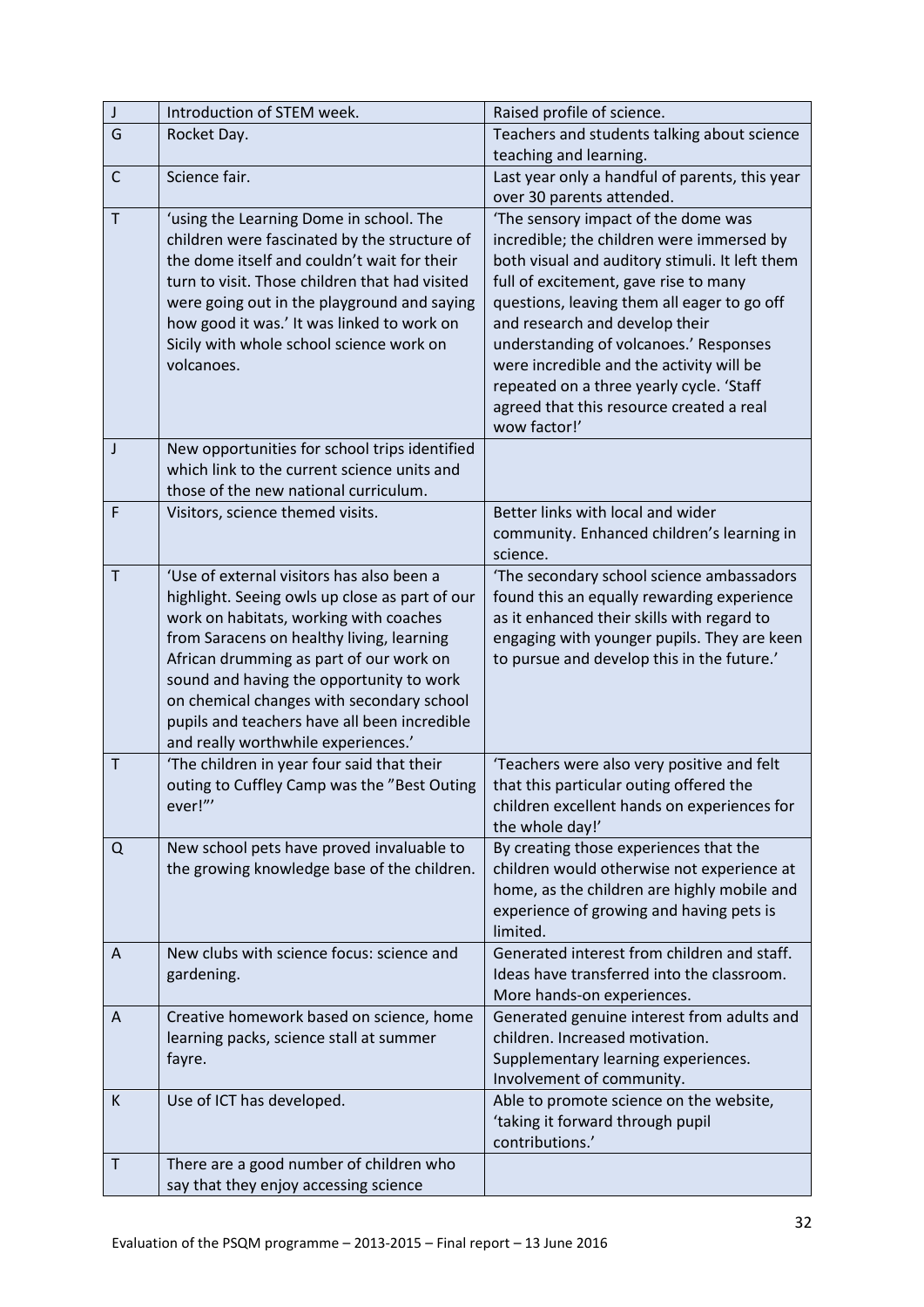|   | activities through their school website.    |                                            |
|---|---------------------------------------------|--------------------------------------------|
|   | <b>External Reports</b>                     |                                            |
| F | Recent Ofsted inspection noted that the     |                                            |
|   | standards and the engagement (especially    |                                            |
|   | of boys) in science had improved using the  |                                            |
|   | new science curriculum.                     |                                            |
|   | 'practice in science has moved from good to | 'the whole school, staff and children, are |
|   | outstanding - ratified by our recent OFSTED | seeing and feeling the benefits of the     |
|   | inspection result.'                         | improvements that have been made.'         |
|   | A local authority Pre-OFSTED review         |                                            |
|   | commented  [extract deleted to preserve     |                                            |
|   | anonymity]                                  |                                            |

# **5.3 Evidence of outcomes and impact of the PSQM on celebrating excellence in primary science**

This aim of celebrating excellence in primary science links closely with the first aim (raising the profile of science) and some of the data supports both aims, for example, where parents had been invited in to see the science activities that had taken place in science clubs.

Three specific ways in which excellence in primary science was celebrated, that were facilitated by the PSQM leadership were: the PSQM award ceremonies; the Exemplar Material project; and the Primary Science Teaching Trust PSTT award. There were examples of the PSTT award being achieved before or after the science leader had taken their school through the PSQM award. The PSTT have an annual conference which brings together college fellows. At the PSTT conference the PSQM Director has presented about the PSQM with some of those who led their school through the PSQM award, and encouraged PSTT fellows to go on and do the PSQM programme.

One hub leader commented:

**.** 

'Schools that have done a PSQM or are going through a PSQM are well equipped to deal with Ofsted. With schools that have been visited during their PSQM year science is often highlighted as a success. This is not often the case with other schools.' (HL3)

Some of the science leaders have celebrated excellence in primary science through publishing their schools' achievements in obtaining the PSQM (Parks, 2014; Ridley, 2014) or have featured in press reports or blogs.<sup>1</sup>

A school with the Gold PSQM was the winner of the Science, Technology and Engineering Team of the Year at the 2015 TES Schools Awards.<sup>2</sup> Science leaders who had successfully led their schools through the PSQM programme have been winners of the ENTHUSE Celebration Awards, which celebrate education professionals who have made a significant impact on science teaching in their schools.<sup>3</sup>

<sup>&</sup>lt;sup>1</sup> [http://blogs.royalsociety.org/associate-schools/2014/09/11/getting-a-primary-science-quality-mark-at-john](http://blogs.royalsociety.org/associate-schools/2014/09/11/getting-a-primary-science-quality-mark-at-john-ball-primary/)[ball-primary/](http://blogs.royalsociety.org/associate-schools/2014/09/11/getting-a-primary-science-quality-mark-at-john-ball-primary/)

http://www.thetelegraphandargus.co.uk/news/14482596.National\_honour\_for\_teacher\_who\_helps\_pupils\_d evelop\_love\_of\_science/

<http://www.newsguardian.co.uk/news/local/formula-for-success-as-school-wins-award-1-6212331>

<sup>&</sup>lt;sup>2</sup> [http://www.ogdentrust.com/about-us/news/post/1337-celebrating-success.](http://www.ogdentrust.com/about-us/news/post/1337-celebrating-success)

<sup>3</sup> <http://www.wellcome.ac.uk/News/Media-office/Press-releases/2014/WTP056706.htm>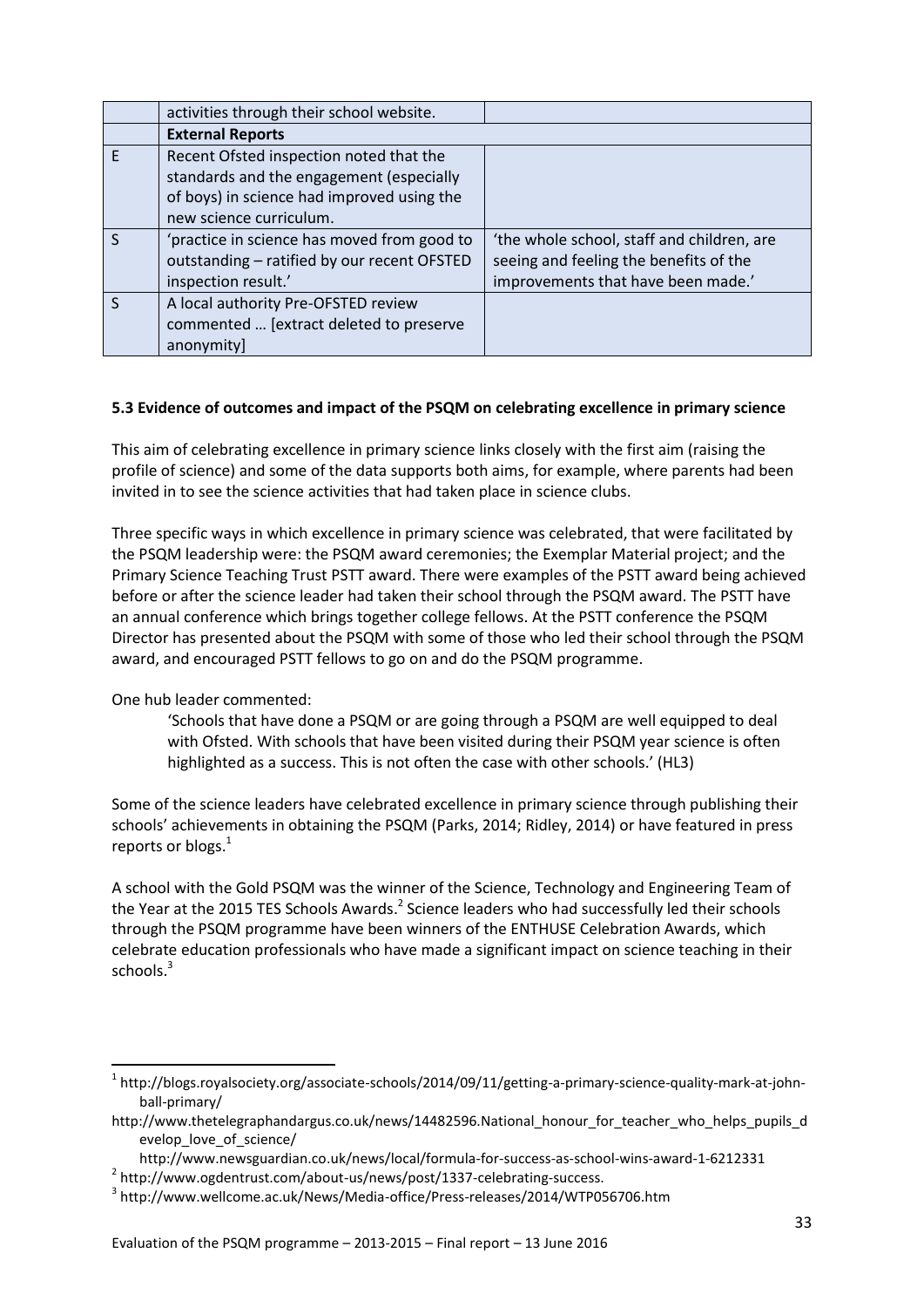#### *5.3.1 PSQM stakeholders*

#### *The PSQM award ceremonies*

Science leaders from schools that have successfully completed the PSQM programme are invited to attend a PSQM award ceremony and to take a guest with them, usually a colleague from their school. The ceremony is attended by PSQM stakeholders and members of staff from other schools that have also achieved the award and comprises a drinks reception followed by the presentation of certificates.

Interestingly, one of the PSQM stakeholder group responded warmly to this by saying:

'… the award system is lovely … it's really nice for those teachers … Primary teachers these days, nobody stops to praise them for what they do and going to a really nice evening like that with someone saying "you know what, we know how hard you worked", I think is really a really good aspect of it'.

#### Another PSQM stakeholder from this group commented:

'It is really quite important, the awards ceremony … it is a way of public recognition for the work of schools ... they'll bring their head teachers along, and get that celebration of what [is] done, and that's a boost to the individual involved and helps them carry on to the next stage'.

#### Further noting that the award ceremonies are:

'… unique, so far as I understand, in the quality mark world. Most of them, you stick your stuff in an envelope, and you get a letter back saying 'yes, you can use our logo'. You don't get invited to a cocktails evening at some prestigious location to receive your award, with the local press there as well. So that's important I think, in terms of celebrating science and science leadership … Why are you spending that much on canapés, it is science, but when you're there you see the effort that delegates put into attending. They take it very seriously. They've not turned up in tee-shirts, they've come in evening dress basically to an award that they're proud to receive, I know it's emotions I'm talking about, it's not scientific etc. etc., but at the end of the day, it's another way of celebrating science leadership. And of course, that message gets back out into the schools' community as an important thing to do. So yes, it is worth it.'

#### *The Exemplar Material project*

## The Exemplar Material project:

'is an ongoing PSTT funded project in collaboration with PSQM to develop an on-line collection of examples of good practice in the teaching, learning and leadership of primary science. Thirty areas of importance have been identified and material is being gathered and collated from the extensive high quality activities generated by schools during their participation in the Primary Science Quality Mark, quality assured and made available for those interested in primary science.

#### 'The main project aim is:

'to celebrate and utilise good practice in primary science teaching and learning from schools participating in the PSQM award scheme by creating an on-line collection of downloadable exemplar material that would be of value to the wider primary science education community' (Available from: [http://www.pstt.org.uk/science-teaching/primary-science](http://www.pstt.org.uk/science-teaching/primary-science-teacher-college/college-projects.aspx)[teacher-college/college-projects.aspx\)](http://www.pstt.org.uk/science-teaching/primary-science-teacher-college/college-projects.aspx).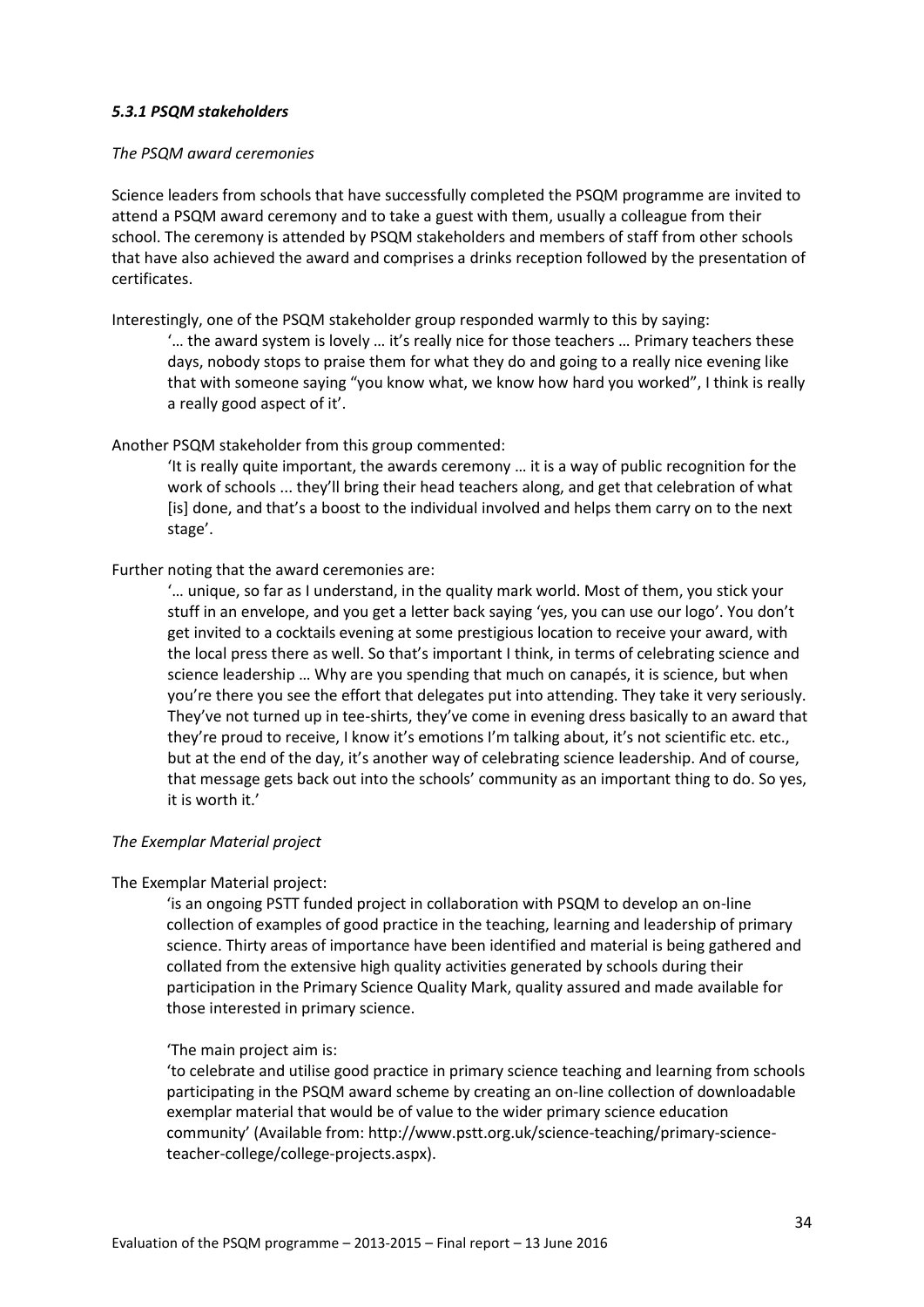The project arose from an appreciation of the quantity of material produced and used by schools when they carried out the PSQM programme in order to show their improvement and progression in science. Thirty areas of importance were identified that encapsulated the essence of primary science. The material is meant for science leaders in any school, not just PSQM schools, although most of the resources were developed as a result of the programme. In the original project the aim was to have 50-60 examples, of which about forty were available at the time of this evaluation. The Exemplar Material project is managed by a PSQM hub leader who is also an independent primary science consultant and a fellow of PSTT.

*The Exemplar Material submission process.* Schools are approached and invited to submit work for inclusion in the online collection once they have completed the PSQM programme. The process of engaging science leaders at this stage can be difficult, possibly due to the time required to submit the material and having it readily available. In general, four or five schools or fewer of approximately two hundred schools that engage in the programme submit their work to the collection. Schools are informed about the thirty areas of interest and asked to choose something that has been particularly successful in their school, or an area they are particularly proud of or that has worked particularly well for their school. This might be something participants have learnt from the process or something they have done within the school and would like to share. The material is compiled by the Exemplar Material project manager and verified with the schools before it is disseminated through the website in either a pdf or PowerPoint format. Each resource has a similar structure (with a general introduction, an aim and then the material) so that it is easier to read. Where possible the examples are as specific as possible rather than being too generic. The privacy of the schools and the teachers and pupils concerned is taken very seriously and the head teacher from each school represented has to sign a consent form.

*Overcoming barriers or challenges to submission.* Personal contact was thought to be a very good way of encouraging schools to contribute exemplar material to the website.

*Using the Exemplar Material.* Although intended for use by all schools, the material is being used widely by schools that are engaging in the PSQM for the first time and hub leaders direct schools to look at the materials as examples of the type of work schools carry out when they take part in the PSQM programme.

## *5.3.2 PSQM hub leaders*

#### *The PSQM award ceremonies*

A hub leader gave an example of an approach to celebrating the award:

'… there's a little banner on their school website saying thanks to the hard work we've got this award, which is really nice for everybody because it's not just celebrating the award it's naming the teacher and saying thank-you for all the work they've done.' (HL1)

## *The Exemplar Material project*

One hub leader explained that:

'It always helps if you have personal contact with somebody or you have been their hub leader and I say that would be really good, do you fancy doing that as an exemplar? That would be excellent to share.' (HL7)

Another hub leader commented that whilst acknowledging that s/he 'probably should have recommended it' s/he found that access to the exemplar material was inhibited by the repetitive nature of the logging in requirements.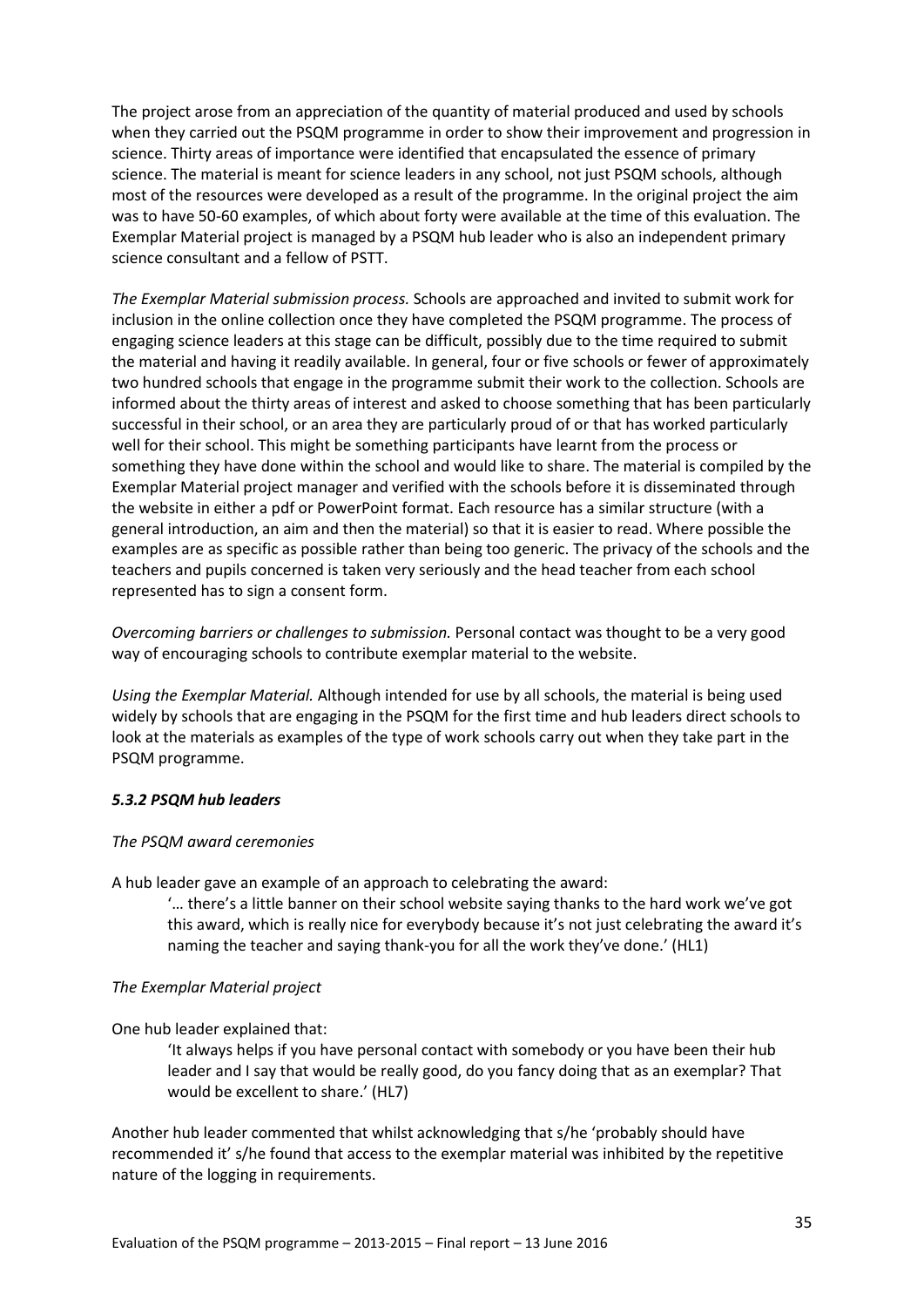# *5.3.3 Science leaders in schools engaging with the PSQM award through the focus group*

## *The PSQM award ceremonies*

The three science leaders taking part in the focus group were planning to attend the forthcoming PSQM award event for their school with one or more of their colleagues including a head teacher, an assistant head and a key stage 1 coordinator. They discussed different ways in which their school's PSQM award would be publicised, for example, on the school letter head and school website, via Twitter and possibly through a news item in the press.

In addition to informing the schools' governors and reaching a wider audience there were examples of ways in which the pupils were informed about the award. One of the schools represented had:

'… visitors from [overseas] in so we had a very big assembly and they presented the award and other awards … so they presented everything on that day so the children already know about that.' (SL1)

A second participant thought s/he might:

'… do an assembly because we do an assembly where we share so the children know what they achieved so that they celebrate with us.' (SL2)

#### *The Exemplar Material project*

When the science leaders were asked whether they had heard of the exemplar website during the focus group there was a mixed response: one science leader had heard of it; one had not and the third participant was not sure. The science leader that was aware of the website had not submitted any resources commenting:

'No, I wouldn't dare submit anything … I haven't submitted anything and to be fair I haven't looked at it either because I've done the process the second time … If I don't know now what it looks like when am I going to know?' (SL2)

On further discussion it was disclosed that s/he had assumed that 'someone else', the hub leader, would identify resources that were suitable for submission because they were aware of work in other schools:

'I think it does have to be the hub leader because we're only thinking about our school, we don't know what other evidence people have got and how can I put something forward and there might be a better example from another school.' (SL2)

## **5.4 Evidence of outcomes and impact of the PSQM on using networks to provide local support for science for schools**

#### *Organisations and formal networks promoting primary science education*

There are a number of networks across the country that focus on supporting primary science education. These include the Primary Science Teaching Trust, The Ogden Trust, the Science Learning Partnerships linked to the National STEM Centre, the Wellcome Trust and the Association for Science Education. The following sections include a brief description of the purpose and functioning of these organisations in relation to primary science education.

#### *Primary Science Teaching Trust*

The Primary Science Teaching Trust (PSTT) 'strives to facilitate the development and dissemination of excellence in primary science, be that via ideas, resources or continuing professional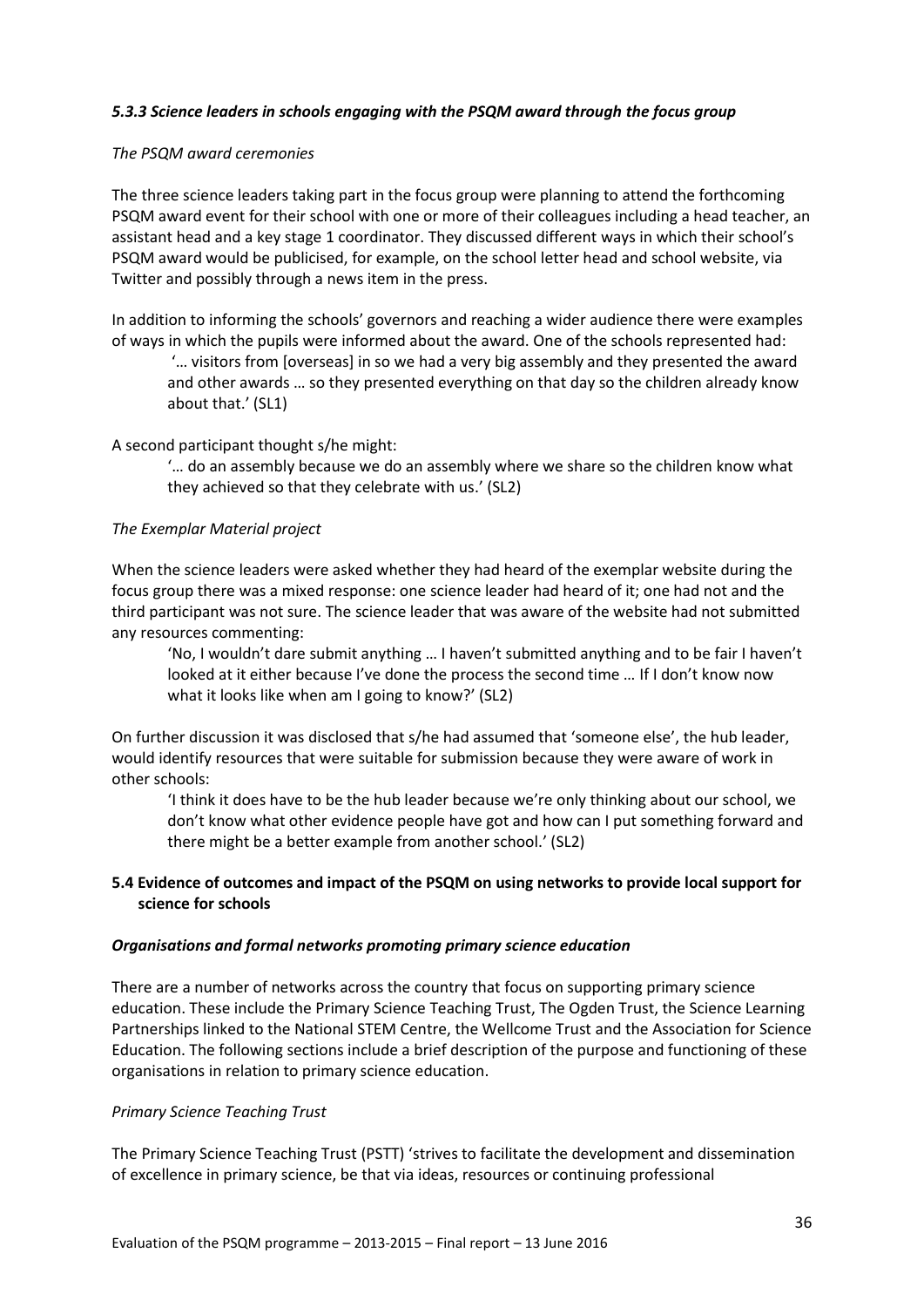development, with the main aim of raising the profile of primary science across the UK' (Primary Science Teaching Trust, 2016, p. 3). The PSTT funds a range of innovative and cluster projects focussed on science teaching.

The PSTT employs and finances fellows to create clusters of up to ten schools. They send a newsletter out on a regular basis and have a national conference promoting primary science with keynote speakers. The PSTT provides money for the fellows to attend CPD of their choosing, and an increasing number now present at various conferences. The PSTT also funds fellows to undertake projects; 'to do interesting and exciting things in primary science'. (A hub leader)

The Primary Science Teacher College is part of the PSTT. All the people that are in the College are teachers who have won the Primary Science Teaching award. The College was set up to enable the individual science teachers to meet regularly and develop primary science beyond their own schools.

# *The Ogden Trust*

The Ogden Trust is: 'a charitable trust that exists to promote the teaching and learning of physics. We do this by providing individual scholarships to talented sixth formers and undergraduates and by enabling innovative physics teaching to take place in schools, often forging links to universities. We also address the shortage of physics teachers in the UK by funding programmes that encourage young graduates and career changers to go into teaching...'<sup>4</sup>

The Ogden Trust supports science education across all phases, but in the last few years they've been expanding their work in supporting primary science. Traditionally their teacher fellows, one of the roles they have based in secondary schools, have to build a network with primary schools. It originally began with 'Phiz Labs' where The Ogden Trust would pay to have a room in a primary school turned into a science lab and pay for equipment. The Ogden Trust's primary work has expanded in two ways: the provision of these Phiz Labs and also the development of a CPD programme.

## *The Wellcome Trust*

**.** 

'The Wellcome Trust is a global charitable foundation dedicated to improving health by supporting bright minds in science, the humanities and social sciences, and public engagement.<sup>2</sup> The Education and Learning team lead the work on primary science, 'including the evaluation of a primary science professional development programme run by the National Science Learning Centre.' 5

# *The Association for Science Education*

'The Association for Science Education (ASE) is the largest subject association in the UK. As the professional body for all those involved in science education from pre-school to higher education, the ASE provides a national network supported by a dedicated staff team. Members include teachers, technicians and advisers. The Association plays a significant role in promoting excellence in teaching and learning of science in schools and colleges. Working closely with the science professional bodies, industry and business, the ASE provides a UK-wide network bringing together individuals and organisations to share ideas and tackle challenges in science teaching. The ASE is an independent and open forum for debating science education, with unique benefits for members. It

<sup>4</sup> Available from[: http://www.ogdentrust.com/](http://www.ogdentrust.com/)

<sup>5</sup> Available from[: http://www.wellcome.ac.uk/News/Media-office/Fact-file/](http://www.wellcome.ac.uk/News/Media-office/Fact-file/) and <http://www.wellcome.ac.uk/Education-resources/Education-and-learning/The-team/index.htm>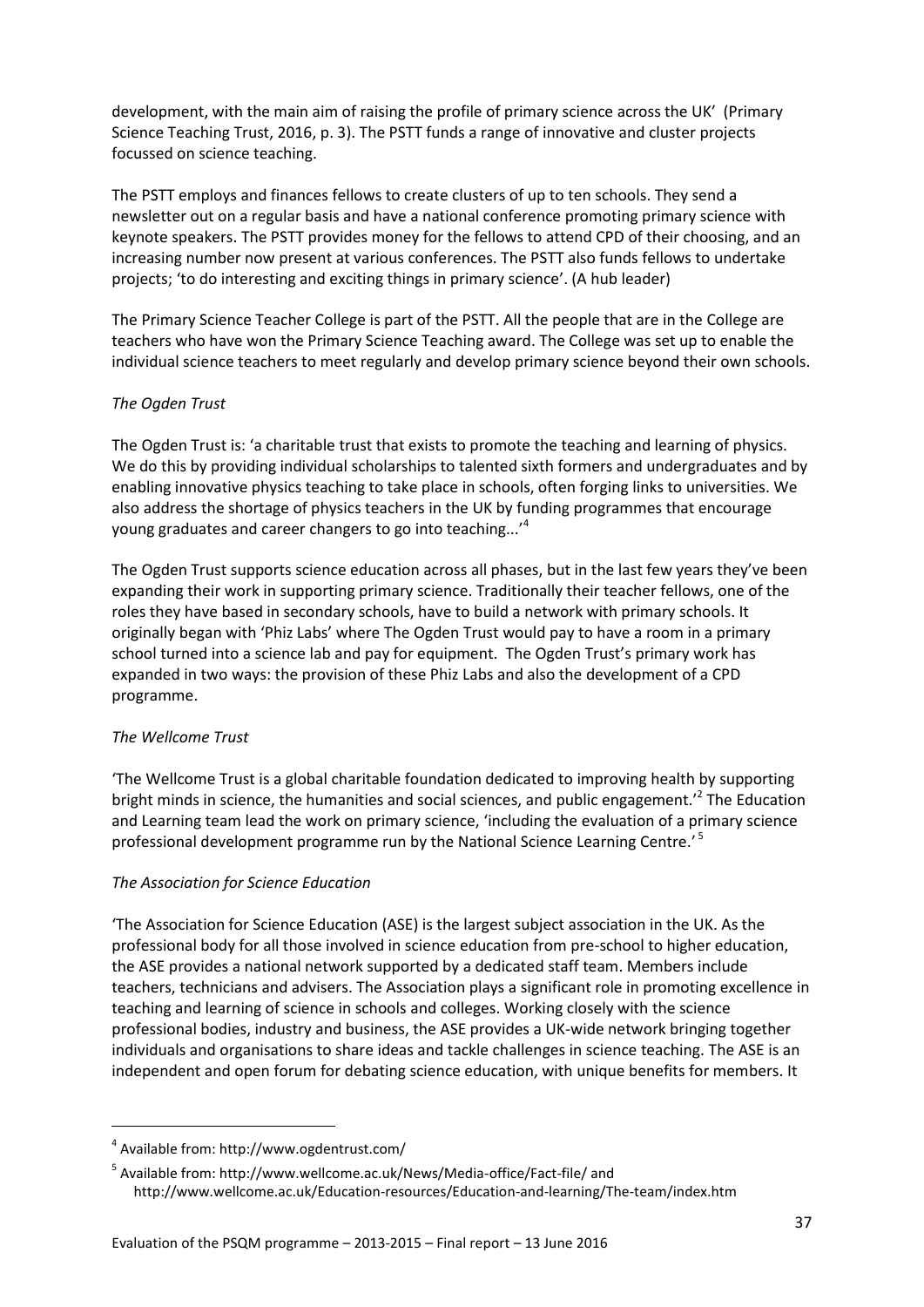provides a unique range of services to promote high quality science education by developing resources and fostering high quality Continuing Professional Development.'<sup>6</sup>

## *The National STEM Centre*

The National STEM Centre provides support for science, technology, engineering and mathematics (STEM) learning through:

'• the National STEM Learning Centre, York - providing intensive, residential professional development alongside a library of STEM teaching resources, both on- and off-line

• the network of 50 Science Learning Partnerships in England - providing locally available DfE supported science focussed professional development

• our partners in Scotland, Wales and Northern Ireland - providing locally available professional development through SSERC, Techniquest and Education Authority Northern Ireland'<sup>7</sup>

'… Science Learning Partnerships (SLPs) combine local expertise in teaching and learning in science, facilitating CPD, and providing school-to-school support.

They are led by local teaching school alliances, schools and colleges with excellence in science, higher education institutions, and other local partners with cutting-edge expertise in science ...<sup>,4</sup>

# *5.4.1 PSQM Director*

The PSQM Director described briefly how she was working with some of the primary science networks (Table 7).

| <b>Organisation</b>            | <b>Ways of working</b>                                       |
|--------------------------------|--------------------------------------------------------------|
| The Association for            | The PSQM Director has been a member of the ASE for more      |
| <b>Science Education (ASE)</b> | than fifteen years; and an active national primary committee |
|                                | member for more than five years; regularly presents at the   |
|                                | ASE conferences and has represented the ASE at national      |
|                                | level.                                                       |
|                                | The ASE was part of the original project team for PSQM, so   |
|                                | there has been a close working relationship between PSQM     |
|                                | and ASE. The ASE is a member of the PSQM stakeholder         |
|                                | group.                                                       |
| Institute of Physics (IoP)     | The PSQM Director has been a member of the IoP Education     |
|                                | Board for the last year. The IoP is a member of the PSQM     |
|                                | stakeholder group.                                           |
| The Ogden Trust                | The PSQM Director works at a strategic level with The Ogden  |
|                                | Trust senior team. The Ogden Trust is a member of the PSQM   |
|                                | stakeholder group.                                           |
| <b>Primary Science</b>         | PSQM is a strategic partner with PSTT and an active          |
| <b>Teaching Trust (PSTT)</b>   | collaborator.                                                |
| Royal Society of               | The RSC is a member of the PSQM stakeholder group. The RSC   |
| Chemistry (RSC)                | provides bursary support to PSQM. There is a close working   |
|                                | relationship between PSQM and the RSC education team.        |
| <b>Science Learning</b>        | The PSQM Director works closely with the London and SE and   |
| Partnerships (SLP)             | Central England Science Learning consortia and presents at   |

**Table 7 Examples of ways in which the PSQM Director is working with primary science networks** 

**.** 

<sup>6</sup> Available from[: http://www.ase.org.uk/about-ase/](http://www.ase.org.uk/about-ase/)

<sup>&</sup>lt;sup>7</sup> Available from[: https://www.stem.org.uk/about-us-test](https://www.stem.org.uk/about-us-test) and [https://www.stem.org.uk/science-learning](https://www.stem.org.uk/science-learning-partnerships)[partnerships](https://www.stem.org.uk/science-learning-partnerships)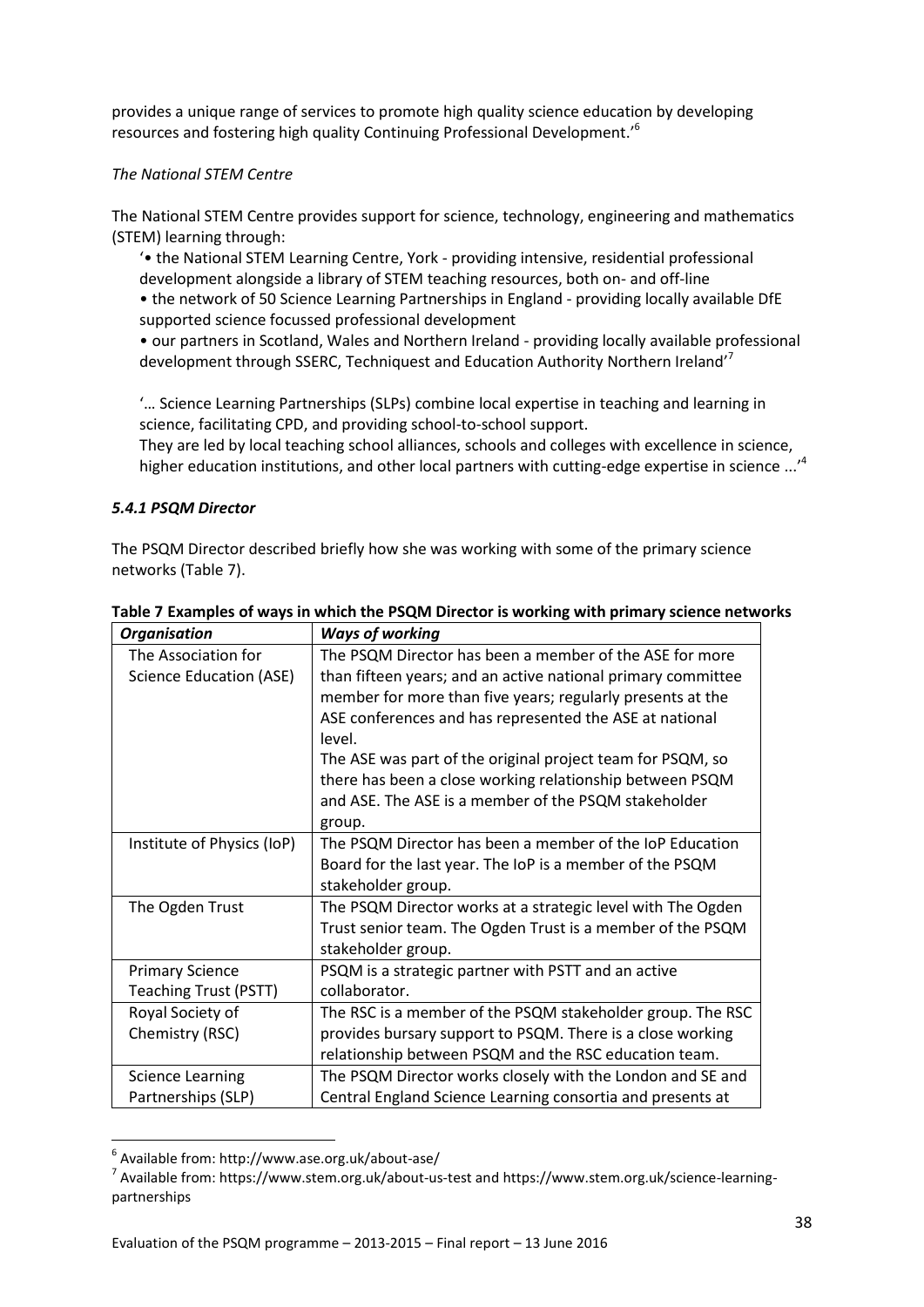|                                   | events regularly. They are represented on the PSQM<br>stakeholder group.                                                            |
|-----------------------------------|-------------------------------------------------------------------------------------------------------------------------------------|
| Royal Society of Biology<br>(RSB) | The PSQM Director is a member of the RSB primary<br>curriculum working party. The RSB is a member of the PSQM<br>stakeholder group. |

The PSQM is also promoted through local authority science advisers and independent consultants.

## *How these networks inter-relate*

Networking in the PSQM stakeholder group creates opportunities for these organisations to work together towards aims which they have in common, of developing primary science and there are mutual benefits in this, for example:

The PSQM increases the primary membership of the ASE by offering subsidised membership to PSQM participants. From round 11 there were more than 160 new members joining the ASE. The PSQM is always represented at ASE conferences and given space in the ASE journal. It was thought that because some of the hub leaders are local authority advisors, the PSQM may be promoted through the National Advisers and Inspectors Group for Science (NAIGS), a special interest group of the ASE.

Some PSQM hubs are now situated at The Ogden Trust Phiz Labs bringing additional schools into these networks. The Ogden Trust has made available some funding towards doing the PSQM award to The Ogden Trust partnership schools that wish to enter PSQM. They have chosen to recommend to their schools to use the PSQM process as an evaluative tool for the impact of the Phiz lab and CPD that they have received. Also, PSQM schools may be using The Ogden Trust resources and subjectspecific CPD to support their development towards achieving the PSQM award.

The PSTT conference provides an opportunity to share the experience of science leaders who have completed the PSQM and to encourage more schools to start the process. PSQM promotes Primary Science Teacher Awards (PSTA)<sup>8</sup> to all awardees. By February 2015 there were 97 teachers in the Primary Science Teacher College as a result of winning the PSTA, and 47 of these teachers had also taken their school through the PSQM, therefore 48% of Primary Science Teacher Awardees came via this route.

Royal Society of Chemistry local coordinators visit all the RSC bursary-funded hubs and raise awareness of RSC activity.

The PSQM promotes relevant activities and resources of all the stakeholder organisations to their science leaders, via direct email or their website, and these organisations include information about the PSQM on their websites.

# *How hubs relate to other formal networks*

**.** 

Science leaders meet with hub leaders regularly throughout the PSQM year (for a minimum of two days; most hub leaders provide four or more half days) to participate in the PSQM training programme. Training events are held in a central venue or rotate round members' schools. The hub leader provides additional mentoring support throughout the year, particularly in giving feedback on action plans and submissions. The hub leaders assign levels at the start of the process and approve submissions before they are submitted for review. Some hubs carry on as a local network post-

<sup>8</sup> Available from[: https://pstt.org.uk/what-we-do/primary-science-teacher-awards](https://pstt.org.uk/what-we-do/primary-science-teacher-awards)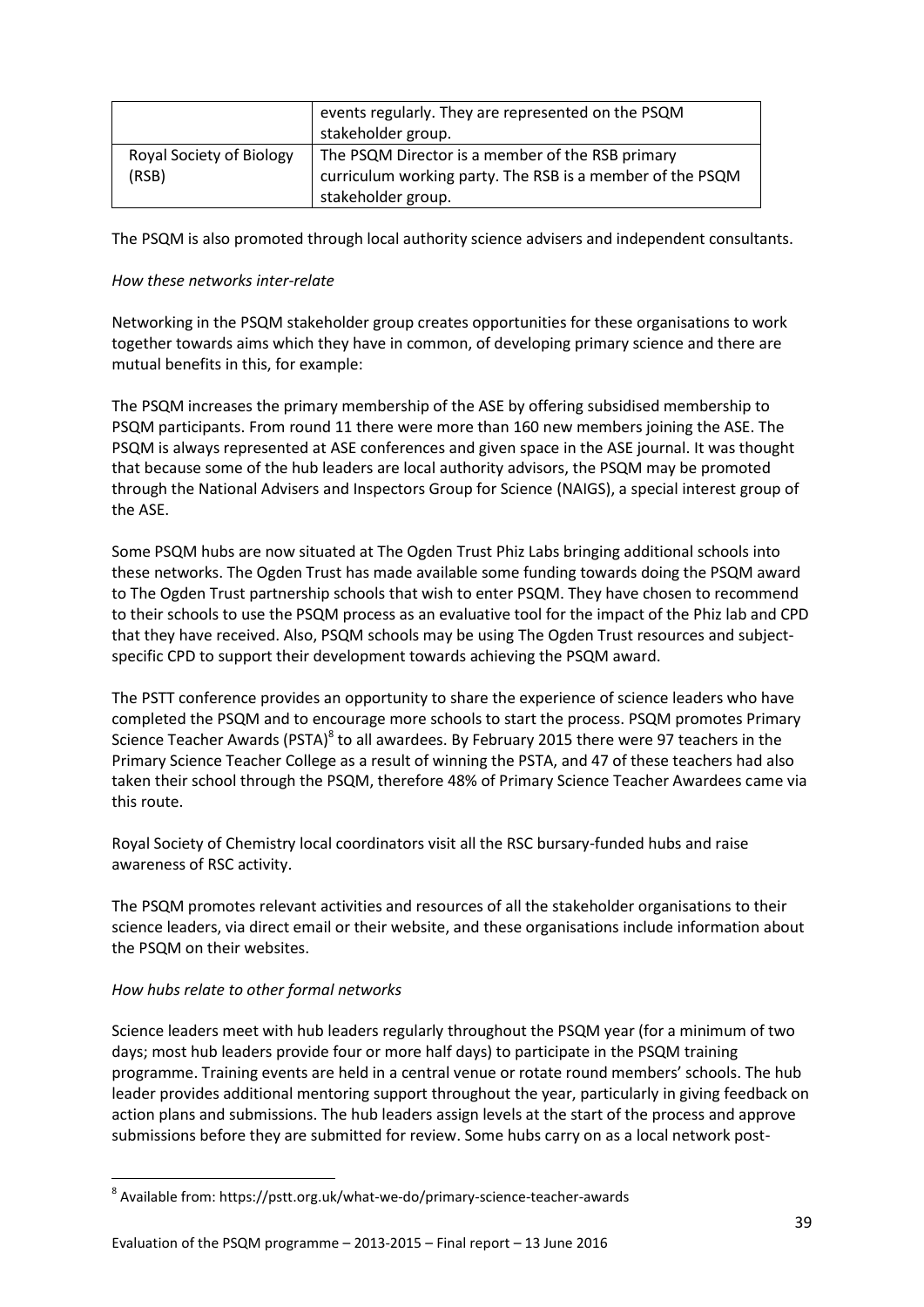PSQM, but usually hub leaders encourage schools to maintain the network independently or via existing networks e.g. the ASE or PSTT clusters.

The PSQM programme is growing new hubs by linking with existing or developing networks (PSTT, The Ogden Trust, Science Learning Partnerships set up through the National STEM Centre, Welsh Local Authority consortia), to provide a framework for redevelopment and/or evaluation of a network. New hubs often start by new hub leaders being recruited by the PSQM Director from award winning schools and school improvement organisations. Schools are either recruited by hub leaders or come direct to PSQM having heard about the programme through word of mouth, local science events, Ofsted, PSQM publicity or other organisations including, but not exclusively, stakeholders.

## *How the PSQM award compares to other primary science awards*

The PSQM differs from other awards available for primary science because it is accreditation for a school not an individual. It provides evidence of curriculum development and subject leadership that can then demonstrate the eligibility of a science leader for the Primary Science Teaching Award, conferred by PSTT or the Chartered Science Teacher (CSciTeach) awarded by ASE. There is a programme of CPD at the National Science Learning Centre, the Primary Science Specialist Programme (now called Developing Primary Science Leaders), which has been undertaken by science leaders who are doing the PSQM, or after they have done the PSQM. This CPD has no accreditation.

# *5.4.2 PSQM stakeholders*

# *PSQM interaction with other networks*

The PSQM stakeholder group includes people who have experience of primary science teaching, science leadership, school leadership, scientific research and quality assurance. One of the group felt that this meant other organisations and societies could trust the messages from the group, because of the experience in education and leading and the credibility of having scientists in the group.

The members of the PSQM stakeholder group shared a desire for primary science education to be as good as it can be, and recognised that the PSQM programme supports that aim. This group is important for identifying links between the stakeholder organisations for mutual benefit. Several of the members of the PSQM stakeholder group commented on the quality of their relationship with the Director of the PSQM.They are invited to PSQM award events which gives first-hand contact with the science leaders which is good for building relationships. One of the stakeholders recognised that they were:

'… a support and critical friend' for the PSQM.

One of the PSQM stakeholder group felt that because the PSQM doesn't make specific subject content requirements, it is a flexible framework that is easy to integrate with the way other science education networks operate. This is good for schools because they can supply the content to suit their context. This stakeholder from another science network continued:

'Clearly PSQM have a good understanding of what is good primary science and they spend more time and effort thinking about that than we necessarily have the capacity to do, so we can learn from them'.

An example was given of how science leaders might access subject-specific CPD through another network so that they can be more able to:

'… go beyond the school and fulfil the expectations [of the gold award]'.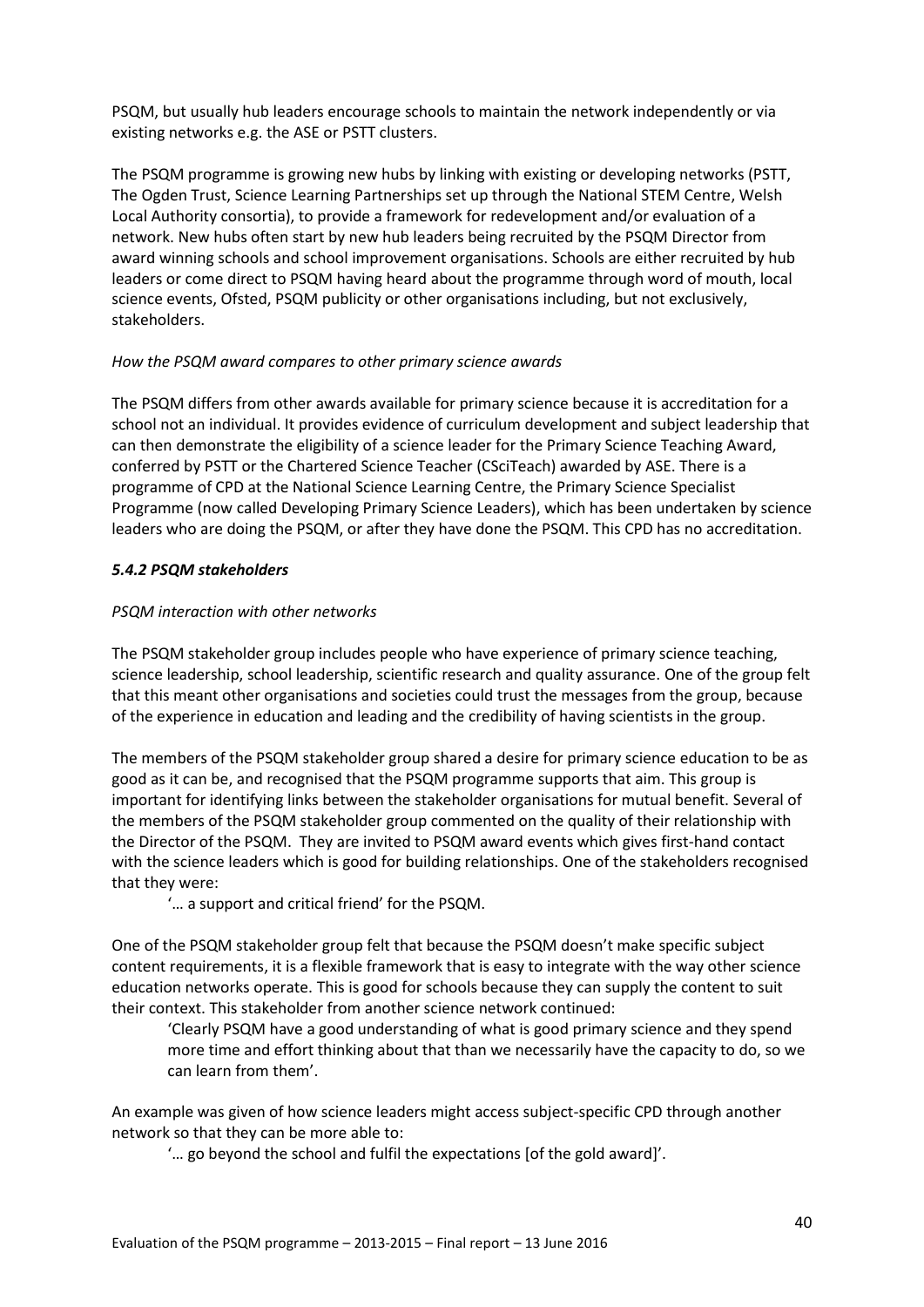The member of the stakeholder group from the PSTT felt that:

'… it's very much a partnership, many of our fellows have achieved PSQM and several of them are hub leaders for PSQM … We promote PSQM and PSQM promote us. In my mind we are different but very complementary in that we acknowledge outstanding teachers and PSQM is an audit for the school that acknowledges outstanding teaching in the delivery of science and what we are hoping more and more is that those who are fellows will become PSQM [schools] and more of the PSQM schools will be housing potential fellows …'

As the PSTT fellows have been awarded a Fellowship for outstanding teaching of primary science, they are often approached by the Director of the PSQM to take on hub leadership. Also many teachers going through the PSQM process will be, or will become, outstanding teachers, and so can be recommended to the PSTT, to become fellows.

# This stakeholder explained that:

The PSTT fellows 'get allocated … an amount of money now … so if they're going through the PSQM process and they feel they're becoming overwhelmed with whatever else is going on in school and they want some quality time to actually complete that pro forma then we would sanction that and they would get supply cover in to allow them to give quality time to complete this PSQM process.'

Furthermore PSQM is promoted by PSTT fellows 'identifying schools within their own area … where science is a low priority. So it might be somebody they have met for a CPD course, or it's a school already in an existing cluster … somebody they know is quite interested in science but their school, their senior management team, may not be.' They will encourage them to go to PSTT cluster meetings and to have the confidence to consider PSQM. Some of the fellows are independent consultants and they can take the printed publicity material when they're out delivering CPD or visiting schools.

The PSTT promote the PSQM by inviting science leaders who have already gone through the PSQM programme to speak at their conferences, to encourage the others and explain the process that they had gone through and offer support. They also promote it to trainee and newly qualified teachers by directing them to the documents for the bronze level, as they are useful for new science leaders. They suggest to enquirers, where appropriate, that they contact PSQM. The arrangement is probably reciprocal in that the PSQM suggest outstanding science leaders to be nominated for the PSTT award.

The member of the stakeholder group from the Wellcome Trust explained that they promoted PSQM through Twitter and through advertising to primary schools alongside their own resources. They had produced a couple of reports recently which included links to PSQM for teachers to facilitate access to resources and support for teachers to become good primary science leaders.

This member explained that there was collaboration with the PSQM leadership in order to develop an 'understanding of how primary science works as well', to raise awareness at a governmental level and to bring about policy change. The desire was that science should be treated properly as a core subject. The contact with the PSQM provides a way 'to make sure that some of the comments we would make about primary science are accurate'.

# *Relationship between the Developing Science Subject Leaders Programme at the National Science Learning Centre and the PSQM*

The relationship between the Developing Science Subject Leaders programme (formerly called the Primary Science Specialist Programme) and the PSQM is complementary because it 'is about giving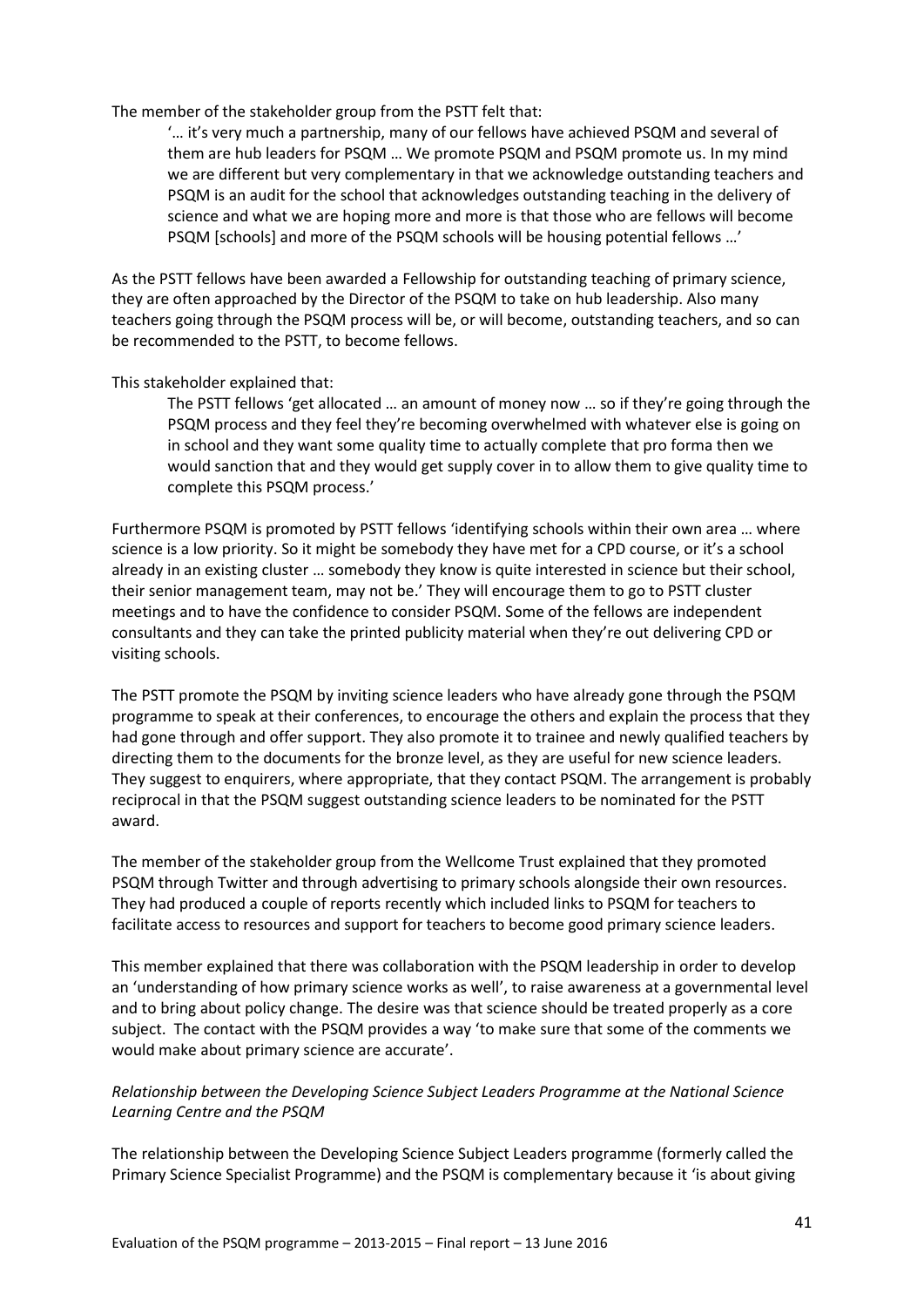teachers who have very little background in primary science the CPD they need to increase their expertise and understanding of subject content knowledge, of pedagogical content knowledge, to teach and how to lead science.' People doing the course are told about PSQM and encouraged to apply and get their certification. Science leaders who have done the PSQM but want some support with their subject knowledge are told about this course.

# *Informal – PSQM networks*

The value of local networking through the hub was also recognised because it was bringing together science leaders from different schools, leading to the sharing of good practice. The PSQM provides a way of facilitating primary teachers to be able to collaborate, where this would not arise naturally across schools. As suggested by one of the PSQM stakeholder group, perhaps:

'… an appropriate question to ask is if the expectation for the higher [gold] PSQM award of teachers working with other schools is actually just a nice gentle nudge to get more of that collaborative work with schools happening. That people might be *keen* to do it, but might not always know how to go about it.'

# Another commented that:

'… one of the unique things about primary science is this ability to share, there isn't this hierarchy within primary … and one school, having achieved PSQM, are quite willing to go and talk to another school who are just starting out...'

A member of the PSQM stakeholder group commented that in order to develop a scientific enquiry approach:

'… the key for that to happen is professional development *usually* externally led because schools never have the capacity to do that and that's where PSQM is quite helpful because it networks people with an interest in developing their teaching skills in that respect, the networking means teachers will meet those at different stages of development and that's naturally helpful. Networking and supporting collaboration between schools used to be the preserve of the local authority. That's less the case now … There are local authorities that have lost their science coordination completely. There is no science leadership within the local authority at all. That just leaves a cluster of schools to get together, and PSQM is one way of doing this, because it links schools together and provides a collegiate focus even if it is only for schools in the cluster'.

## *5.4.3 Documentary evidence from the RSC bursary-funded PSQM evaluation report*

The RSC bursary-funded PSQM evaluation report (White et al., 2015) included evidence that one of the reasons that schools choose to do the PSQM is for the networking opportunities, to learn together with colleagues from other schools and hub leaders, as indicated by these quotations from science leaders:

'There was also the opportunity to work with the Science advisor and other School Science Leaders, sharing ideas for best practice.' (p. 10)

'I have enjoyed sharing good practice and expertise with colleagues from other schools.' (p. 11)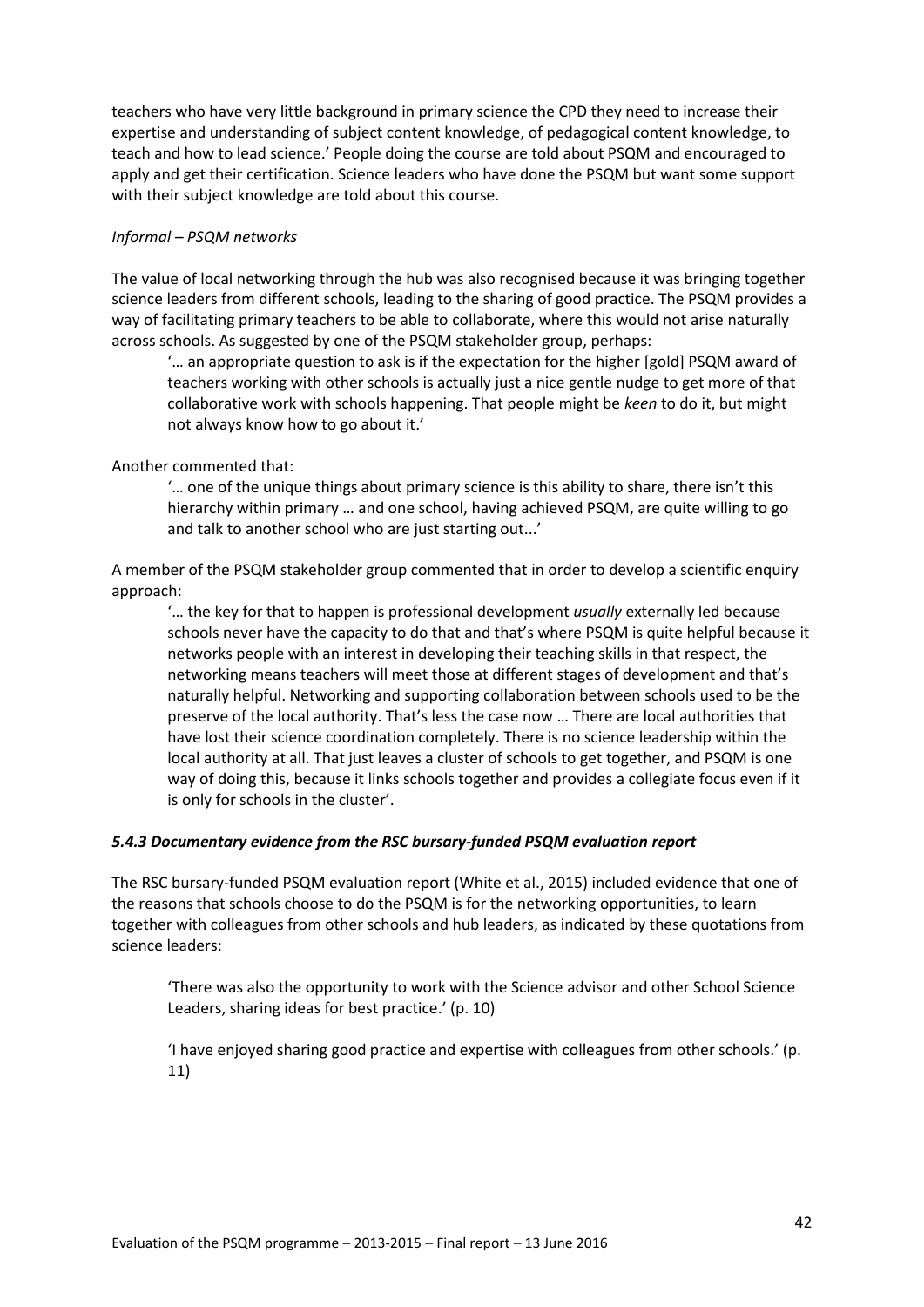#### *5.4.4 PSQM hub leaders*

Typically, many of the hub leaders had additional roles in other networks that promote primary science. As one hub leader explained, for example:

'I am a hub leader; an independent primary science consultant, and within that role I am a PSQM hub leader but I'm also a fellow of PSTT … They all interlink – the overlap is complementary rather than being extra work. All those roles work together really well'. (HL7)

#### *How the hub leaders view the role of a PSQM hub*

'In some places there are strong networks already and the hub is primarily a support system for schools engaged in the [PSQM] process. It can also have a value in those circumstances in bringing together schools from different clusters or networks so that a greater variety of practice and experience is shared. In areas where there are fewer established networks and lack of leadership for primary science the PSQM hub can be the main way for the science leaders to make contact with others and establish school to school support e.g. from a gold school to the rest of the hub.' (HL1)

#### *How the hubs worked*

'We meet between four and six times during the year. The sessions are a combination of developing the subject leaders' skills e.g. writing action plans, writing reflectively, gathering evidence, and also sharing good practice particularly when looking at core documents together. If requested we may spend time discussing particular issues e.g. assessment.' (HL3)

'Head teachers / senior leadership team members attended the first meeting to ensure they were aware of the requirements and on board.' (HL2)

## *Sustainability of hubs*

None of the hub leaders participating in the research had any experience of a hub continuing to meet after completing the PSQM. The hub leaders reported that individual science leaders have integrated into other local networks for primary science, for example, local authority networks and some hub leaders were aware that:

'… some of the subject leaders from my hubs now lead sessions in their borough meetings.' (HL3)

'They encourage other schools to do the PSQM, share expertise and information and insights and are extremely valuable.' (HL6)

One of the hub leaders felt they had no role in maintaining the hub as a distinct group, but many stayed in contact with individual science leaders within their hubs. One reason given was the geographical distribution of science leaders in the hub. Another explanation was shared:

'Many of my first hub have now been promoted to different schools/areas. The ones that are left are integrated and extremely beneficial in my local subject leader network.' (HL6)

One hub leader has Science Learning Partnership funding to set up a local network as there were no networks locally for the science leaders to join.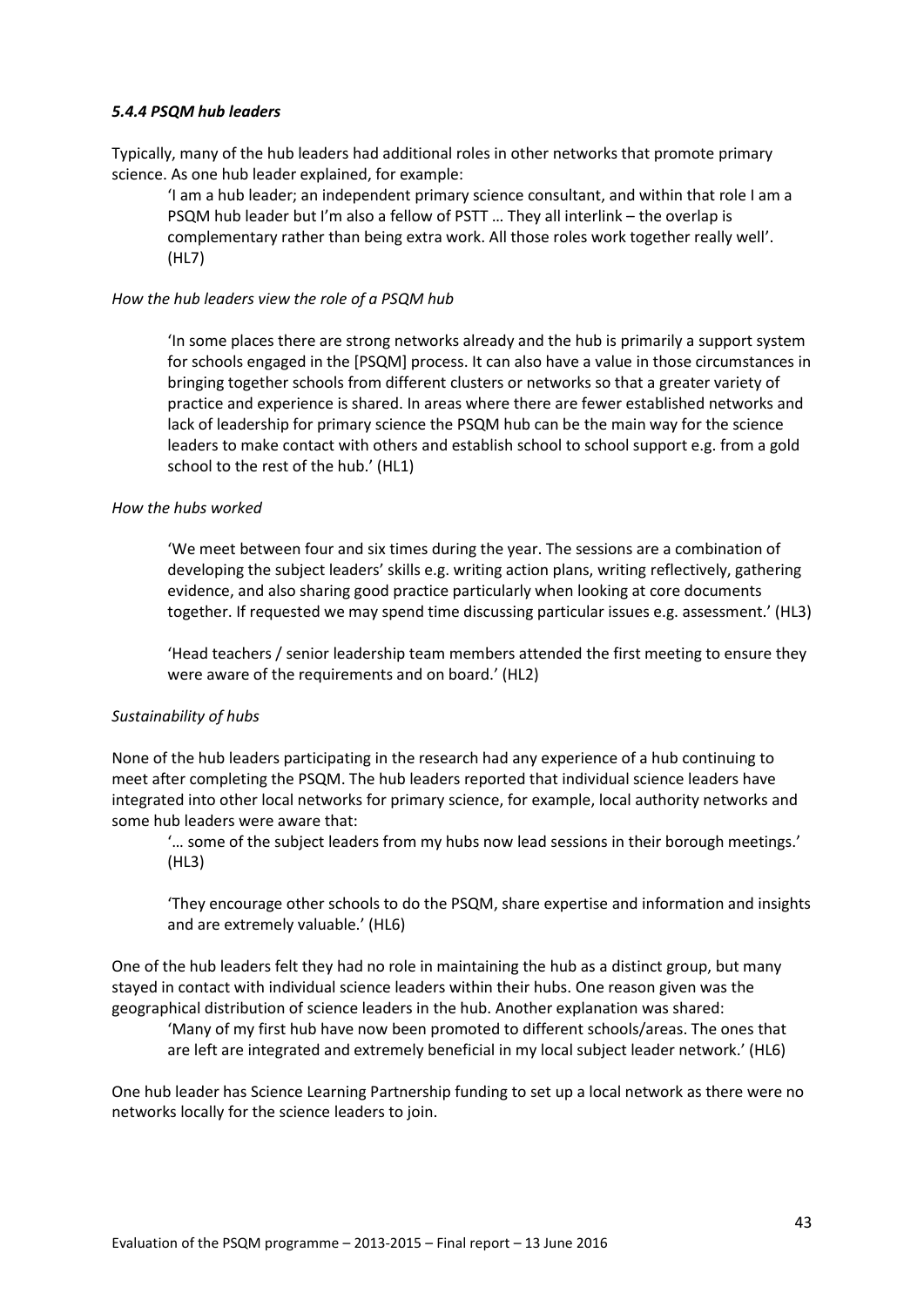# **5.5 Evidence of outcomes and impact of the PSQM on assembling a rich database of current practice in primary science and making it accessible to the wider science education community**

# *5.5.1 Director of PSQM*

The Director of the PSQM has made the stakeholders aware of the PSQM database on current practice in primary science. Additionally, in 2013, a scoping report was published to demonstrate the richness of the data research/policy possible uses (Turner et. al. 2013). Access has been shared with Bath Spa University, enabling a publication regarding assessment in primary science to be shared with the wider science education community (Davies et al., 2014; [Earle, 2014\)](http://www.tandfonline.com/doi/full/10.1080/02635143.2014.913129#.VRAXg46sX_F), and in January 2016 a PhD student was appointed to investigate professional learning in the context of the PSQM, who will be able to draw on the database. It was recognised that in order to make the data more accessible it will be important to organise it effectively.

# *5.5.2 PSQM stakeholders*

Comments regarding access to the database of submission evidence revealed awareness that it could be useful because it could provide evidence across a huge range of schools regarding practice in primary science. There was some confusion as to the nature of the database. Interest was also expressed in knowing the distribution of schools throughout the UK which take up the PSQM and comparing this to those who do science courses at the National STEM Centre and who take advantage of other science networks, as there may be significant crossover. This would reveal which schools to target support, who haven't taken up anything.

# **5.6 Understanding the process of implementing the programme**

# *5.6.1 PSQM stakeholders*

## *The cost of doing the PSQM*

The cost to small schools as opposed to big schools may be an issue. If the school is in a well networked area they may have access to extra funding, but if the school is in an area where they are not connected into a network for extra funding, this may be a limitation in the very areas that it is most needed.

## *Getting buy-in from schools*

It was recognised that there was a need to get head teachers and the senior leadership teams on board and that they needed to understand that this is quite a labour-intensive process so the science leader needs a bit of space and quality time to actually complete the process. A concern was expressed that:

'… often I hear that the [science leaders are] using up their holidays or burning the midnight oil trying to do it.'

'Unfortunately we know that from the research we did with the Primary Science Specialist Randomised Controlled Trial, if you don't get buy-in from school leadership teams, if they didn't commit to giving your science leader the time to do the job properly then they couldn't do it basically, you wouldn't get good science throughout the school. You do need buy-in from the leadership team.'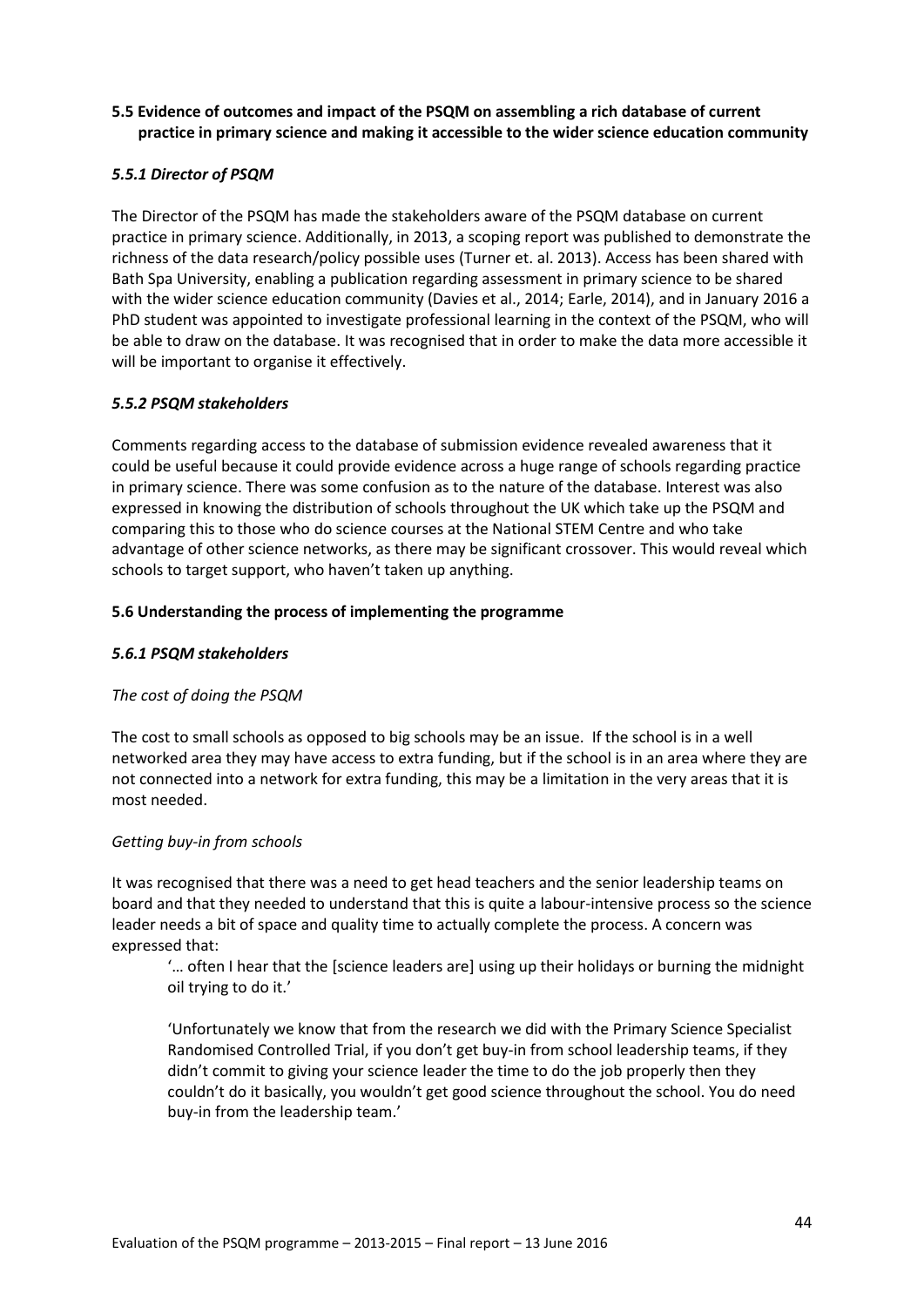The challenge of actually being able to fulfil the role of science leader was further illustrated: '… you need dedicated management time and if you haven't got it then it is going to be really difficult. You can't do it in a piecemeal way. What you need to be able to do is work alongside your colleagues, offer peer support, mentor them, coach them if necessary. And unless you've got the opportunities to do that, unless you have got dedicated leadership time it is very, very difficult. It's quite hard to have a conversation with somebody over a photocopier and to expect really good outcomes compared with being able to work with a teacher in their classroom … I think the hardest thing in leadership in any school is it depends upon what responsibility and authority you are given and are permitted to have, and can carve out. So sometimes people are made subject leaders and they are more of a coordinator I would say than a leader ...'

One of these stakeholders believed that there is a good completion rate once a school has signed up for the PSQM:

'… you definitely need buy-in from the schools and once you've got that then they usually fulfil the process.'

Another felt that the PSQM provided recognition of the work involved:

'… if we invest in this as a school "what's in it for us", and I think the quality mark really does help with that overt demonstration of what's in it for you. You've achieved something you've got recognition for it.'

#### *Follow-up beyond the award*

One of the stakeholders shared a concern about the follow-up after the award:

'… what happens when the person who drove it forward leaves the school, do they backslide? There doesn't appear to be anyone mopping that up. It's all about achieving the award, and once the award is achieved, as far as I'm aware, they're then left for three years until it comes time to resubmit. In a perfect world it would be really nice to think that someone occasionally got in touch to say - just in a way it would be doing a register check, "is the person still in place who got the school through the process". If they're not, does the new person in post need a bit of support? … because if the staff has changed, when it comes to the resubmission process I can imagine you're really starting again.'

'What is important though is that the science continues to be high profile, that it continues to live up to that mark and that's up to the school leadership team and the science leader who's got that quality mark to continue to make that happen.'

#### *Beyond the gold award*

#### One participant observed:

'What will be interesting is what will the gold school do next? You then run into the commercial viability, or otherwise, of it in terms of the financial sustainability of the programme … I've got my gold medal. Do I carry on paying that every year or do I go onto the History Mark, or whatever it might be, from the management point of view. So how do you sustain quality of science?'

One of the members of the PSQM stakeholder group raised the possibility of having a different process for going for reaccreditation at gold level for a second time. This was based on feedback from teachers who had completed the PSQM. Currently the cost and process is the same even though the school may have maintained that outstanding practice for the last three years. This could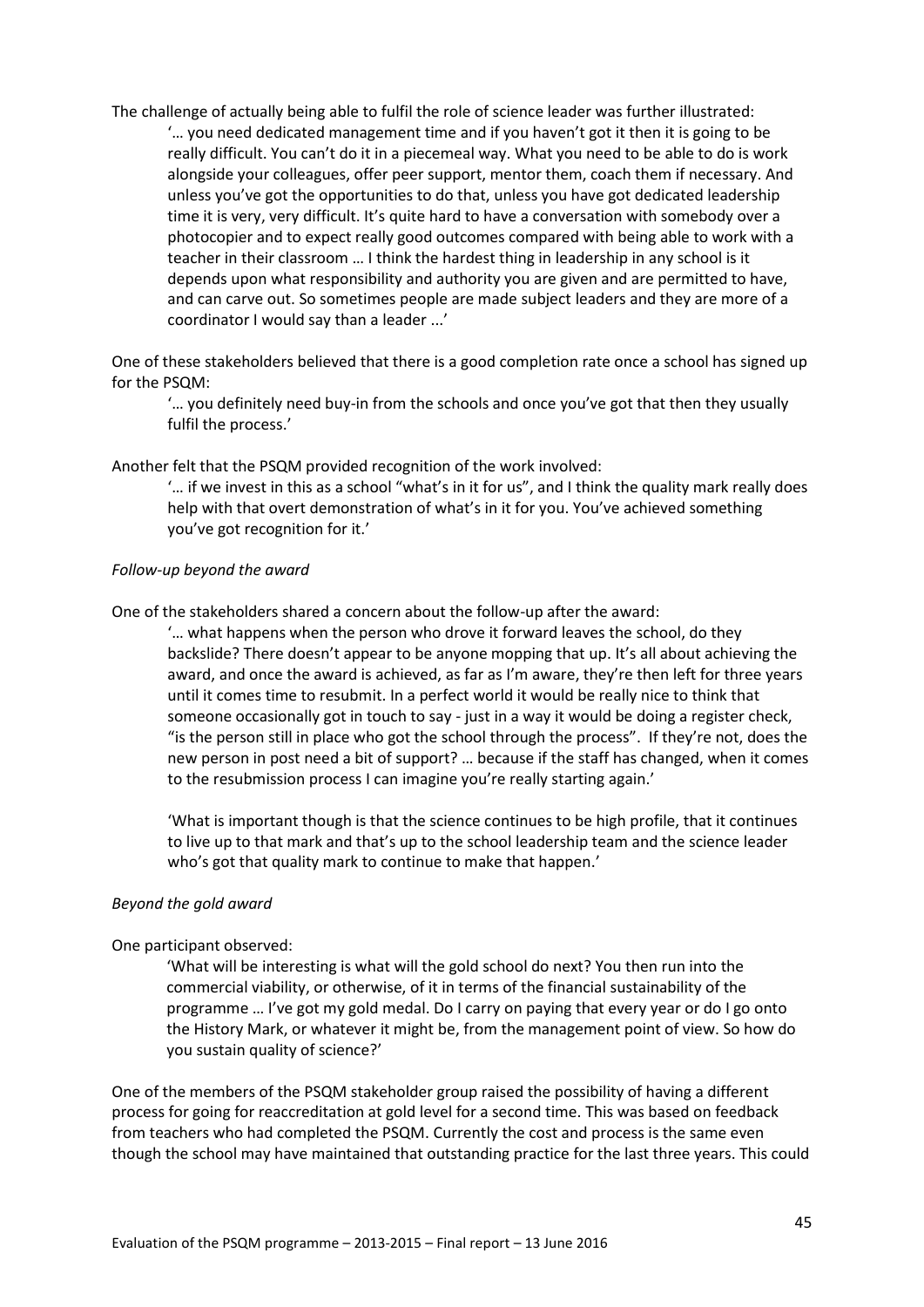be a constraint holding schools back from resubmission at gold level – the cost, the amount of extra work and not knowing what else they could do when they are maintaining gold standard.

#### *Hub leader quality*

One aspect identified as a barrier to meeting the PSQM aims was the dependency on the quality of the hub leader:

'I don't think there is consistency across the process. I know there are people who are very happy and very well supported by their hub leaders, and then I know of other teachers who are not, who have had to look elsewhere for help and I think that's a weakness'.

## *Capacity of the PSQM Programme for further growth*

The following comments from one stakeholder illustrate how the PSQM may be constrained because of the lack of capacity for further growth:

'… it [PSQM] is growing at a rate at which they could probably benefit from more staff…'

'I've heard teachers say I've got in touch with them to say I want to sign up or I needed this, I needed that and didn't get a reply - and that puts people off.'

This member of the stakeholder group felt that more hub leaders were needed, because face to face contact was so important. New hub leaders could be recruited from retired teachers, ex- local authority advisors for science. A suggestion was made that going forward the PSQM could focus on particular regions, with key people as hub leaders to organise that and to move it forward:

'… because primary school teachers are extremely busy and have ten other subjects to deal with, and if they are going to do something significant in science, they need to be supported - and they need to be supported well by quality people.'

PSQM might have reached the point where further investment would enable it to run more efficiently and grow quicker.

## *5.6.2 PSQM hub leaders*

#### *Aspirations of a hub leader*

One hub leader reported that:

'For me the most valuable is more schools doing silver level (not necessarily progressing to it from bronze). It is good to have new subject leaders coming in at bronze but many subject leaders are able to start the process at silver. More schools at silver level means there are more schools with a whole school commitment to high quality science and a subject leader who is having impact on the science learning of all the pupils in the schools ... progression to gold is good but isn't a realistic ambition for many schools and, as long as there are excellent schools doing outreach, every school only needs to be silver for science education in this country to be pretty amazing.' (HL1)

## Another hub leader pointed out that:

**'**The guidance documents are useful but I don't think they are as effective if they are used in isolation of each other. It is the whole package that makes PSQM so successful.' (HL3)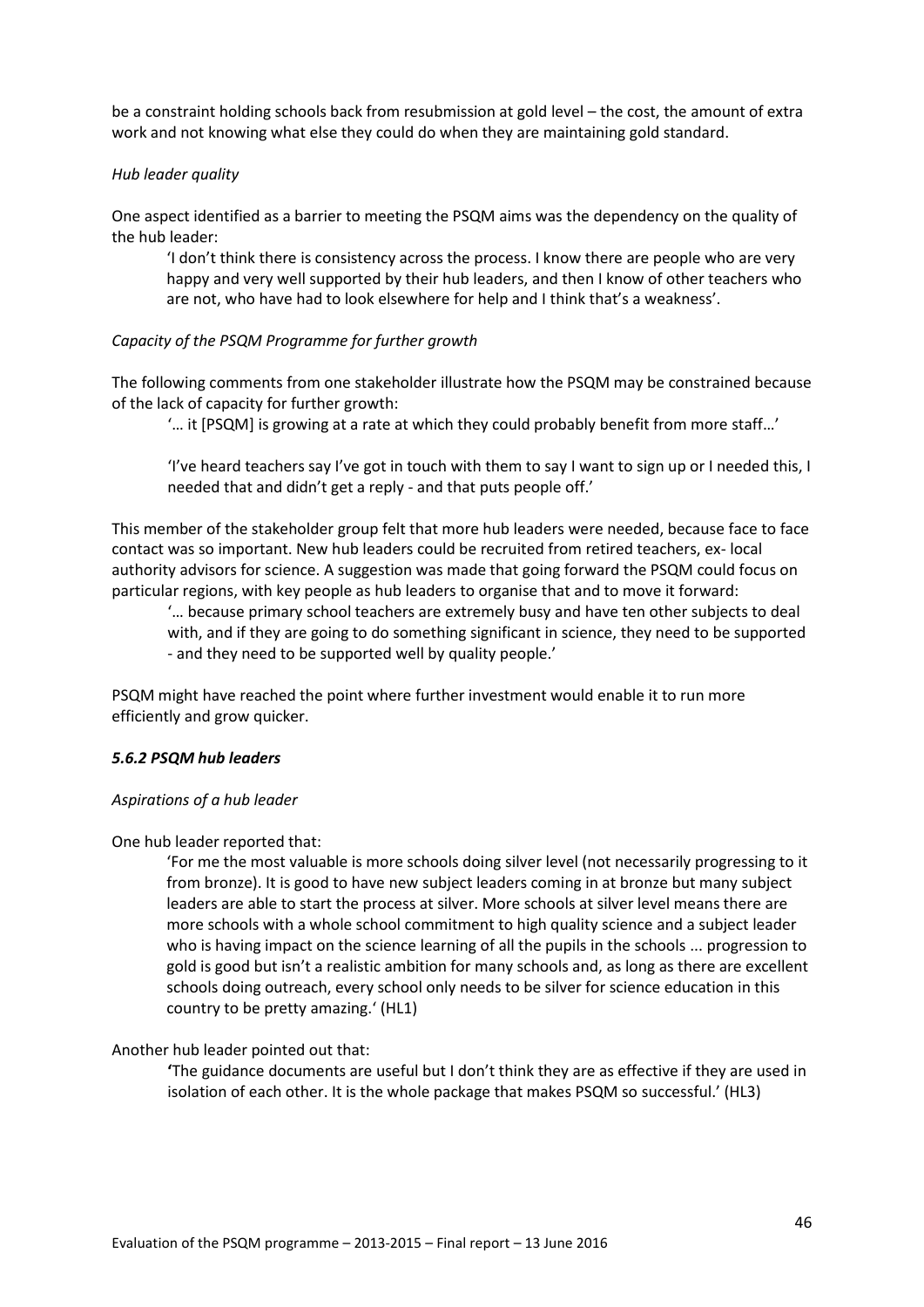## *How the framework criteria work*

The framework was commonly felt to stimulate reflection on current practice in science teaching. One hub leader believed that:

'… reflecting is hard for some … I am getting people to begin reflections much earlier as this seems really powerful in bringing about change...' (HL5)

One of the hub leaders stated that they liked the four main sections. One of the criteria was seen as particularly useful:

'A5 *(The science leader knows about science teaching and learning across the school)* is especially useful for some science coordinators who haven't been involved in those sorts of activities before.' (HL6)

A different hub leader suggested that:

'Maybe some small tweaks needed but nothing major missing and nothing redundant. The overlap between *A2 (There is a clear vision for the teaching and learning of Science)* and *A4 (There is shared and demonstrated understanding of the importance and value of science to children's learning)* can be confusing.*'* (HL1)

Another hub leader felt that it would be helpful to include the need to keep updated and to read research such as Dylan Wiliam on assessment, Wellcome Trust reports, Teacher Assessment in Primary Science (TAPS) project etc.'– evidence based approaches – to ensure they are aware of the need for this as part of being a professional; not just following what other schools do. This could be supported by links to research on the PSQM site …' This participant also noted that:

'There are many organisations that support science learning and therefore information is fragmented – a central point would be helpful.' (HL2)

Other suggestions that would be helpful regarding the framework criteria and documentation were:

- *A3 (The current School Development Plan has appropriate and active targets for Science)* 'is difficult for some science leaders to evidence but … it is a very important one to show that science has some status. For bronze and silver schools where this is a problem, could some guidance be given for how they might address this?'
- C1 bronze, silver and gold descriptions are very similar to make the differences clearer
- more emphasis on assessment for learning in *C2 (The purpose of science assessment is well understood and shared by members of the school community. Assessment approaches are designed to fit those purposes)*
- *C3 (Children enjoy their science experiences in school)* maybe include compulsory pupil voice evidence
- in Section E the science leader could indicate the age group(s) they teach
- need to change subject management to subject leadership
- change the criteria into a set of questions for the science leader to reflect on
- make some of the differences clearer between the different levels
- 'more clarity for the gold level indicating that not only must schools have influence beyond the school but that they must be secure in all the criteria across the school'
- minor changes in light of the new curriculum and assessment arrangements
- 'more emphasis on child-led/initiated enquiry and what this means'
- $\bullet$  'a template for the subject leader log these vary in quality (and quantity) and often do not state the rationale behind the actions'
- 'the action plan template can be difficult to use as sections 'disappear'!'
- a requirement that the reflective paragraphs address all the points
- the criteria are clear, though there is a little overlap sometimes. Could it be slimmed down?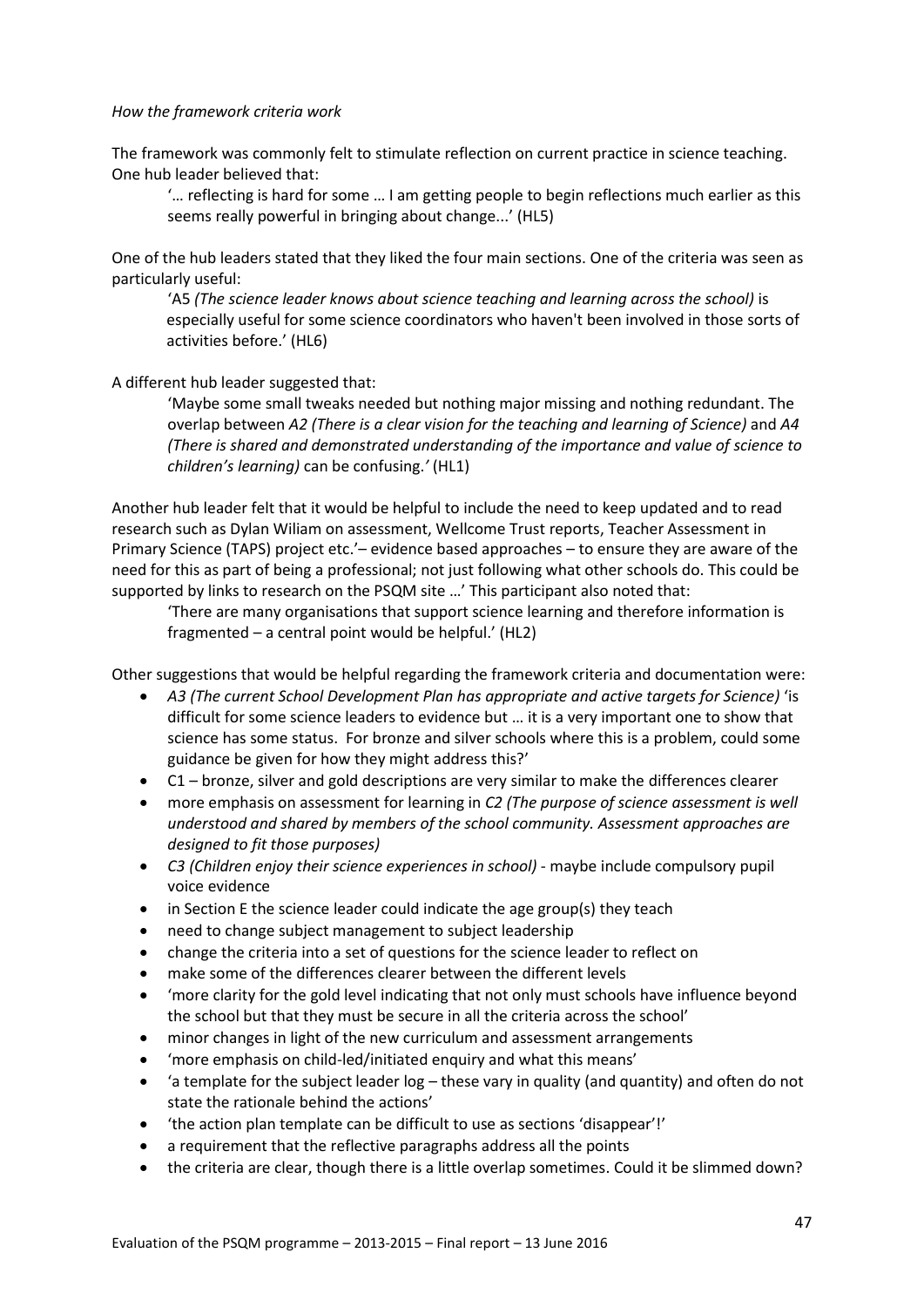- 'an element of longevity. For example a requirement to plan for something to still be ongoing the following year and the year after. Many schools do this but in some schools (especially if the Lead leaves or changes) the fantastic work comes to a halt'
- 'a way for the portfolios to be shared with other schools so others can benefit'
- 'a requirement to present the portfolio to an audience in school of governors, teachers, parents'

Other suggestions for supporting science leaders and hub leaders:

- a list of successful teaching and learning strategies from different schools
- 'opportunity for links between schools e.g. science e-pals'
- the useful guidance on the website about writing reflections is often not applied perhaps this is a hub leader training issue?
- the useful reviewing guidance on the website could be added to with examples of the difference between adequate and excellent reviewing. Also sharing some helpful phrases for when the submission just meets the criteria
- 'free access to further training. Money for resources and experiences..... so many places I have worked in have NO science budget whatsoever'
- 'a formal third day with our hubs would help'
- 'FUNDING.... so many are put off by the cost'

A hub leader felt that their focus was the process rather than actual science teaching:

'The training tends to be very focused on the process but the conversations between schools where you are looking at each other's action plans and talk to each other about what you are doing it's almost more peer to peer teaching ... There isn't really time for the hub leader to do that as well because we are focusing on teaching about the criteria and how to do PSQM.' (HL1)

This hub leader thought that it was important to find out:

'… what is happening in the schools, picking up on areas where the quality is not as good as it should be and supporting / signposting help for improvement. If it is all left until the portfolio stage then the school may have done lots but not the most appropriate things …' (HL1)

They suggested that work should be brought to meetings early in the process to help monitor quality of what is going on in the school, because in a large scattered hub it is hard to know the schools well.

Regarding resubmission, one of the hub leaders felt it was important:

'… even when the school's reaccrediting when it's a new subject leader, for them to come to the training and get the face-to-face elements.' (HL1)

#### *Recruiting new schools*

One of the hub leader highlighted difficulties in recruiting new schools:

'… I have had a difficulty in recruiting schools in my area. I fully understand the costs involved in PSQM but from a school's point of view, especially if it is not high priority for them it's a lot of money to invest in a subject that they perhaps are not so pushed with. So when Ofsted goes in, for instance, and really supports PSQM that is really important. It is a wonderful process because of its reflective nature. It makes teachers think about what they have done and why they have done things and what's been successful and what hasn't. The whole process makes you go back to square one and really think why you have done something and what has been the benefit of it. Teachers often don't do that unless they are made to because they are so busy. You know the things that work but you don't really think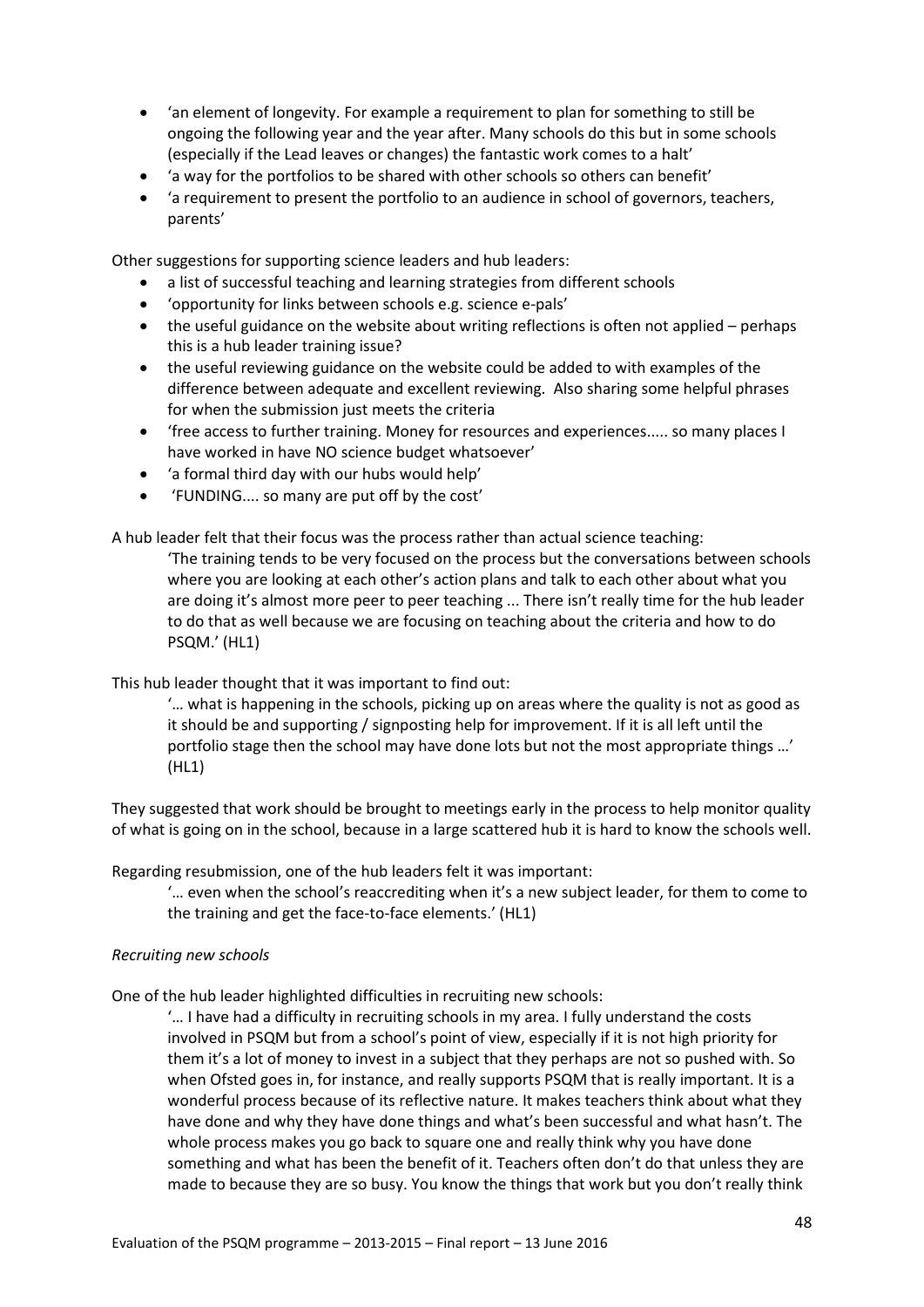about why they do. It definitely has implications beyond just the award itself but I'm not sure that schools always understand that if they haven't done it. It's not quite like other awards, quality marks, because a lot of those involve tick boxes – have you done this, have you done that – it doesn't ask them to reflect on the process and what has really made the most impact.' (HL7)

'… I'm finding that [recruitment] really difficult in this area. Particularly as schools are becoming academies and aren't under the local authority remit anymore. I used to recruit through the local authority but a lot of local authorities don't have things like heads' breakfast briefings. Now they have clusters within Academy groups ... Some hub leaders are still working within a local authority or as a science advisor within a borough then they have a lot more access to head teachers, schools and those sort of introductions to start with. As an independent science consultant I find that a lot harder. It would be impossible to know who to approach really.' (HL7)

Recruitment strategies included:

- emailing 'subject leaders that I have met during the year information about PSQM when it is recruitment time'
- Leaflets and newsletters
- Offering 'the PSQM as part of other training programmes as a way of the school getting recognition for the money invested in science CPD'
- Getting 'subject leaders who have previously completed a PSQM to talk about the impact in their school in order to recruit new schools', at network meetings
- Enthusiasm as it is such an excellent programme
- 'Local authority science leader network meeting'
- Science Learning Centre courses
- 'Talking about it at head teacher meetings'
- 'Word of mouth (mainly head teachers)'
- Contacting schools that Gold schools support

# *5.6.3 Science leaders in schools engaging with the PSQM award through a focus group and submissions to the PSQM portal.*

# *How the framework criteria work*

The science leaders participating in the research felt the criteria were purposeful and worthwhile. The progression between award levels was clear. Points for further development that they raised included:

- more inclusion of pupil voice as it is 'important to hear what the children are saying about science.' (SL2)
- more on pupil impact rather than focussing on the science leader and the teachers
- less overlap and cross-referencing

The feedback sheet from the first award (silver) helped one of the science leaders to hone in mainly on the areas that needed developing to get gold. Two of the science leaders described how the school had benefitted from repeating the whole school INSET on developing the principles when they went for gold. For one school the new principles were more pupil-focussed. For the other school the staffing was very different:

'The first set of staff were very mature, they had been teaching for many years and were very confident teachers whereas our current staff are … newly qualified or from abroad … so they're not used to our systems; so the principles were slightly different and there was a different set of issues … in terms of teaching science.' (SL2)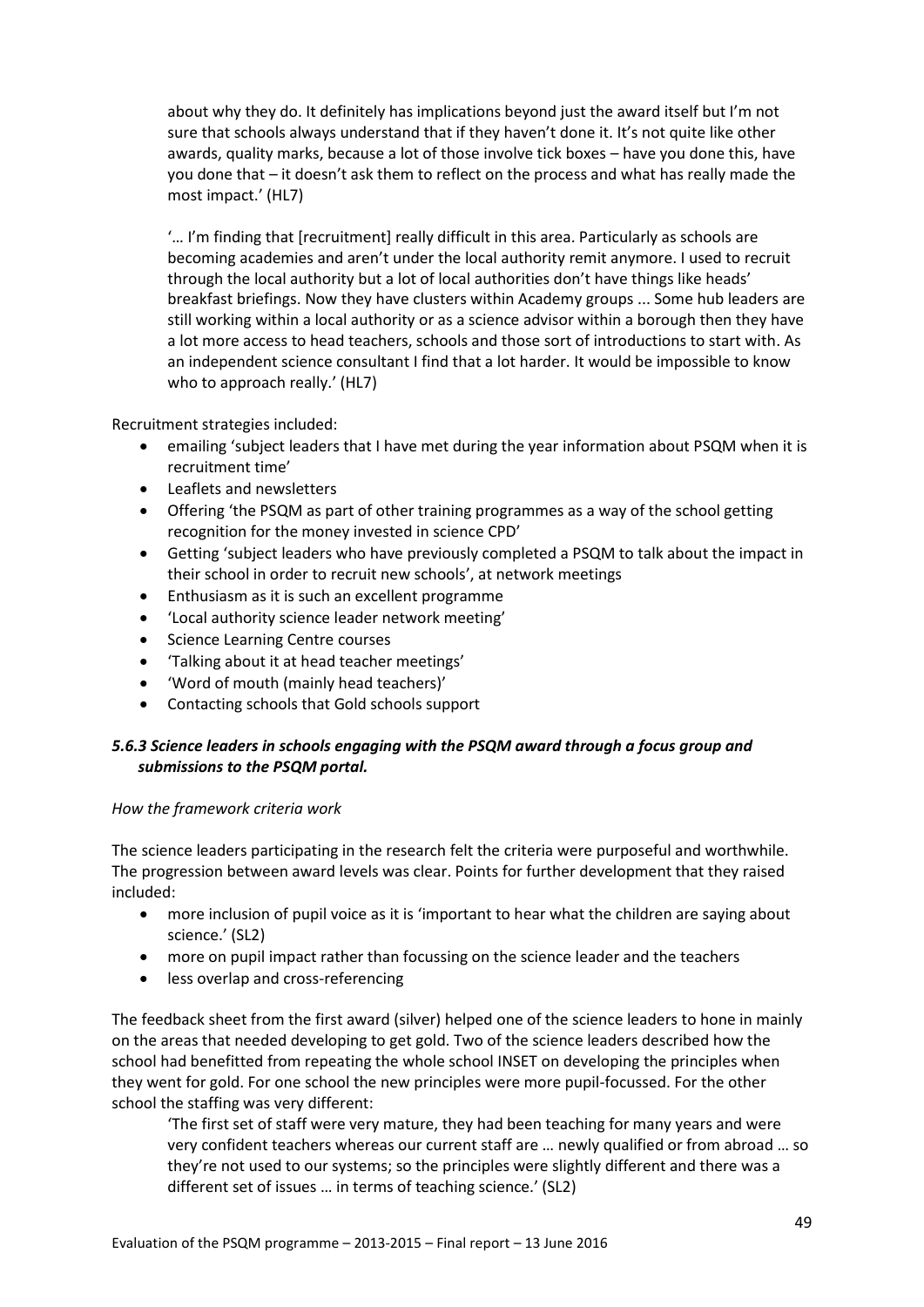#### One of the science leaders commented:

'… the most useful thing for me was right at the beginning when you had to go through the self-assessment and looking at it and thinking well we don't do that, ah, we should be doing x, y and z, and if I do that … and immediately it made you very quickly assess what we were doing or maybe half-doing and the things that were completely not in place, that straight away we need to work on and everyone needs to be on board otherwise it's not going to work.' (SL3)

#### *Resubmissions*

Since 2014 (round 8) schools that have previously taken part in the PSQM programme have been eligible to renew. In round 8 six schools (5% of the total) were renewals and in round 9 the number of renewal schools was 28 (11% of the total).

Of the five subject leaders who responded to questions about renewing the PSQM in their school, there were two who were continuing as science leaders since the first time the school attained a PSQM award. From the hub leaders responses it was clear that the science leaders develop as they undertake the PSQM which often means that they move on to other leadership roles.

One explained that they decided to go for renewal:

'To continue to promote good quality teaching and learning of science in a world where senior leadership team feel that Literacy and Maths are the only important subjects.' (SL5) They went for gold level because they wanted 'to support other schools in raising the standards of teaching and learning of science.'

The science leaders who participated in the focus group were all from schools that were reaccrediting. They felt this had been a valuable experience:

'… I still think it is valuable even though I do know colleagues of mine who don't want to reaccredit because they think there should be a simplified version to reaccredit, but for various reasons I think you do need to go through it all again because school changes. The school moves on even after a year … doing it the second time has been easier because I know what to look for and what to put in. The first time it did take a much longer time for me. The second time the writing wasn't so … I knew what I was getting into…' (SL2)

When asked if their school will want to continue with keeping the PSQM award and to renew after three years, the science leaders responded:

'I would think so; my head's already talking about it.' (SL2)

'We have reaccredited and it's too soon to think about it again … I think it's almost considered for us something that you have to renew every three years...' (SL3)

'I think we will … my head is always keen to keep everything up to date and active so it stays with us as well and if I'm the leader then definitely.' (SL1)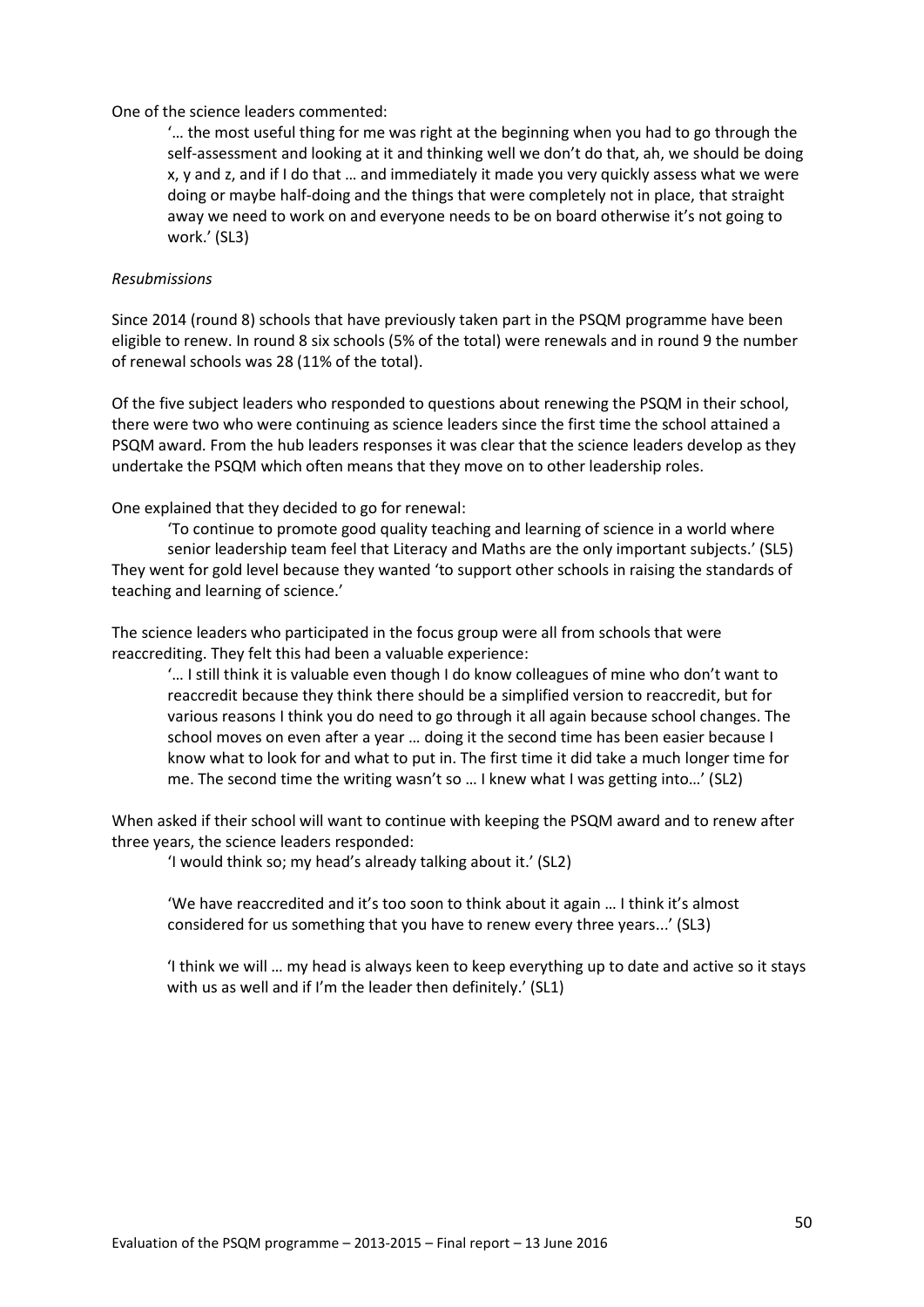#### **6 Discussion of Key Findings**

#### 6.1 **Contribution to raising the profile of science in primary schools**

In the context of a declining profile of science in primary schools (Ofsted, 2013) the findings suggest that the PSQM has been playing an important role in **enhancing the teaching and learning of primary science.** There was an indication from the responses of PSQM stakeholders, hub leaders and science leaders that the PSQM programme was being chosen by schools to **address the perceived emphasis on literacy and numeracy** to the detriment of the other curriculum areas.

The way that the PSQM programme was seen as having this impact was through engendering a commitment to the **value of science at all levels**: the senior leadership team, the staff, the pupils, the parents and the governors. One hub included head teachers and senior leadership team members at the first meeting to ensure that they were aware of the requirements and were on board. This might be a model that other hubs could explore. Typically, the **profile of the science leader** was enhanced, giving them the recognition with which to lead change, and helping to develop their **professional identity** where they had newly taken on the role.

Through the PSQM year the science leaders reported that the **teachers grew in confidence** to teach science and there was an increase in **science-related talk amongst the staff**. The profile of science was being raised through **special science events**, visits and visitors that had been sparked by the PSQM process, as well as through displays of pupils' work increasing the visibility of science. Some of the changes had introduced an element of fun and excitement around engagement with science. The **attitudes of pupils and teachers** towards science teaching and learning were becoming increasingly positive. The PSQM may be playing a significant part in increasing the **science capital** of pupils through the **extended reach to parents** leading in some cases to engagement with science in the home (see Aspires Project Report 2013).

Evaluation of the submissions from schools that completed the PSQM programme reveal that the profile of science in these primary schools was raised through engaging in the PSQM programme at bronze, silver and gold levels. The characteristics of the award meant that the profile of science was raised according to the **level of the PSQM submission.** Silver and gold submissions had an impact beyond the science leaders' classroom to the whole school, and gold submissions had substantial impact beyond the school.

# **6.2 Contribution to providing schools with a framework and professional support for developing science leadership, teaching and learning**

The PSQM was seen to have the advantage of being flexible enough to be context-specific because it is not focussed on particular content, but rather on **leadership development**. The PSQM was believed to turn coordinators into leaders who were more secure and confident in their role. The clear structure, contribution to developing understanding of the role and some of the key skills and creation of principles for a **whole school approach** were instrumental in this. The science leaders were better equipped for leading others because of **reflecting and evaluating practice** that was being provoked by engagement with the framework. The process helped the science leaders to understand the expectations of the role and how to promote and encourage science. They were developing skills of **modelling and team teaching** to disseminate good practice through the school. Their understanding of **progression in science teaching and learning** was enhanced.

The specialist leadership training was critical because most primary teachers are not science graduates and have limited training into the **scientific way of thinking**, challenging evidence and doing experiments. Science leaders were **better equipped for their own teaching** because they have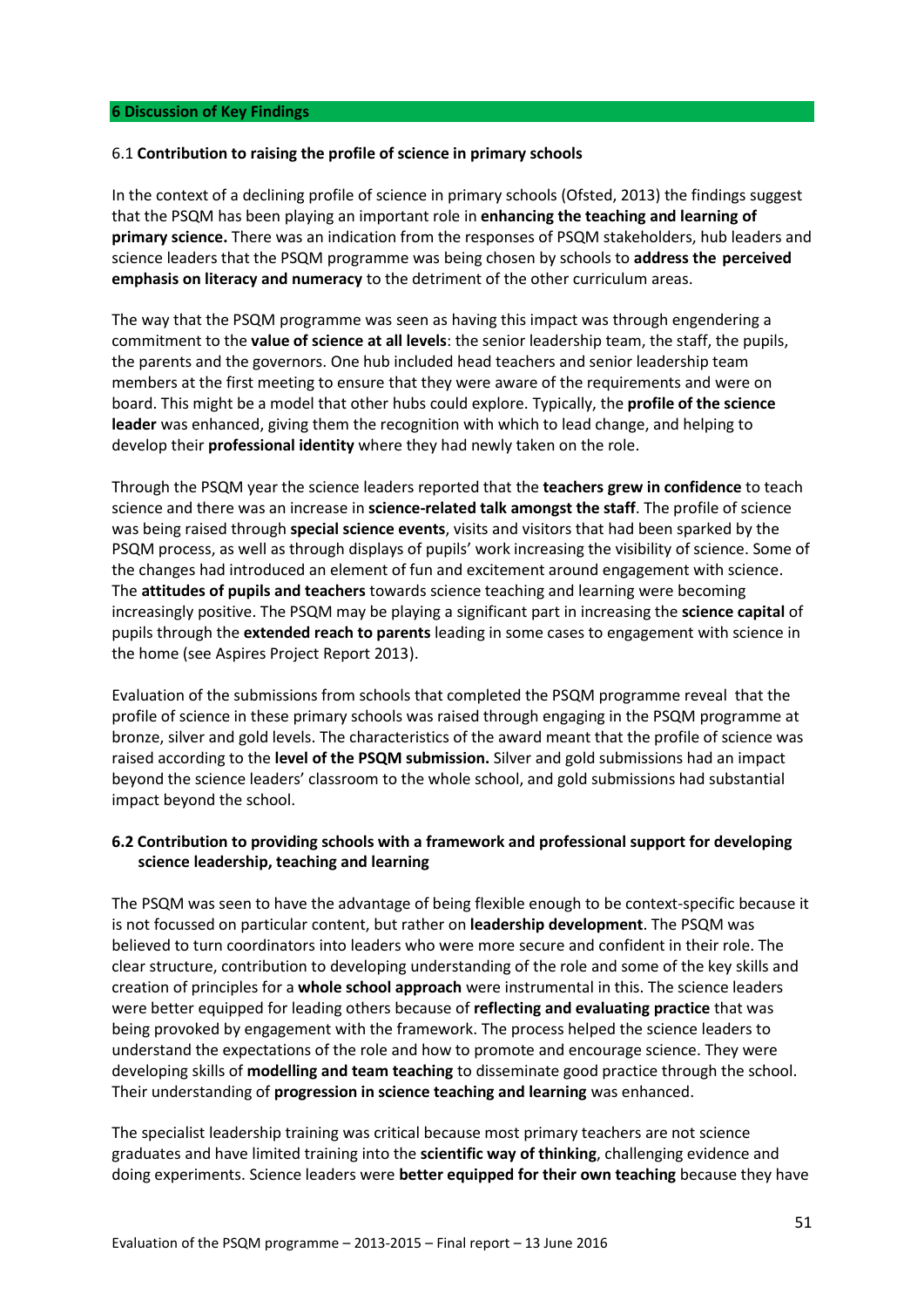good access to professional development. The development of science subject knowledge and pedagogy was largely through networking, access to the knowledgeable hub leaders and signposting to appropriate CPD opportunities.

Schools were working from **key principles** for science teaching that had been developed as part of the PSQM programme through listening to the pupils. These provided a common understanding of what science in the school should look like and brought everyone together with a common agreed purpose and vision. The processes of **action planning and submission** provoked review and development of teaching and learning strategies. **The framework** deconstructed subject leadership into manageable steps. The PSQM provided a **legitimate space** for teachers to reflect on science in their school and the **resources, ideas and support** to help them to develop science learning in their school. It also provided a supportive sharing network across schools and a contact point for science leaders to ask where they are unsure. The close mentoring relationship between the science leader and the hub leader was empowering and provided support for action planning, reflecting on impact and advice on assessment.

There was a **wider range of learning opportunities** for children including learning outside, having science visitors and going on science-based trips in the schools as a result of participating in the PSQM programme. These strategies to engage pupils were being implemented in conjunction with a focus on **child-led** and **hands-on learning across the school**. Pupils were being given more opportunity to ask their own questions and to work scientifically to answer their own questions and lead their own investigations. Changing pedagogy was a challenge for many of the science leaders and teachers in their schools where this approach was new. Listening to **pupil voice** had a powerful impact on the science leaders.

The quality of science teaching and learning in primary schools was supported and enhanced by the PSQM through developing subject leadership and providing scaffolding and mentoring to support development of science provision across the school and beyond. Science teaching and learning was enriched, with more **consistency in the quality of teaching** primary science across the school.

The PSQM was having a wider impact on teaching and learning in primary science beyond their own schools partly through providing resources for the **Teacher Assessment in Primary Science** (TAPS) project and the **Exemplar** website.

The PSQM programme provided the underpinning for producing **sustainable school improvement in teaching and learning science** through subject leader development and an annual action plan which allows for new strategies to become embedded. This happened especially where schools have gone on to do the gold award after gaining the silver PSQM. The programme requires the commitment of the senior leadership team to giving the science leader time and support in developing science during the PSQM year. Sustainable improvement requires long term commitment, which is then the responsibility of the school. The sustained impact was largely dependent on the science leader. There were examples of where the impact had been sustained within the school and where relationships between schools which started in the PSQM year had continued, and one where the hub itself continued to meet with Science Learning Partnership funding as there were no local networks for the science leaders to join. There were also examples where the science leader changed, making the improvement harder to sustain. Some hubs carried on as a local network post-PSQM, but mostly hub leaders encouraged schools to maintain the network independently or via existing regional primary science networks. Where continued networking as a hub would sustain the development of primary science in the schools, it could be beneficial to explore how this could be facilitated financially. Sometimes there were geographical barriers to continuing as a hub. There were advantages in hubs containing science leaders from a wider geographical area and a variety of networks, as this brought a diversity of ideas to the group.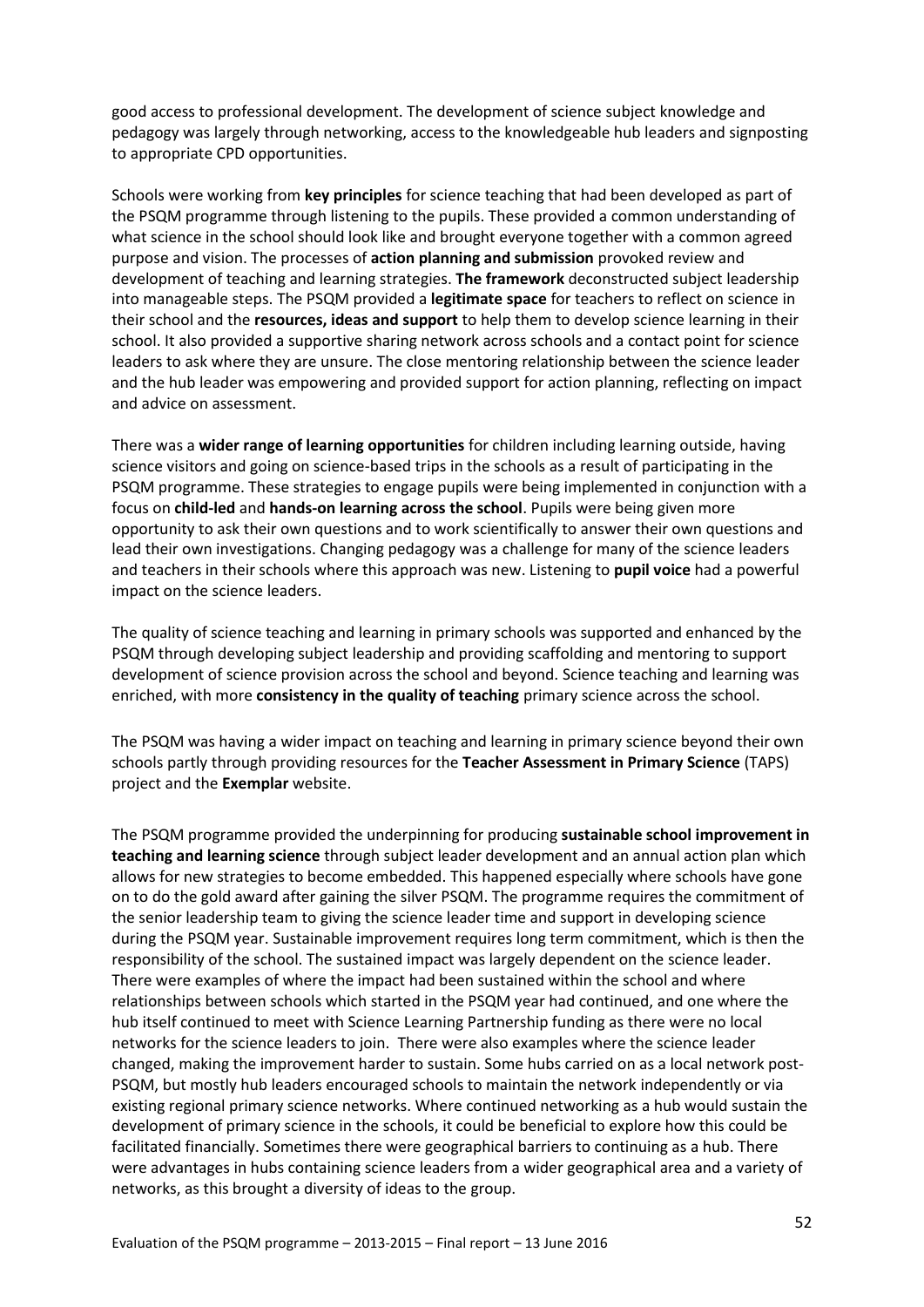Where science leaders had become hub leaders, they had a **wider impact** as they worked with clusters of schools to raise the profile of science. Some science leaders built on their PSQM success in their own or another school. Some have become specialist leaders in education (SLEs). There was evidence that the science leaders themselves gained from the leadership development and that this impacted their career development, and provided skilled leaders to support further school improvement, though not always focussed on primary science.

Evaluation of the submissions revealed that there was especially high impact on the leadership of science and on the breadth of learning and teaching experiences within and beyond the classroom. There was also evidence of changes emerging that would ensure the impact of the PSQM would be sustained beyond the programme year. These included the approach to planning and wider links being developed by some schools.

# **6.3 Contribution to celebrating excellence in primary science**

The **PSQM award ceremonies** and the **Exemplar Material project** provide two ways in which excellence in primary science is celebrated. These ways provide visible evidence of what the school has achieved. Some schools have celebrated through their own websites and a few schools have celebrated their achievements through publications, and one school has gone on to win a prestigious national award. In some schools, engagement in PSQM has led to science teaching and learning being highlighted as successful by Ofsted.

The unique award ceremonies provide a greatly anticipated celebration that publically recognises the hard work that has gone in to achieving the award and raising the profile of primary science with a wider audience.

Engaging science leaders in the Exemplar Material project has been challenging and part of the PSQM submission process could include schools choosing their best work, with their hub leader's help, for uploading to the Exemplar website. This would help to affirm for the science leader the comparative quality of their work. It would be good to showcase this work on their school website too. The Exemplar Material is useful for those doing the PSQM for the first time. People using the exemplar material could have a comment box to give their feedback.

Some science leaders go on to gain a Primary Science Teaching Trust PSTT award to recognise their individual contribution or win an ENTHUSE Celebration Award for their contribution to science education.

# **6.4 Contribution to using networks to provide local support for science for schools**

The PSQM is the only award available to recognise **whole school achievement in primary science**. Other awards are available for individual teachers. It provides subject leadership development rather than CPD to develop the primary science content and pedagogical knowledge of teachers.

The PSQM Director has close links with a number of organisations that promote primary science, and these organisations network together in the **PSQM stakeholder group**, seeking opportunities to further their common aims of developing primary science. The PSQM Director is key in these relationships, enabling reciprocity between the organisations and the PSQM. This group has recognised expertise that gives it credibility in the world of science and education and was perceived as being very valuable to the members and their organisations. The PSQM stakeholder group has the potential to raise awareness at a governmental level and to bring about policy change, leading to science having recognition as a core subject. There were many aspects of the PSQM programme that were going well from the point of view of the different stakeholders.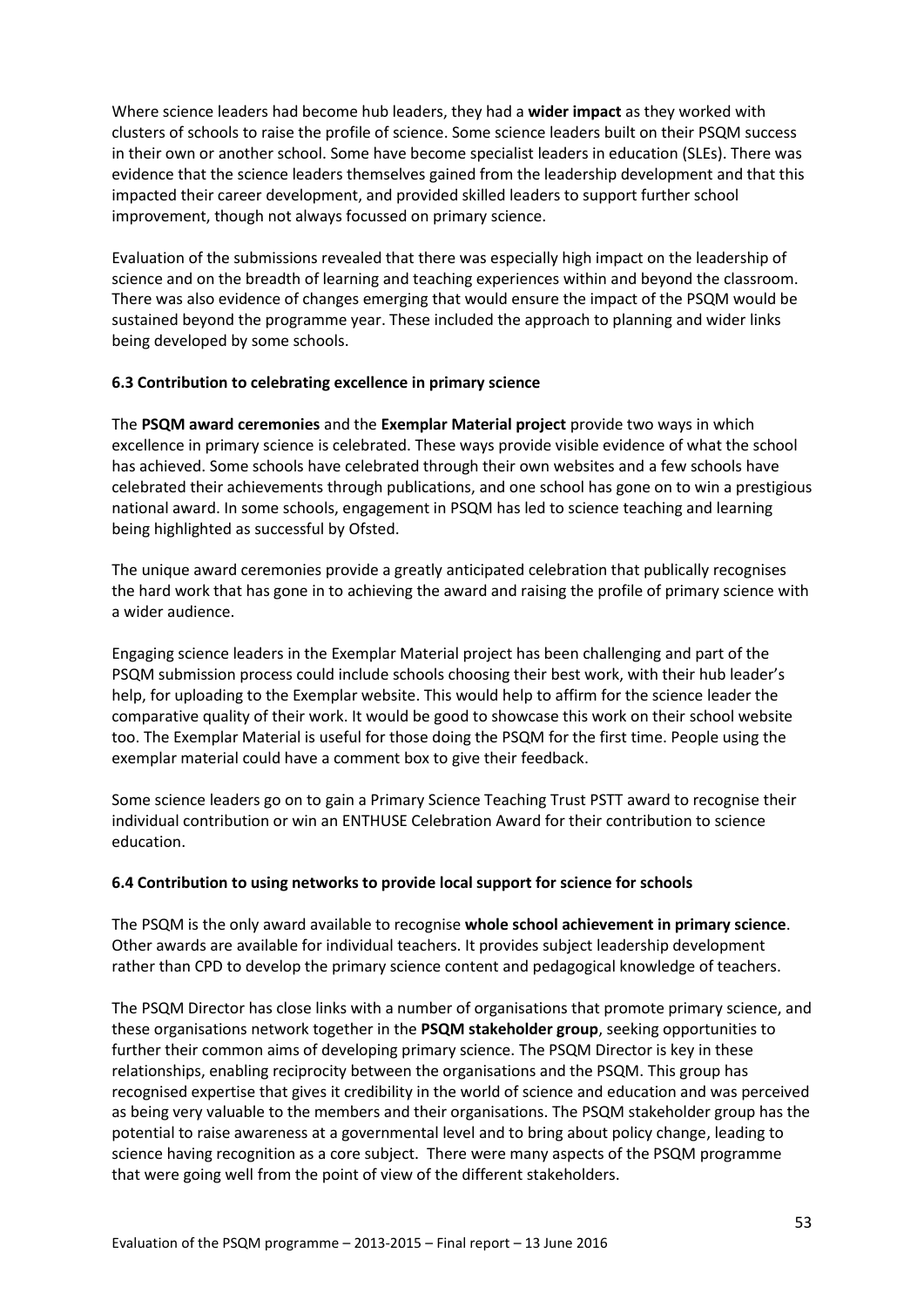A major benefit of this group for the PSQM is the **'critical friendship'** that it provides to the PSQM leadership. The interactions are mutually beneficial for the organisations in terms of up-to-date awareness of developments in the field, marketing opportunities, building membership, and providing a **rich interwoven network** to enhance science teaching and learning through primary science leaders. The PSQM promotes relevant activities and resources of all the stakeholder organisations to their science leaders, and The Ogden Trust, PSTT, National STEM Learning Centre, the Wellcome Trust and ASE include information about the PSQM on their websites. Some of this information would benefit from being reviewed and updated.

**Recruitment to PSQM** of new hubs may be through links with existing primary science networks or by new hub leaders being recruited by the PSQM Director from award winning schools and school improvement organisations. Schools are either recruited by hub leaders or come direct to PSQM having heard about the programme through word of mouth or publicity. Recruiting new schools can be challenging in the current climate of decreasing local authority networks. However, PSQM is largely school-led, which is a key strength that could be used more widely in publicity. The PSQM stakeholder meeting might benefit from input of current senior leadership from primary schools and systems.

There would be a benefit to these organisations to explore possibilities, within the constraints of current data protection legislation, to share regional data regarding the distribution of schools doing the PSQM and engaging with other organisations promoting primary science, to **identify areas to target primary science support**.

One of the reasons that schools choose to do the PSQM is to have the opportunity to learn together with colleagues from other schools and from hub leaders. The PSQM hubs network people with an interest in developing their primary science teaching skills so that teachers meet those at different stages of development and a great variety of practice and experience is shared. The gold PSQM award of teachers working with other schools is a good mechanism to promote inter-school collaborative work to raise the profile of primary science more widely. It could be recognised more widely as a tool for **school-to-school support** that is key in the current context of Teaching School Alliances.

# **6.5 Contribution to assembling a rich database of current practice in primary science and making it accessible to the wider science education community**

There has been a scoping report demonstrating the richness of the data available in the submissions database and possible uses and the Director of the PSQM has made the stakeholders aware, however there was some confusion as to the nature of the database. There has only been limited use of the database for research or to inform to date. However, it is possible as the data is used more, for example, in this report and by other researchers including doctoral studentship holders focussing on this area, others might see the potential that is available to them. Currently the data is not easy to access, and it would need to be organised effectively for more extensive use.

## **6.6 Learning to support the further development and improvement of the programme**

There may be some ways in which the PSQM could develop to become more effective. Some factors were raised that might be limiting the expansion of the PSQM including the **cost** of doing the PSQM to small schools especially outside of networks that have access to extra funding. Hub leaders were aware of schools with no funding for science or for science CPD. If these schools are identified, maybe a source of funding to support engagement with the PSQM and further CPD could be channelled in their direction.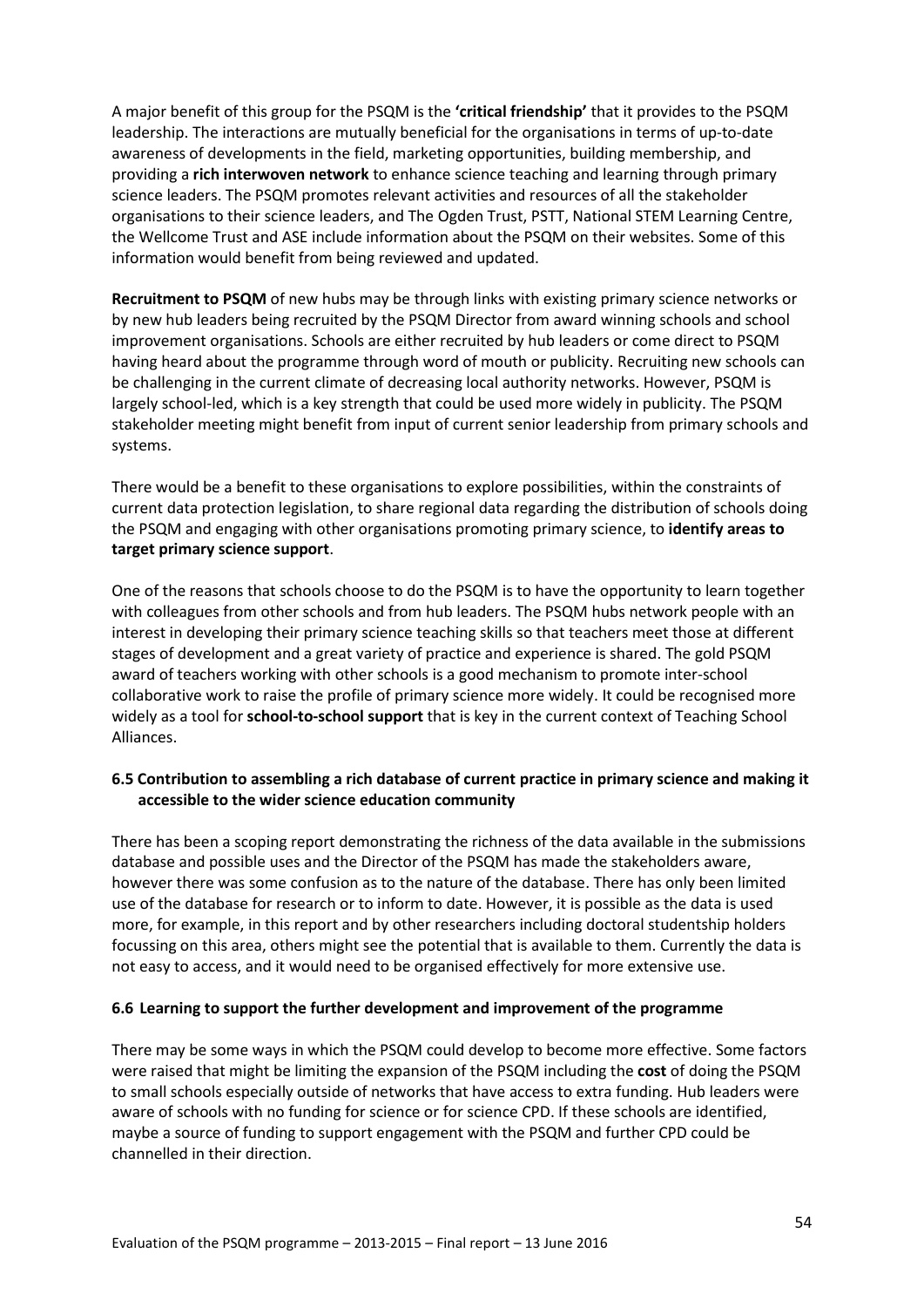The **commitment of the senior leadership team** was recognised, as the PSQM is quite labourintensive, so the science leader has the protected time to mentor and coach colleagues, to do developmental work and to complete the process. The advantage of the PSQM is that once schools have committed they tend to complete,<sup>9</sup> and the PSQM provides recognition of the work involved.

There was a question as to whether the **bronze award** was necessary. Many subject leaders are able to start the process at **silver** which means there is a whole school commitment to high quality science and a subject leader who is having impact on the science learning of all the pupils in the school. Progression to **gold** was seen as unrealistic for many schools and not essential for all schools as long as there are some excellent schools doing outreach. The focus of the PSQM is on achieving the award, but **beyond the award** there is no clear structure to monitor how the school is getting on, whether the science leader is still in place, and to offer **further support** if needed. **After the gold award** there were two views of what should happen **regarding resubmission**. Some felt that the cost and amount of extra work to resubmit at gold was a disincentive, and that the schools did not know what else they could do. Maybe there could be a cheaper 'gold light' involving collecting evidence to show sustained impact in and beyond the school over the intervening years. Others felt that it was important to go through the full process again for resubmission because it was often a different staff profile, including the subject leader, and the context could be different (change in national curriculum, school organisation) and the need to promote science was just as great. The process was seen to be of benefit, to ensure the quality of the work was sustained. A **platinum award** may be a future development for gold schools that would like to develop primary science further. This could include practitioner enquiry, for example, action research or lesson study, to develop science teaching and learning further within the school or beyond.

The PSQM is providing professional development opportunities for hub leaders, as they meet together and through participating in the processes. One aspect identified as a barrier to meeting the PSQM aims was the dependency on the quality of the **hub leader**. The need to monitor the quality of hub leaders and to support their on-going professional development will be vital going forward if the PSQM is to expand further, as more hub leaders will be needed. Identifying key hub leaders to move the work forward in areas which are identified as needing targeted support would lead to strategically planned growth of the PSQM into areas where the impact will be very significant. The introduction of senior regional hub leaders, who meet quarterly, could provide a structure for monitoring and developing the wider group of hub leaders.

The **sustainability of the impact** of the PSQM on a school may be reliant on the science leaders who led the school through the PSQM remaining in post. Where science leaders move on, this will mean that some of the rich experience and learning will go with them into a new setting. This is good for the school system as a whole, but might constrain the sustainability of the PSQM within the original school, unless there are opportunities for renewal, for upskilling the new science leader, or for a teacher to shadow the science leader to be able to transfer skills smoothly. A suggestion for going forward may be to have two science leaders, one mentoring the other, for succession. Where this has happened it helped to develop and empower the less experienced science leader. There is an indirect benefit of having science leaders entering senior leadership teams, if they continue in an ambassadorial role for primary science. This may increase impact beyond the original school.

The PSQM programme has grown; more than 1500 schools have been awarded Primary Science Quality Marks since the launch in 2010. **Further growth** could be constrained by the capacity of the core leadership team and a review of the working of the central team and communications may reveal a need for more investment in staff in the PSQM leadership and administrative centre.

1

 $^9$  Since round 1, 8% of schools taking part in the PSQM programme have failed to complete. In certain circumstances, schools may defer their submission for the award by one or two rounds. (Data: February 2016)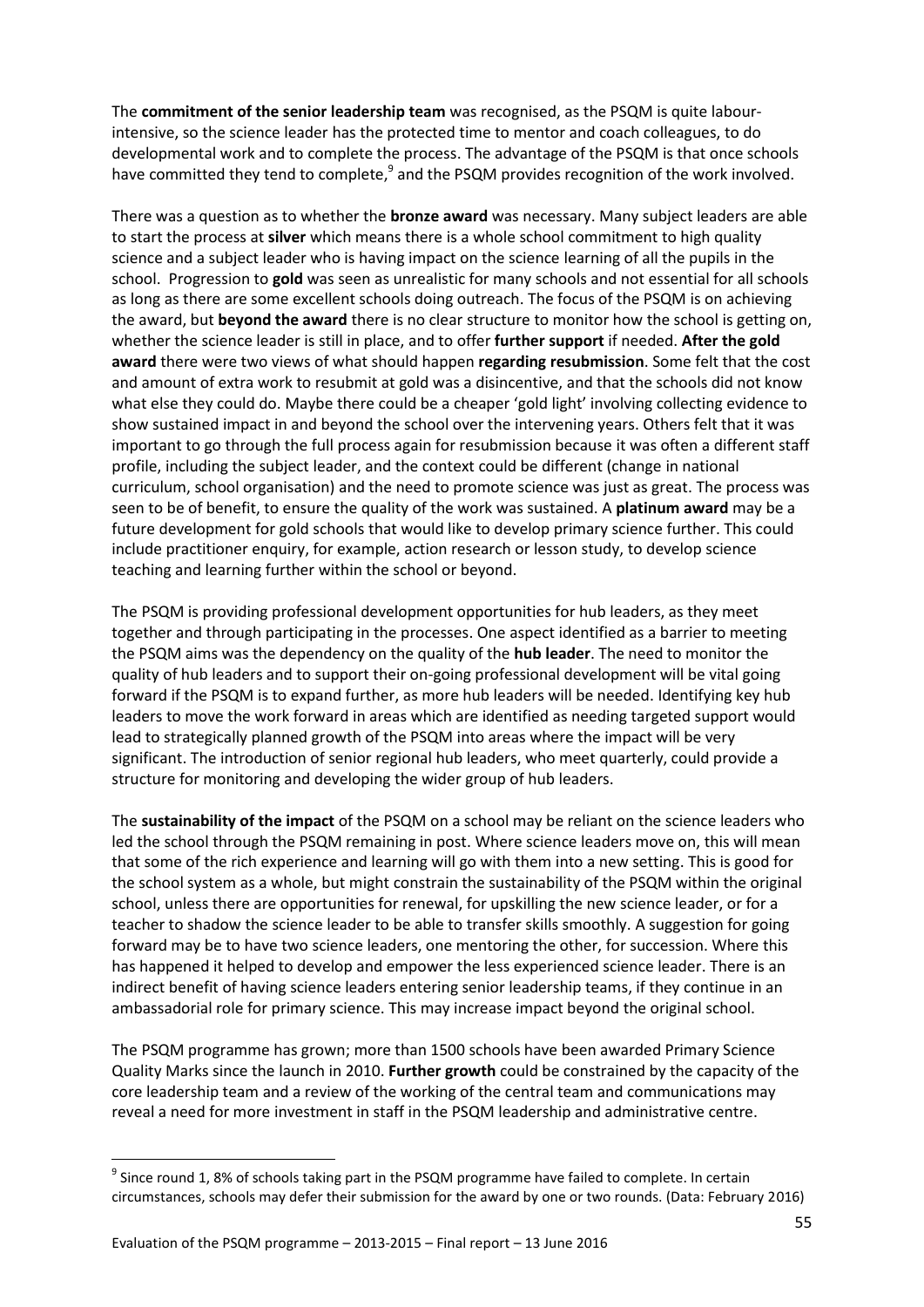**Recruiting new schools** is challenging for some hub leaders because academisation has led to changing networks of schools which hub leaders do not necessarily have access to as they did through the local authority networks. The Teaching Schools Network and Multi-Academy Trusts may be the school networks that the PSQM leadership and hub leaders will need to engage with more going forward.

**The framework** was widely accepted as appropriate. A number of suggestions were shared by the hub leaders and the science leaders in the findings (Section 5.6.2 & 5.6.3) for developing the framework and documentation further. The science leaders felt that there should be more inclusion of pupil voice and pupil impact rather than focussing on the science leader and the teachers. It is also notable that there is nothing in the framework explicitly regarding pupil progress in science.

The PSQM stakeholder group might want to consider providing a shared **primary science website** as a starting point for all things to do with primary science as a resource for primary teachers and hub leaders who are finding the information fragmented.

**Time in hub** meetings was usually focussed on procedural aspects of the PSQM programme, a third day could provide more time to focus on primary science knowledge and pedagogy. Hub leaders are working without a first-hand knowledge of the schools that the science leaders are working in. They need enough time to monitor the quality through the documentation and discussions that the science leaders are bringing to the hub meetings, so that appropriate support is in place from the start of the PSQM year.

The PSQM programme may be a good model for other subject areas and could be used as a school improvement tool. Consideration could be made as to whether the framework and resources could be repackaged as a franchise for other subject areas for school improvement.

## **7 The Way Forward**

## **7.1 Summary of possible ways forward for the PSQM team to explore**

#### **The new school landscape in England and beyond:**

- Addition of the **voice of current primary senior school and system leaders** to the PSQM stakeholder meeting.
- Making links with the **Teaching School Alliances** through the **Teaching Schools Council** to promote the PSQM as a school improvement tool for **school-to-school** support.
- Developing links with the **Teaching Schools Network and Multi-Academy Trusts**
- Use of **school-led** improvement in primary science teaching and learning in publicity.
- Sharing of regional data regarding distribution of schools between stakeholders to **identify areas to target primary science support**, within the constraints of current data protection legislation.
- **Repackaging** the PSQM framework and resources to support subject leadership and school improvement beyond science.

#### **Initial school engagement and sustaining impact:**

- Financial support for schools to be able to engage in the PSQM and further science CPD as needed.
- Invitation to head teachers and senior leadership team members to the first hub meeting to ensure they are aware of the requirements and are committed.
- Financial support to continue a hub network beyond the PSQM year where other networks are not available.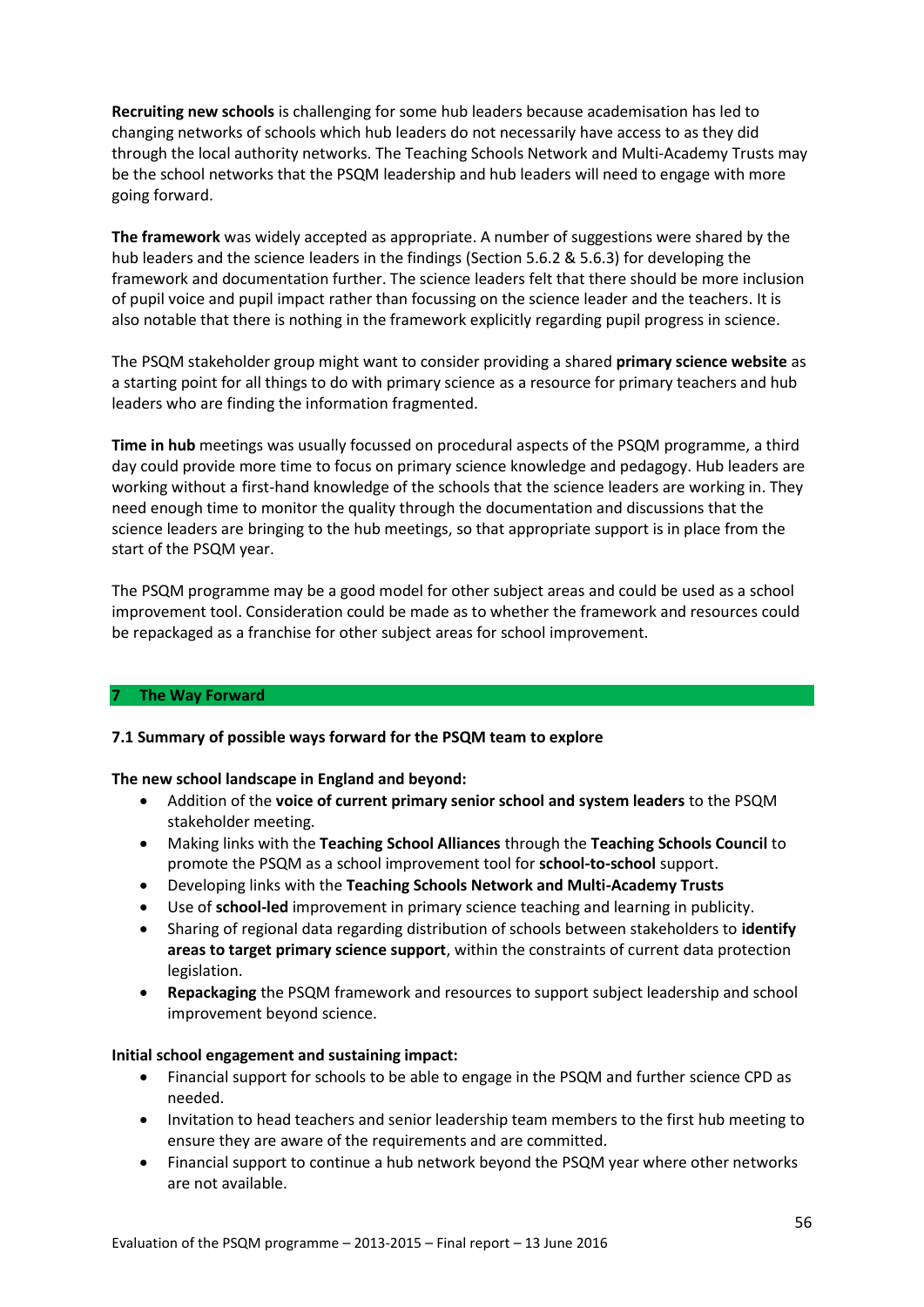- A process to monitor how schools are getting on after the award, whether the science leader has changed and whether further support is needed.
- Consideration of **gold light** for schools that are able to sustain their gold award quality of working and retain their science leader.
- Consideration of a **platinum award** for those who would like to develop primary science further through practitioner research, and have the potential to have national or international impact.
- **Promoting succession strategies** such as the use of two science leaders in large primary schools, or a less experienced teacher shadowing the science leader in advance of taking over the role, or a new science leader being mentored by an experienced science leader.

## **Maintaining and improving quality of PSQM support:**

- Monitoring and supporting the professional development of **hub leaders** to ensure consistency and quality of support through the new hub leader structure.
- Review of communications and structure of **core PSQM team** to provide efficient leadership of growing programme.
- Further **development of the framework and documentation**, including consideration of more inclusion of pupil voice, and the impact on pupil progress in science.
- **More time** for hub leaders to meet with the schools in their hubs.

## **Internet presence:**

- PSQM submission process could include choosing best work, with the hub leader's help, for uploading to the **Exemplar website**.
- Addition of a comment box for people using the **Exemplar Material** to give their feedback.
- Review and updating of information about the PSQM on the **stakeholders' websites**.
- A shared **primary science website** of all interested stakeholders, as a starting point for all things to do with primary science as a resource for primary teachers.

## **Further use of the PSQM submissions database:**

Organisation of the **submissions database** to enable easy access for researchers.

#### **8 References**

ASPIRES, 2013. Young people's science and career aspirations, age 10 –14. Kings College London. Available a[t https://www.kcl.ac.uk/sspp/departments/education/research/aspires/ASPIRES-final](https://www.kcl.ac.uk/sspp/departments/education/research/aspires/ASPIRES-final-report-December-2013.pdf)[report-December-2013.pdf](https://www.kcl.ac.uk/sspp/departments/education/research/aspires/ASPIRES-final-report-December-2013.pdf)

DAVIES, D., COLLIER, C., EARLE, S., HOWE, A. & MCMAHON, K. 2014. Approaches to Science Assessment in English Primary Schools. Teachers' Summary. Centre for Research in Early Scientific Learning (CRESL), Bath Spa University.

EARLE, S. 2014. Formative and summative assessment of science in English primary schools: evidence from the Primary Science Quality Mark. *Research in Science & Technological Education,* 32**,** 216-228.

OFSTED, 2013. *Maintaining Curiosity*: A survey into science education in schools. Report No. 130135. London: Ofsted. Available at [https://www.gov.uk/government/publications/maintaining-curiosity-a](https://www.gov.uk/government/publications/maintaining-curiosity-a-survey-into-science-education-in-schools)[survey-into-science-education-in-schools](https://www.gov.uk/government/publications/maintaining-curiosity-a-survey-into-science-education-in-schools)

PARKS, L. 2014. Going for gold! Primary Science, 133, 9-12.